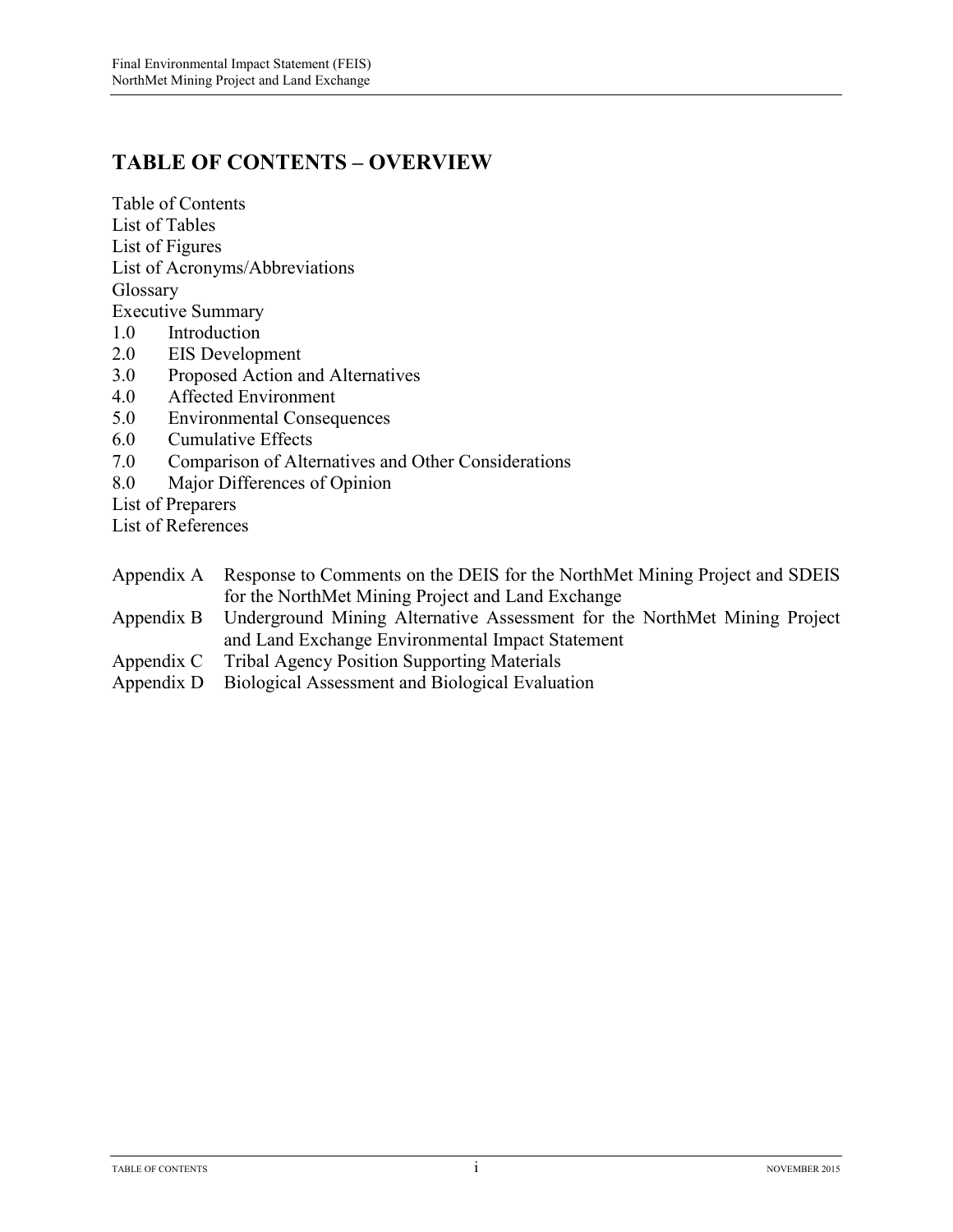-Page Intentionally Left Blank-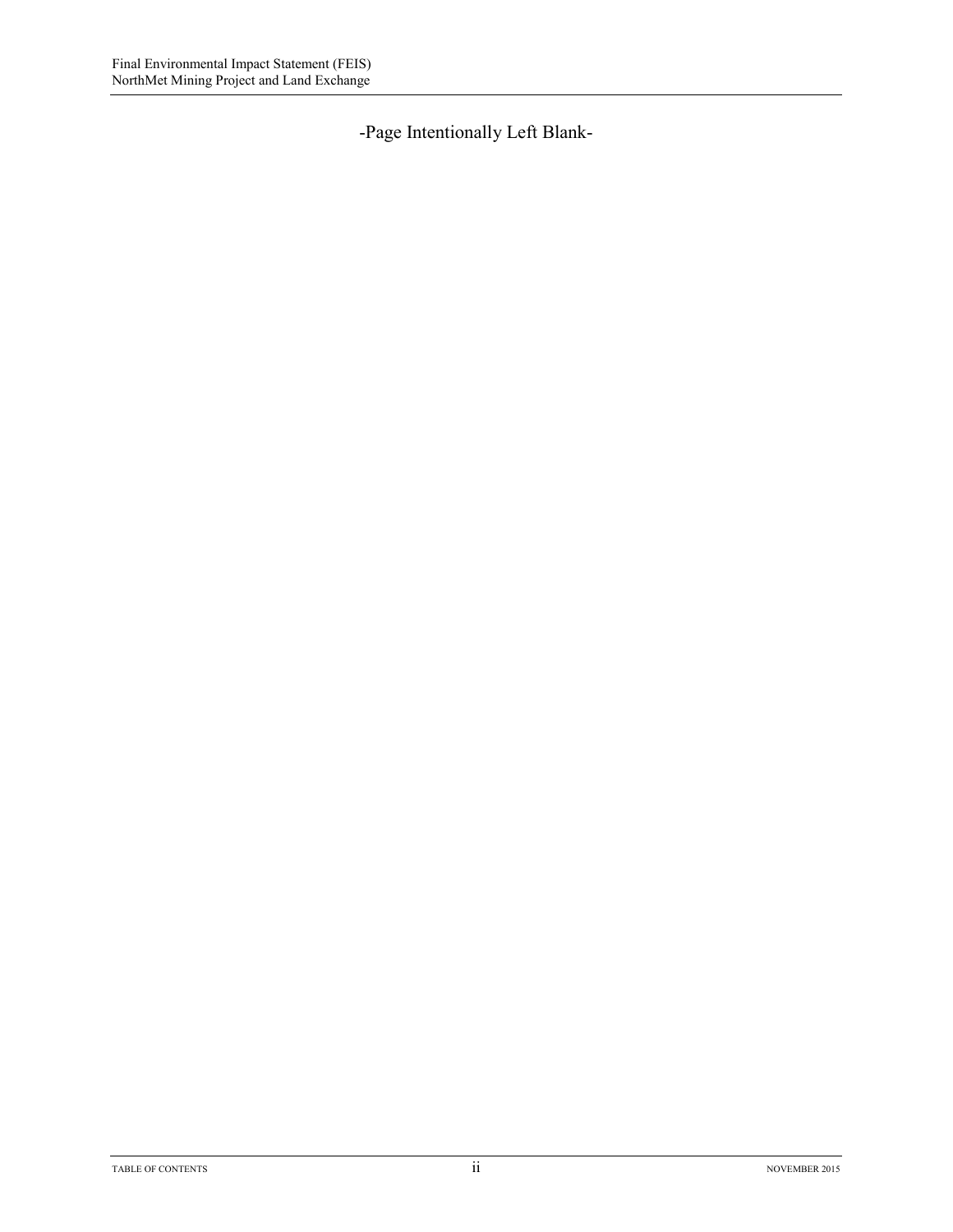## <span id="page-2-0"></span>**TABLE OF CONTENTS**

| 1.0 |     |       |  |
|-----|-----|-------|--|
|     | 1.1 |       |  |
|     |     | 1.1.1 |  |
|     |     | 1.1.2 |  |
|     | 1.2 |       |  |
|     |     | 1.2.1 |  |
|     |     | 1.2.2 |  |
|     |     | 1.2.3 |  |
|     | 1.3 |       |  |
|     |     | 1.3.1 |  |
|     |     | 1.3.2 |  |
|     | 1.4 |       |  |
|     |     | 1.4.1 |  |
|     |     | 1.4.2 |  |
|     |     | 1.4.3 |  |
|     |     | 1.4.4 |  |
|     |     | 1.4.5 |  |
|     | 1.5 |       |  |
|     | 1.6 |       |  |
|     | 1.7 |       |  |
| 2.0 |     |       |  |
|     | 2.1 |       |  |
|     | 2.2 |       |  |
|     |     | 2.2.1 |  |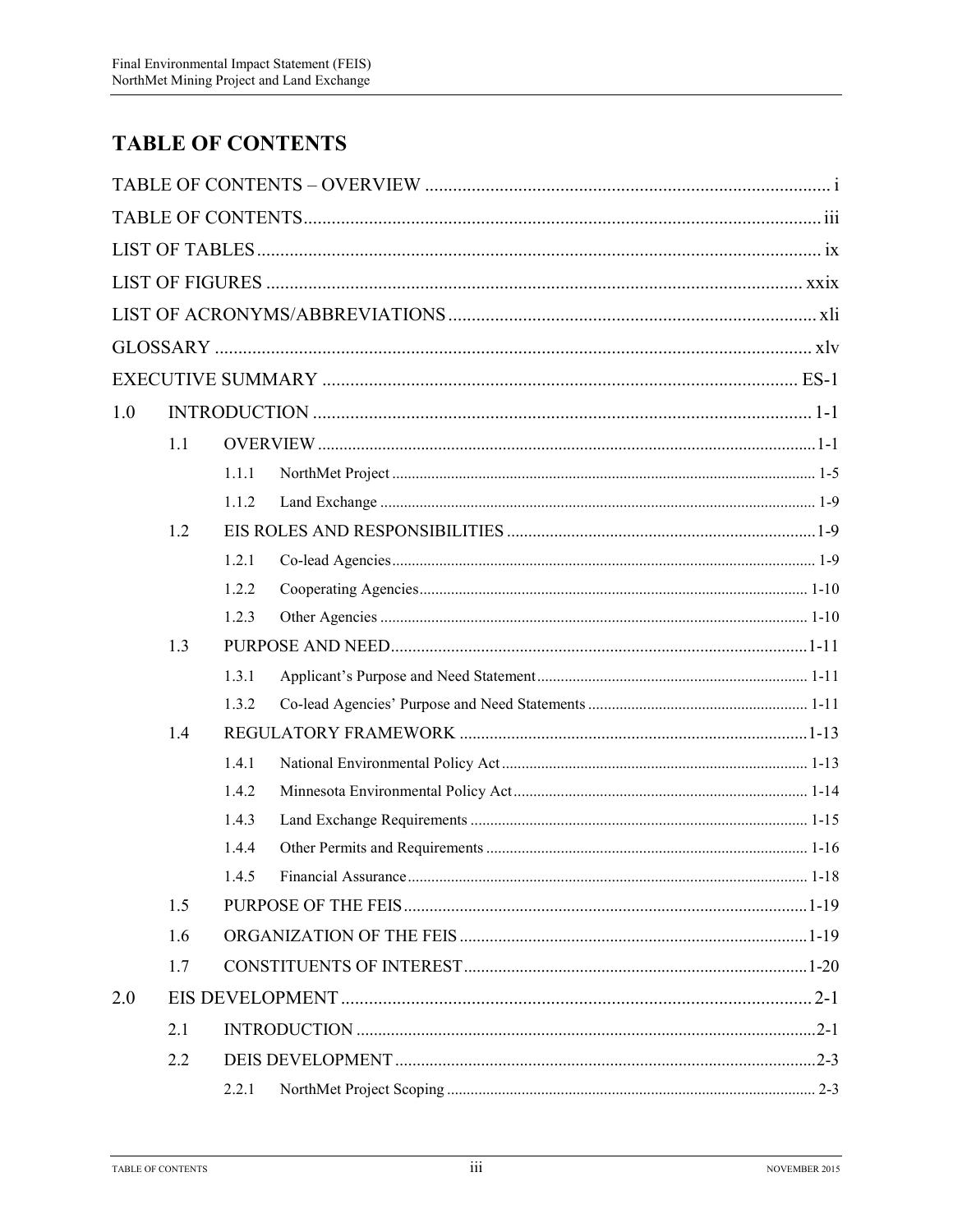|     | 2.2.2 |  |
|-----|-------|--|
|     | 2.2.3 |  |
|     | 2.2.4 |  |
|     | 2.2.5 |  |
|     | 2.2.6 |  |
|     | 2.2.7 |  |
| 2.3 |       |  |
|     | 2.3.1 |  |
|     | 2.3.2 |  |
|     | 2.3.3 |  |
|     | 2.3.4 |  |
|     | 2.3.5 |  |
|     | 2.3.6 |  |
| 2.4 |       |  |
|     | 2.4.1 |  |
|     | 2.4.2 |  |
|     | 2.4.3 |  |
| 2.5 |       |  |
| 2.6 |       |  |
| 2.7 |       |  |
|     |       |  |
| 3.1 |       |  |
|     | 3.1.1 |  |
|     | 3.1.2 |  |
| 3.2 |       |  |
|     | 3.2.1 |  |
|     | 3.2.2 |  |
|     | 3.2.3 |  |
| 3.3 |       |  |
|     | 3.3.1 |  |
|     | 3.3.2 |  |
|     | 3.3.3 |  |
|     |       |  |

 $3.0\,$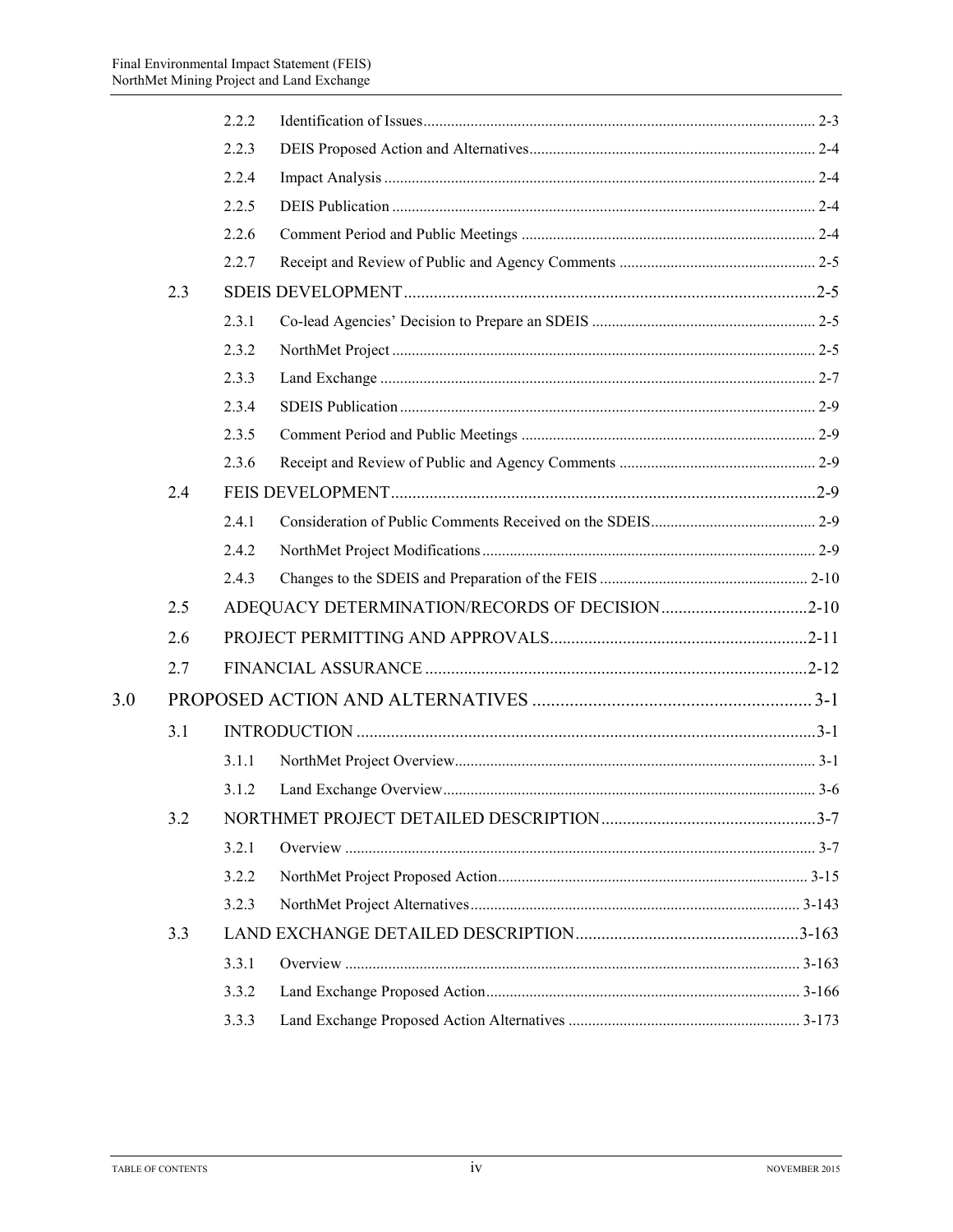| 4.0 |     |        |  |  |  |
|-----|-----|--------|--|--|--|
|     | 4.1 |        |  |  |  |
|     | 4.2 |        |  |  |  |
|     |     | 4.2.1  |  |  |  |
|     |     | 4.2.2  |  |  |  |
|     |     | 4.2.3  |  |  |  |
|     |     | 4.2.4  |  |  |  |
|     |     | 4.2.5  |  |  |  |
|     |     | 4.2.6  |  |  |  |
|     |     | 4.2.7  |  |  |  |
|     |     | 4.2.8  |  |  |  |
|     |     | 4.2.9  |  |  |  |
|     |     | 4.2.10 |  |  |  |
|     |     | 4.2.11 |  |  |  |
|     |     | 4.2.12 |  |  |  |
|     |     | 4.2.13 |  |  |  |
|     |     | 4.2.14 |  |  |  |
|     | 4.3 |        |  |  |  |
|     |     | 4.3.1  |  |  |  |
|     |     | 4.3.2  |  |  |  |
|     |     | 4.3.3  |  |  |  |
|     |     | 4.3.4  |  |  |  |
|     |     | 4.3.5  |  |  |  |
|     |     | 4.3.6  |  |  |  |
|     |     | 4.3.7  |  |  |  |
|     |     | 4.3.8  |  |  |  |
|     |     | 4.3.9  |  |  |  |
|     |     | 4.3.10 |  |  |  |
|     |     | 4.3.11 |  |  |  |
|     |     | 4.3.12 |  |  |  |
|     |     | 4.3.13 |  |  |  |
|     |     | 4.3.14 |  |  |  |
| 5.0 |     |        |  |  |  |
|     | 5.1 |        |  |  |  |
|     | 5.2 |        |  |  |  |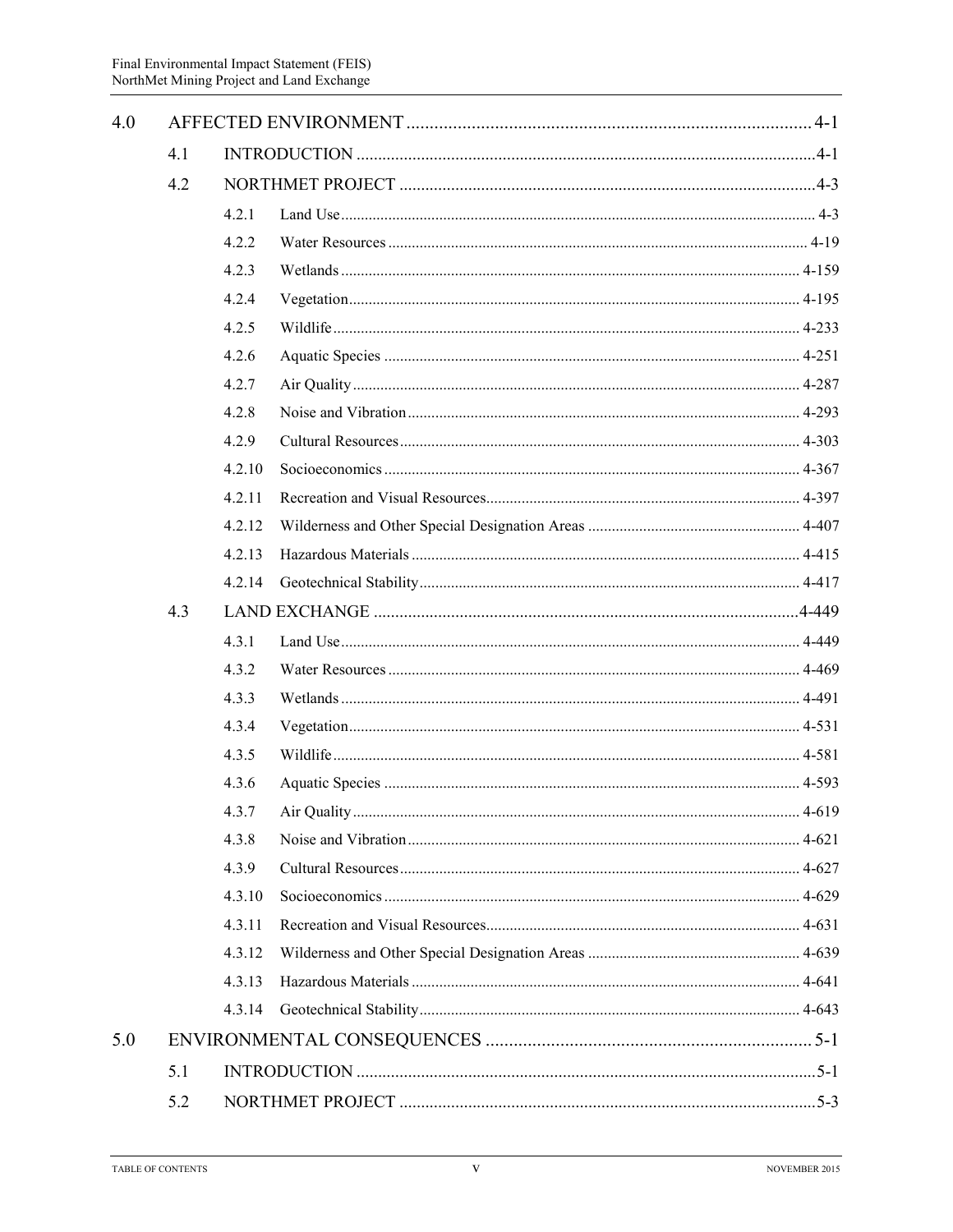|     | 5.2.1  |                                                         |       |
|-----|--------|---------------------------------------------------------|-------|
|     | 5.2.2  |                                                         |       |
|     | 5.2.3  |                                                         |       |
|     | 5.2.4  |                                                         |       |
|     | 5.2.5  |                                                         |       |
|     | 5.2.6  |                                                         |       |
|     | 5.2.7  |                                                         |       |
|     | 5.2.8  |                                                         |       |
|     | 5.2.9  |                                                         |       |
|     | 5.2.10 |                                                         |       |
|     | 5.2.11 |                                                         |       |
|     | 5.2.12 |                                                         |       |
|     | 5.2.13 |                                                         |       |
|     | 5.2.14 |                                                         |       |
| 5.3 |        |                                                         |       |
|     | 5.3.1  |                                                         |       |
|     | 5.3.2  |                                                         |       |
|     | 5.3.3  |                                                         |       |
|     | 5.3.4  |                                                         |       |
|     | 5.3.5  |                                                         |       |
|     | 5.3.6  |                                                         |       |
|     | 5.3.7  |                                                         |       |
|     | 5.3.8  |                                                         |       |
|     | 5.3.9  |                                                         |       |
|     |        |                                                         | 5-775 |
|     | 5.3.11 |                                                         |       |
|     | 5.3.12 |                                                         |       |
|     | 5.3.13 |                                                         |       |
|     | 5.3.14 |                                                         |       |
|     |        |                                                         |       |
| 6.1 |        |                                                         |       |
|     | 6.1.1  |                                                         |       |
|     | 6.1.2  |                                                         |       |
| 6.2 |        | CUMULATIVE EFFECTS BY RESOURCE FOR THE NORTHMET PROJECT |       |
|     |        |                                                         |       |

6.0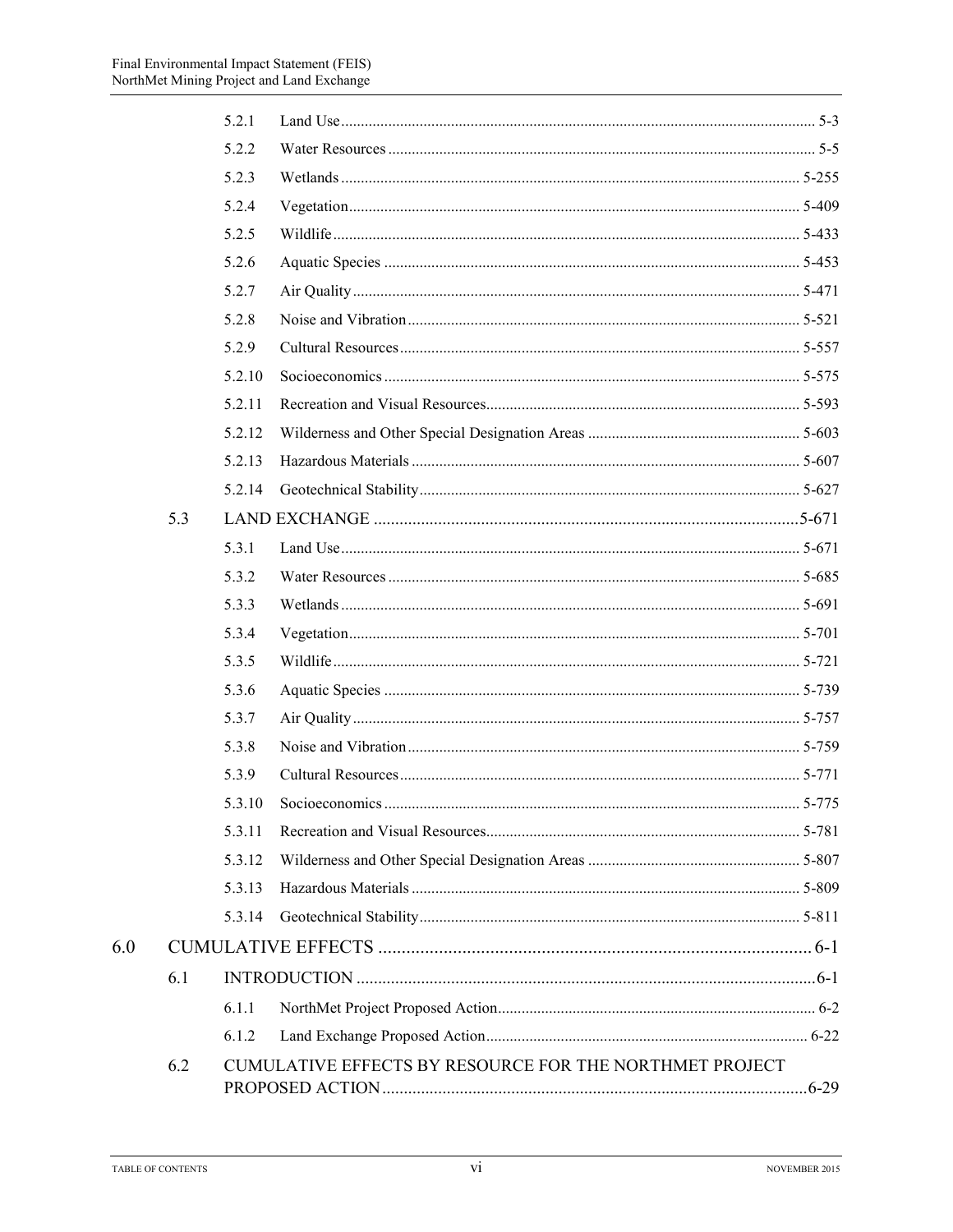|     | 6.2.1  |                                                          |  |
|-----|--------|----------------------------------------------------------|--|
|     | 6.2.2  |                                                          |  |
|     | 6.2.3  |                                                          |  |
|     | 6.2.4  |                                                          |  |
|     | 6.2.5  |                                                          |  |
|     | 6.2.6  |                                                          |  |
|     | 6.2.7  |                                                          |  |
|     | 6.2.8  |                                                          |  |
|     | 6.2.9  |                                                          |  |
|     | 6.2.10 |                                                          |  |
|     | 6.2.11 |                                                          |  |
|     | 6.2.12 |                                                          |  |
|     | 6.2.13 |                                                          |  |
|     | 6.2.14 |                                                          |  |
| 6.3 |        | CUMULATIVE EFFECTS BY RESOURCE FOR THE LAND EXCHANGE     |  |
|     |        |                                                          |  |
|     | 6.3.1  |                                                          |  |
|     | 6.3.2  |                                                          |  |
|     | 6.3.3  |                                                          |  |
|     | 6.3.4  |                                                          |  |
|     | 6.3.5  |                                                          |  |
|     | 6.3.6  |                                                          |  |
|     | 6.3.7  |                                                          |  |
|     | 6.3.8  |                                                          |  |
|     | 6.3.9  |                                                          |  |
|     | 6.3.10 |                                                          |  |
|     | 6.3.11 |                                                          |  |
|     | 6.3.12 |                                                          |  |
|     | 6.3.13 |                                                          |  |
|     | 6.3.14 |                                                          |  |
|     |        | COMPARISON OF ALTERNATIVES AND OTHER CONSIDERATIONS  7-1 |  |
| 7.1 |        |                                                          |  |
| 7.2 |        |                                                          |  |
|     | 7.2.1  |                                                          |  |
|     | 7.2.2  |                                                          |  |
|     |        |                                                          |  |

 $7.0\,$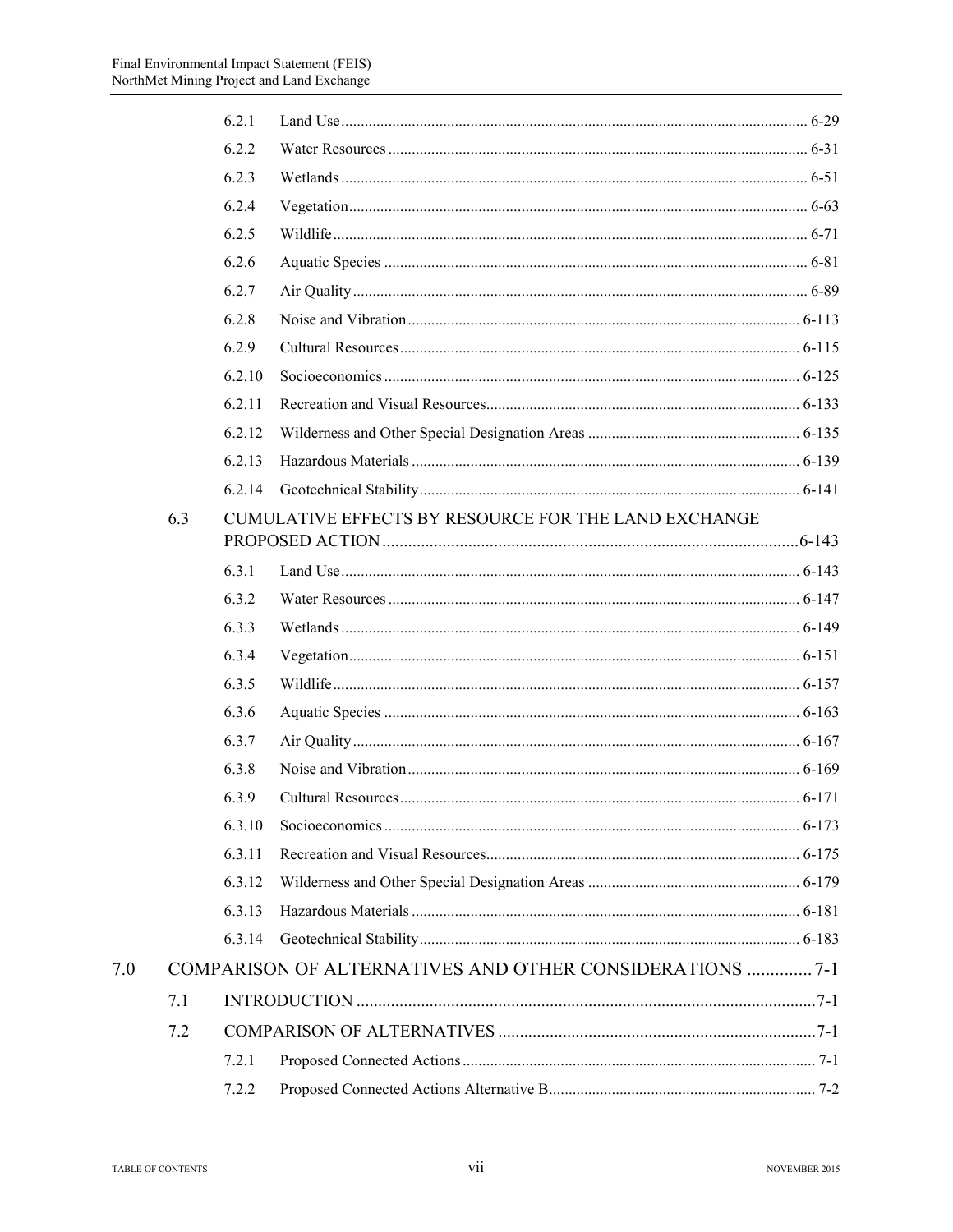|                          |     | 7.2.3 |                                                                                                                                 |  |
|--------------------------|-----|-------|---------------------------------------------------------------------------------------------------------------------------------|--|
|                          |     | 7.2.4 |                                                                                                                                 |  |
|                          | 7.3 |       |                                                                                                                                 |  |
|                          |     | 7.3.1 |                                                                                                                                 |  |
|                          |     | 7.3.2 |                                                                                                                                 |  |
|                          |     | 7.3.3 |                                                                                                                                 |  |
|                          |     | 7.3.4 |                                                                                                                                 |  |
|                          |     | 7.3.5 |                                                                                                                                 |  |
|                          | 7.4 |       |                                                                                                                                 |  |
|                          | 7.5 |       | LEAST ENVIRONMENTALLY DAMAGING PRACTICABLE ALTERNATIVE7-23                                                                      |  |
| 8.0                      |     |       |                                                                                                                                 |  |
|                          | 8.1 |       |                                                                                                                                 |  |
|                          | 8.2 |       |                                                                                                                                 |  |
|                          | 8.3 |       |                                                                                                                                 |  |
|                          | 8.4 |       | TRIBAL AGENCY APPENDIX - SUPPORTING INFORMATION FOR TRIBAL                                                                      |  |
|                          |     |       |                                                                                                                                 |  |
|                          |     |       |                                                                                                                                 |  |
|                          |     |       |                                                                                                                                 |  |
| Appendix A               |     |       | Response to Comments on the DEIS for the NorthMet Mining Project and SDEIS<br>for the NorthMet Mining Project and Land Exchange |  |
| Appendix B               |     |       | Underground Mining Alternative Assessment for the NorthMet Mining Project<br>and Land Exchange Environmental Impact Statement   |  |
| Appendix C<br>Appendix D |     |       | Tribal Agency Position Supporting Materials<br>Biological Assessment and Biological Evaluation                                  |  |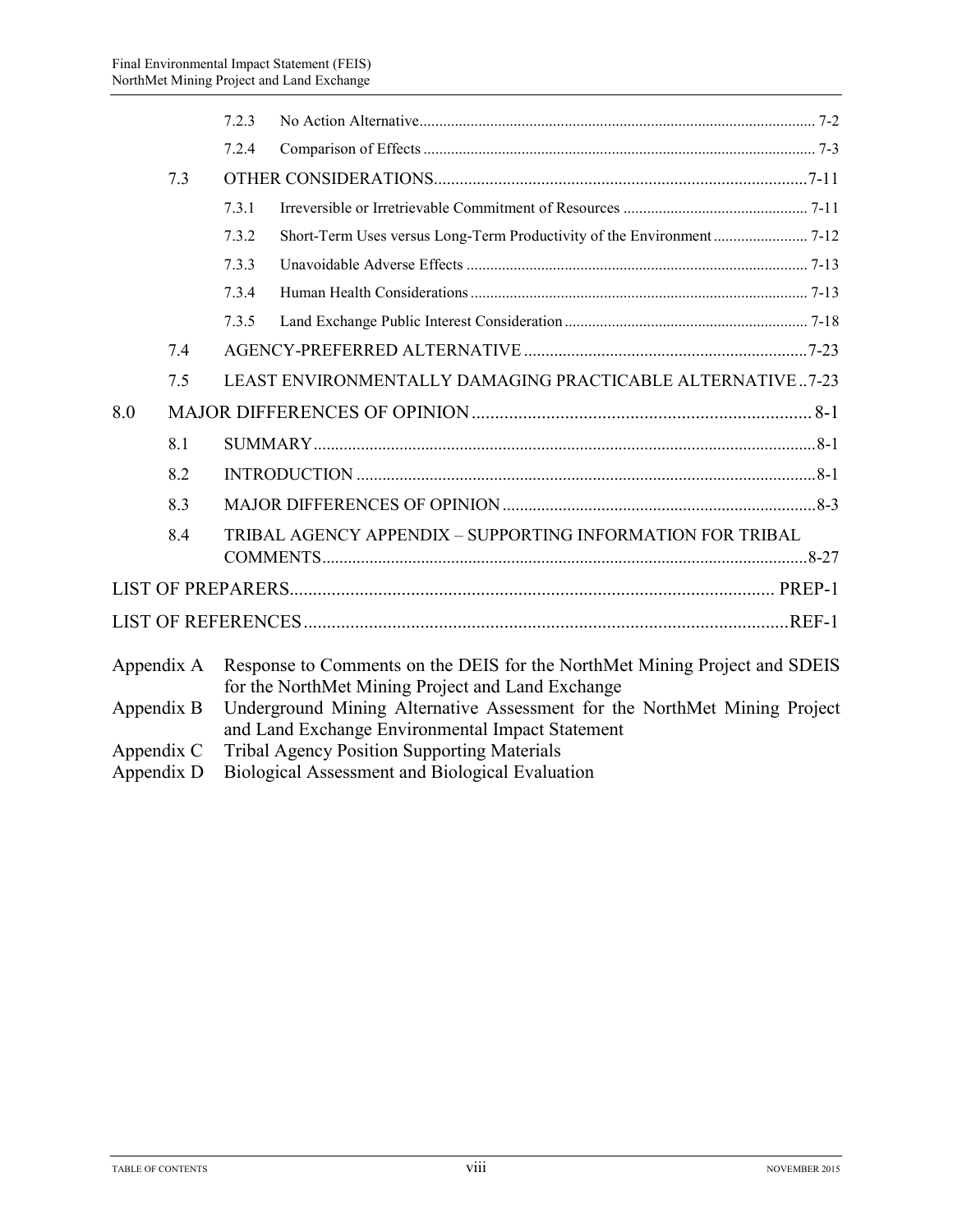# <span id="page-8-0"></span>**LIST OF TABLES**

| Table 1.4-1   | Government Permits and Approvals for the Proposed Connected           |  |
|---------------|-----------------------------------------------------------------------|--|
| Table 1.7-1   |                                                                       |  |
| Table 3.2-1   | Summary of the NorthMet Project Proposed Action and the NorthMet      |  |
| Table 3.2-2   |                                                                       |  |
| Table 3.2-3   |                                                                       |  |
| Table 3.2-4   |                                                                       |  |
| Table 3.2-5   |                                                                       |  |
| Table 3.2-6   |                                                                       |  |
| Table 3.2-7   |                                                                       |  |
| Table 3.2-8   |                                                                       |  |
| Table 3.2-9   |                                                                       |  |
| Table 3.2-10  | Surface Owners along the Transportation and Utility Corridor3-82      |  |
| Table 3.2-11  |                                                                       |  |
| Table 3.2-12  | Materials Consumed by the Beneficiation Plant Process  3-104          |  |
| Table 3.2-13  | Materials Consumed by the Hydrometallurgical Plant Process3-115       |  |
| Table 3.2-14  |                                                                       |  |
| Table 3.2-15  |                                                                       |  |
| Table 3.2-16  | Comparison of DEIS, SDEIS, and FEIS for the NorthMet Project          |  |
| Table 3.2-17  | Previous NorthMet Project Alternatives Screened for this FEIS 3-157   |  |
| Table 3.2-18  | MEPA Alternatives Types Considered for the NorthMet Project           |  |
| Table 3.3-1   | Summary of the Land Exchange Proposed Action Alternatives  3-164      |  |
| Table 3.3-2   | Legal Description and Acreage of Parcels Included in the Land         |  |
| Table 4.1-1   |                                                                       |  |
| Table 4.2.1-1 | Land Use Controls Affecting the NorthMet Project Proposed Action  4-3 |  |
| Table 4.2.1-2 | NorthMet Project Proposed Action Area of Concern Summary List for     |  |
| Table 4.2.1-3 |                                                                       |  |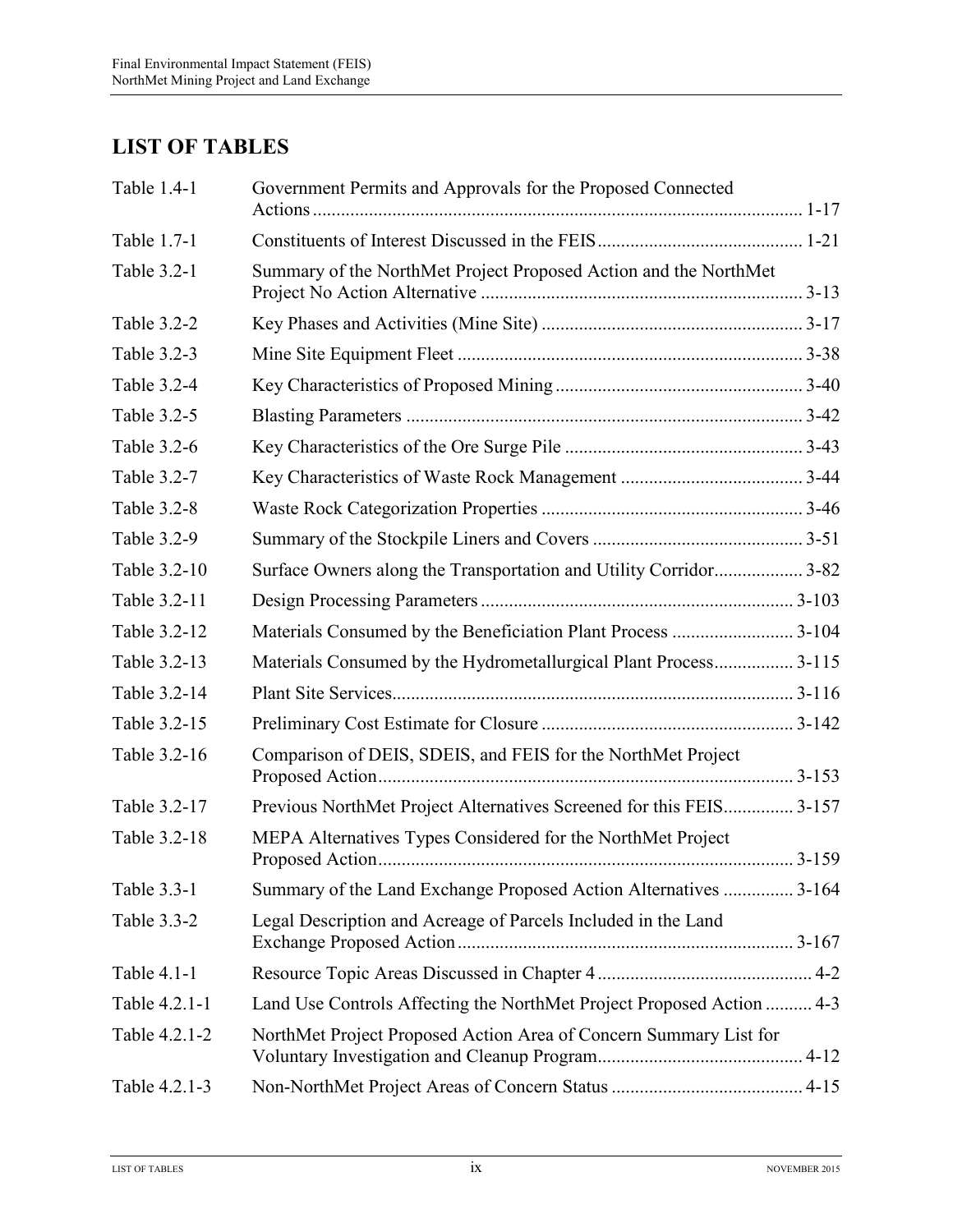| Table 4.2.2-1  | Normal Monthly and Annual Average Air Temperature and                                                                                    |  |
|----------------|------------------------------------------------------------------------------------------------------------------------------------------|--|
| Table 4.2.2-2  | Impaired Waters within the Embarrass River and Partridge River                                                                           |  |
| Table 4.2.2-3  | Wild Rice Survey and Water Quality Monitoring Results  4-37                                                                              |  |
| Table 4.2.2-4  | Summary of Total Mercury Concentrations in the Partridge River and<br>Embarrass River Watersheds near the Mine Site and Plant Site  4-41 |  |
| Table 4.2.2-5  | Bedrock and Surficial Aquifer Hydraulic Conductivity Estimates at the                                                                    |  |
| Table 4.2.2-6  | Summary of Existing Groundwater Quality Monitoring Data for the                                                                          |  |
| Table 4.2.2-7  | Monthly Statistical Flow Data (cfs) for USGS Gaging Stations in the                                                                      |  |
| Table 4.2.2-8  | Modeled Flow Statistics for Various Locations along the Upper                                                                            |  |
| Table 4.2.2-9  |                                                                                                                                          |  |
| Table 4.2.2-10 | Discharges to and Surface Water Withdrawals from the Partridge                                                                           |  |
| Table 4.2.2-11 | Surface Water Quality Data in the Partridge River Watershed                                                                              |  |
| Table 4.2.2-12 | Comparison of Historic and Recent Mean Water Quality Data for<br>Selected Parameters at Common Monitoring Stations along the             |  |
| Table 4.2.2-13 | Baseline Water Quality from the South Branch of the Partridge River 4-87                                                                 |  |
| Table 4.2.2-14 | Average Existing Water Quality Concentrations in the Partridge River  4-88                                                               |  |
| Table 4.2.2-15 | Mean Water Quality Data for Longnose Creek, Wetlegs Creek,                                                                               |  |
| Table 4.2.2-16 |                                                                                                                                          |  |
| Table 4.2.2-17 | Comparison of Whitewater Reservoir Elevations over Time 4-97                                                                             |  |
| Table 4.2.2-18 |                                                                                                                                          |  |
| Table 4.2.2-19 | Summary of Whitewater Reservoir 2010 Water Quality Data  4-101                                                                           |  |
| Table 4.2.2-20 | Summary of Surface Water Quality Monitoring Data for Station                                                                             |  |
| Table 4.2.2-21 | Summary of Surface Water Quality Monitoring Data for Station                                                                             |  |
| Table 4.2.2-22 | Summary of Natural Background Groundwater Quality Monitoring<br>Data for the Tailings Basin Area and Two Larger Regional Areas 4-124     |  |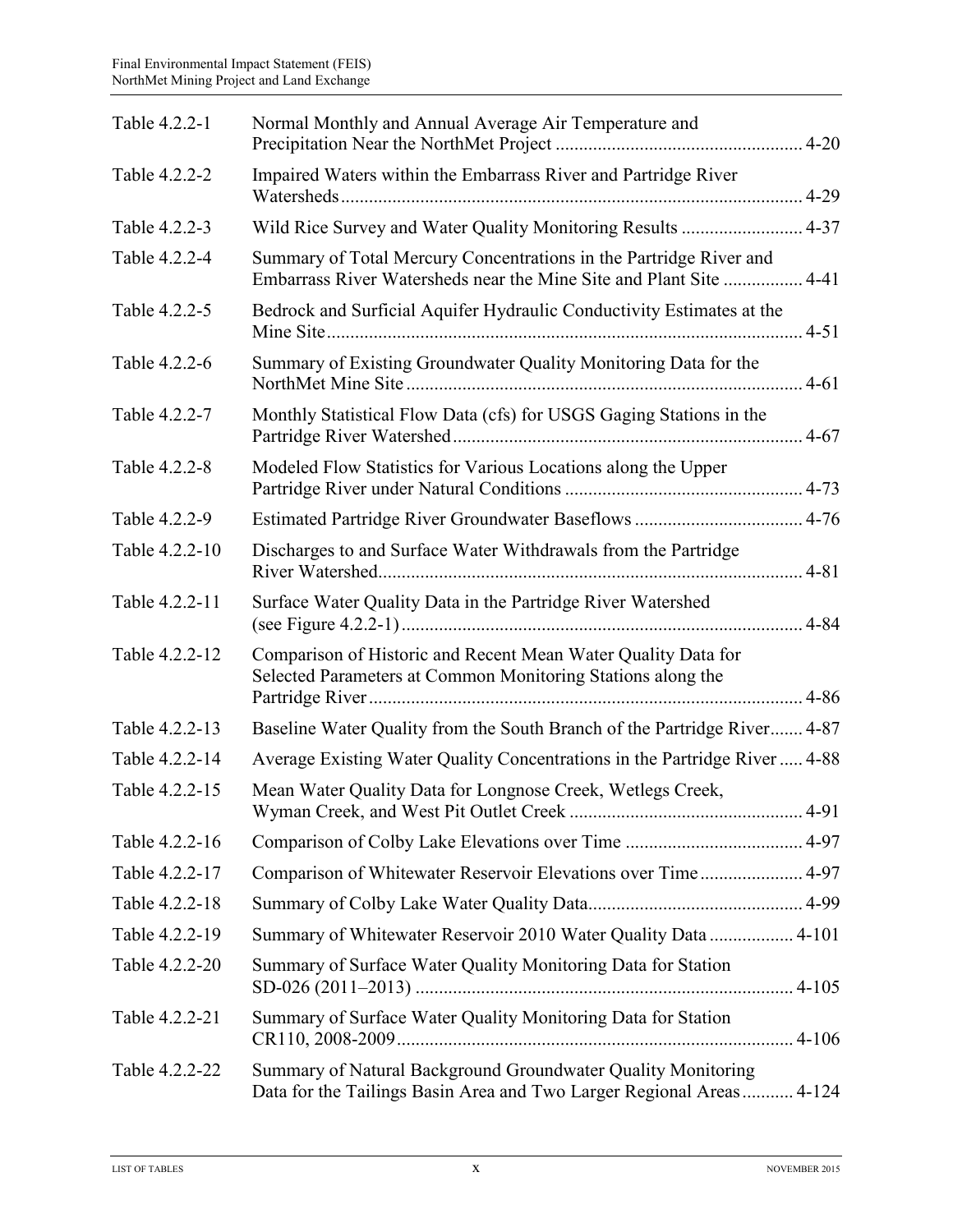| Table 4.2.2-23 | Existing Pond Water and Groundwater Quality at the Toe of the                                                                                                                                        |
|----------------|------------------------------------------------------------------------------------------------------------------------------------------------------------------------------------------------------|
| Table 4.2.2-24 | Summary of Existing Groundwater Quality Monitoring Data<br>Downgradient from the Existing LTVSMC Tailings Basin  4-129                                                                               |
| Table 4.2.2-25 | Summary of Groundwater Quality of Residential Wells Downgradient                                                                                                                                     |
| Table 4.2.2-26 | Existing Residential Wells Located Between the NorthMet Project<br>Proposed Action Tailings Area and the Embarrass River  4-132                                                                      |
| Table 4.2.2-27 | Monthly Statistical Flow Data for USGS Embarrass Gaging Stations 4-134                                                                                                                               |
| Table 4.2.2-28 | Plant Site Surface Water Flows for Existing Conditions Based on<br><b>Embarrass River Stream Gaging Results Applied to Contributing</b><br>Watersheds and Additional Flow Tailings Basin Seepage and |
| Table 4.2.2-29 | NPDES/SDS Discharges to the Embarrass River Watershed 4-139                                                                                                                                          |
| Table 4.2.2-30 | Available Surface Water Quality Monitoring Data in the Embarrass                                                                                                                                     |
| Table 4.2.2-31 | Comparison of Historic and Recent Mean Water Quality Data for<br>Selected Parameters at PM-12 on the Embarrass River 4-141                                                                           |
| Table 4.2.2-32 | Average Existing Water Quality in the Embarrass River, 2004-2013 4-145                                                                                                                               |
| Table 4.2.2-33 | Summary of Existing LTVSMC Tailings Basin Surface Seeps                                                                                                                                              |
| Table 4.2.2-34 | Water Quality Monitoring Locations for Embarrass River Tributary<br>Streams and Tailings Basin Receiving Streams (see Figure 4.2.2-19) 4-149                                                         |
| Table 4.2.2-35 | Summary of Surface Water Quality Monitoring Data for the Tailings                                                                                                                                    |
| Table 4.2.2-36 | Summary of Surface Water Quality Monitoring Data for Unnamed<br>$4 - 153$<br>Creek.                                                                                                                  |
| Table 4.2.2-37 | Summary of Surface Water Quality Monitoring Data for Trimble                                                                                                                                         |
| Table 4.2.2-38 | Summary of Surface Water Quality Monitoring Data for Mud Lake                                                                                                                                        |
| Table 4.2.3-1  |                                                                                                                                                                                                      |
| Table 4.2.3-2  | Wetland Acreage by Wetland Community Type for Mine Site,                                                                                                                                             |
| Table 4.2.3-3  | Key Landscape Factors Influencing Wetland Functional Scores in                                                                                                                                       |
| Table 4.2.3-4  | Wetland Functions and Value Assessment for the Mine Site from 2004                                                                                                                                   |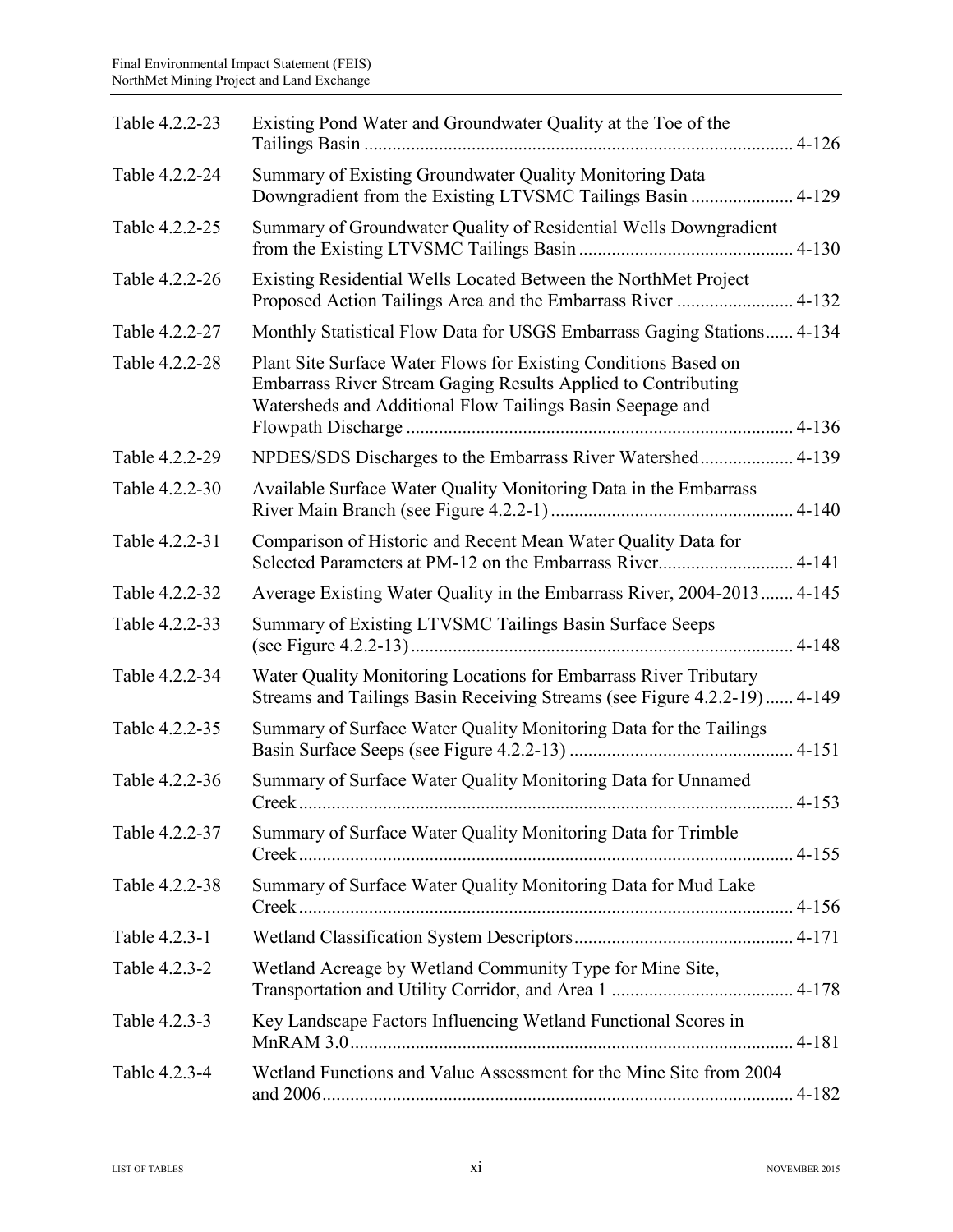| Table 4.2.3-5  | Total Wetland Acreage by Wetland Type for Plant Site, Colby Lake<br>Water Pipeline Corridor, Second Creek Area, and Area 2  4-192            |
|----------------|----------------------------------------------------------------------------------------------------------------------------------------------|
| Table 4.2.4-1  |                                                                                                                                              |
| Table 4.2.4-2  | Invasive Non-native Plant Species Found on Mine Sites in the Mesabi<br>4-206                                                                 |
| Table 4.2.4-3  | Invasive Non-native Plant Species Found Within 3 Miles of the Mine                                                                           |
| Table 4.2.4-4  | Endangered, Threatened, and Special Concern Plant Species Identified                                                                         |
| Table 4.2.4-5  | USFS RFSS Plant Species within Superior National Forest  4-215                                                                               |
| Table 4.2.4-6  | NorthMet Transportation and Utility Corridor Cover Types 4-223                                                                               |
| Table 4.2.4-7  | Endangered, Threatened, and Special Concern Plant Species Identified                                                                         |
| Table 4.2.4-8  |                                                                                                                                              |
| Table 4.2.4-9  | NorthMet Colby Lake Water Pipeline Corridor Cover Types 4-230                                                                                |
| Table 4.2.5-1  | Key Habitat, Cover Types, and Associated Species in the Nashwauk<br>and Laurentian Uplands Subsections at the NorthMet Project Area  4-242   |
| Table 4.2.6-1  |                                                                                                                                              |
| Table 4.2.6-2  | Major Channel Characteristics at Biological Survey Stream Sites in the<br>$4 - 257$                                                          |
| Table 4.2.6-3  | Average Existing Water Quality Concentrations in the Partridge River  4-258                                                                  |
| Table 4.2.6-4  | Fish Species Collected at Nine Sites in the NorthMet Project Area 4-263                                                                      |
| Table 4.2.6-5  | Fish Species Collected at Four Reaches within the Partridge River                                                                            |
| Table 4.2.6-6  | Composition of Macroinvertebrate Assemblages at Nine Sites in the                                                                            |
| Table 4.2.6-7  | Mussel Species Identified in the Lake Superior Basin, St. Louis River                                                                        |
| Table 4.2.6-8  | Location and Physical Characteristics of Mussel Sample Sites 4-269                                                                           |
| Table 4.2.6-9  | SGCN and RFSS Species Identified within Portions of the Laurentian<br>Uplands – Nashwauk Uplands Ecoregion or Superior National Forest 4-273 |
| Table 4.2.6-10 | Fish Species Collected in Colby Lake and Whitewater Reservoir by                                                                             |
| Table 4.2.6-11 | Major Channel Characteristics at Biological and Habitat Survey                                                                               |
| Table 4.2.6-12 | Average Existing Water Quality Concentrations in the Embarrass                                                                               |
|                |                                                                                                                                              |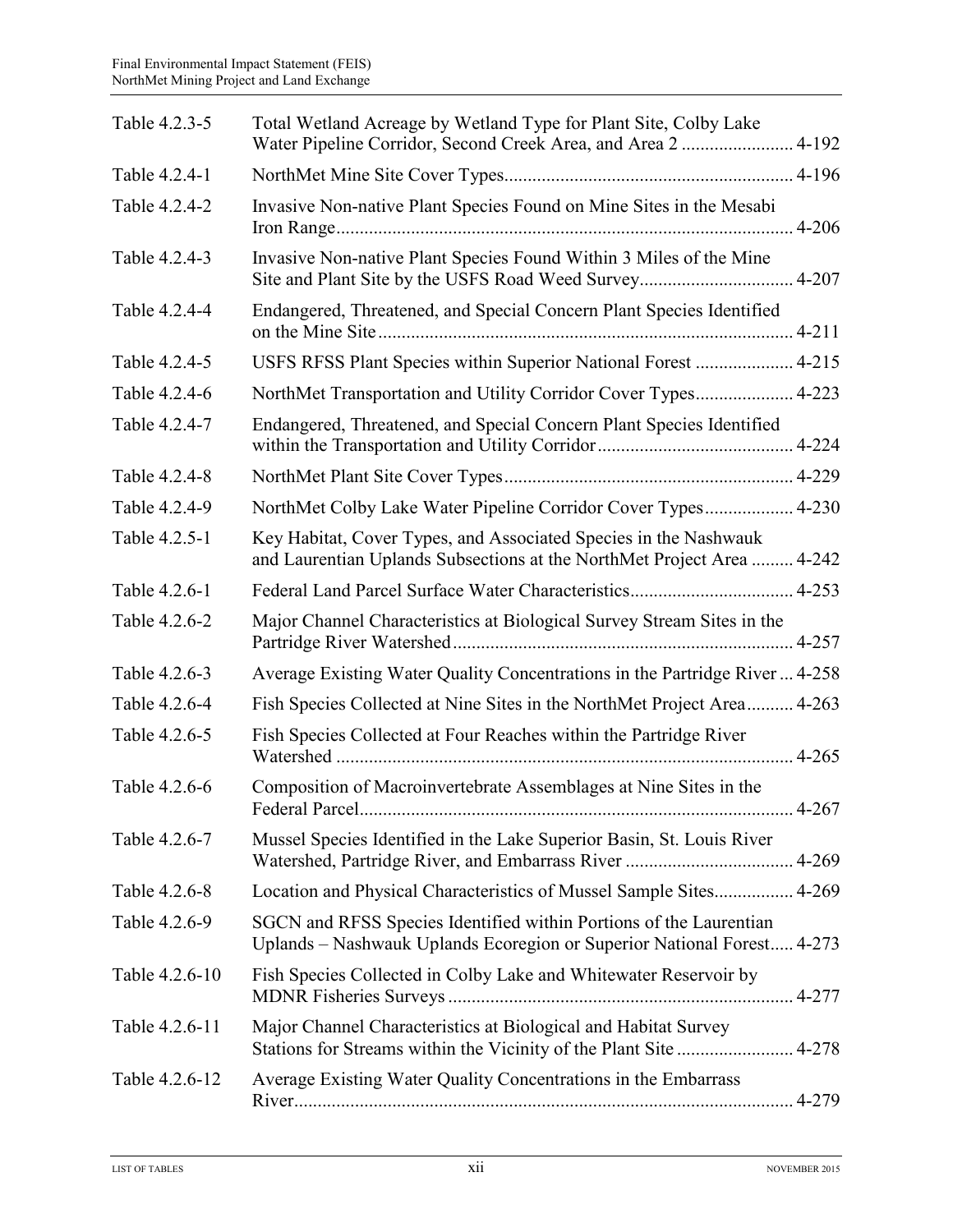| Table 4.2.6-13 | Fish Species Collected at Sampling Sites within the Vicinity of the                                                                    |           |
|----------------|----------------------------------------------------------------------------------------------------------------------------------------|-----------|
| Table 4.2.6-14 | Composition of Macroinvertebrate Assemblages for Sites in the                                                                          |           |
| Table 4.2.6-15 | Mercury Concentrations in Fish Species Collected During 2014                                                                           |           |
| Table 4.2.7-1  | Monitored Background Concentrations (2008-2010)  4-291                                                                                 |           |
| Table 4.2.8-1  |                                                                                                                                        |           |
| Table 4.2.8-2  | Typical Outdoor Sound Levels by Land Use Category  4-294                                                                               |           |
| Table 4.2.8-3  | Summary of Estimated Existing Ambient Noise Levels at the Closest<br>Receptors to the NorthMet Project Area, including the BWCAW 4-301 |           |
| Table 4.2.9-1  | Cultural Resources Identified in the NorthMet Project Area 4-341                                                                       |           |
| Table 4.2.9-2  | Historic Resources Associated with the Erie Mining Company Historic                                                                    | 4-346     |
| Table 4.2.9-3  | Laurentian Uplands and Nashwauk Uplands Subsections 4-357                                                                              |           |
| Table 4.2.9-4  | Species Potentially Harvested in 1854 Ceded Territory 4-358                                                                            |           |
| Table 4.2.9-5  | Cover Types of Associated Species and Resources Regulated by the<br>1854 Treaty Authority in the NorthMet Project Area 4-361           |           |
| Table 4.2.9-6  | Plant Species Found in At Least Three ECS Vegetation Community                                                                         | $4 - 362$ |
| Table 4.2.9-7  | Key Habitat, Cover Types, and Associated Species Regulated by the<br>1854 Treaty Authority in the NorthMet Project Area 4-363          |           |
| Table 4.2.9-8  | Fish Species Regulated by the 1854 Treaty Authority and Collected in                                                                   |           |
| Table 4.2.10-1 | Population of Study Area Communities 1980 to 2010  4-371                                                                               |           |
| Table 4.2.10-2 |                                                                                                                                        |           |
| Table 4.2.10-3 |                                                                                                                                        |           |
| Table 4.2.10-4 | Educational Characteristics of Study Area Residents, 2010 4-374                                                                        |           |
| Table 4.2.10-5 | Income and Poverty Characteristics of Study Area Communities in                                                                        |           |
| Table 4.2.10-6 | At-place Historical Employment by Major SIC Industry in 1980                                                                           |           |
| Table 4.2.10-7 | At-place Employment by Major NAICS Industry in 2009 4-377                                                                              |           |
| Table 4.2.10-8 | Location Quotients for Major NAICS Industries in the Study Area,                                                                       |           |
| Table 4.2.10-9 | Employment Status of Study Area Communities, 2009  4-381                                                                               |           |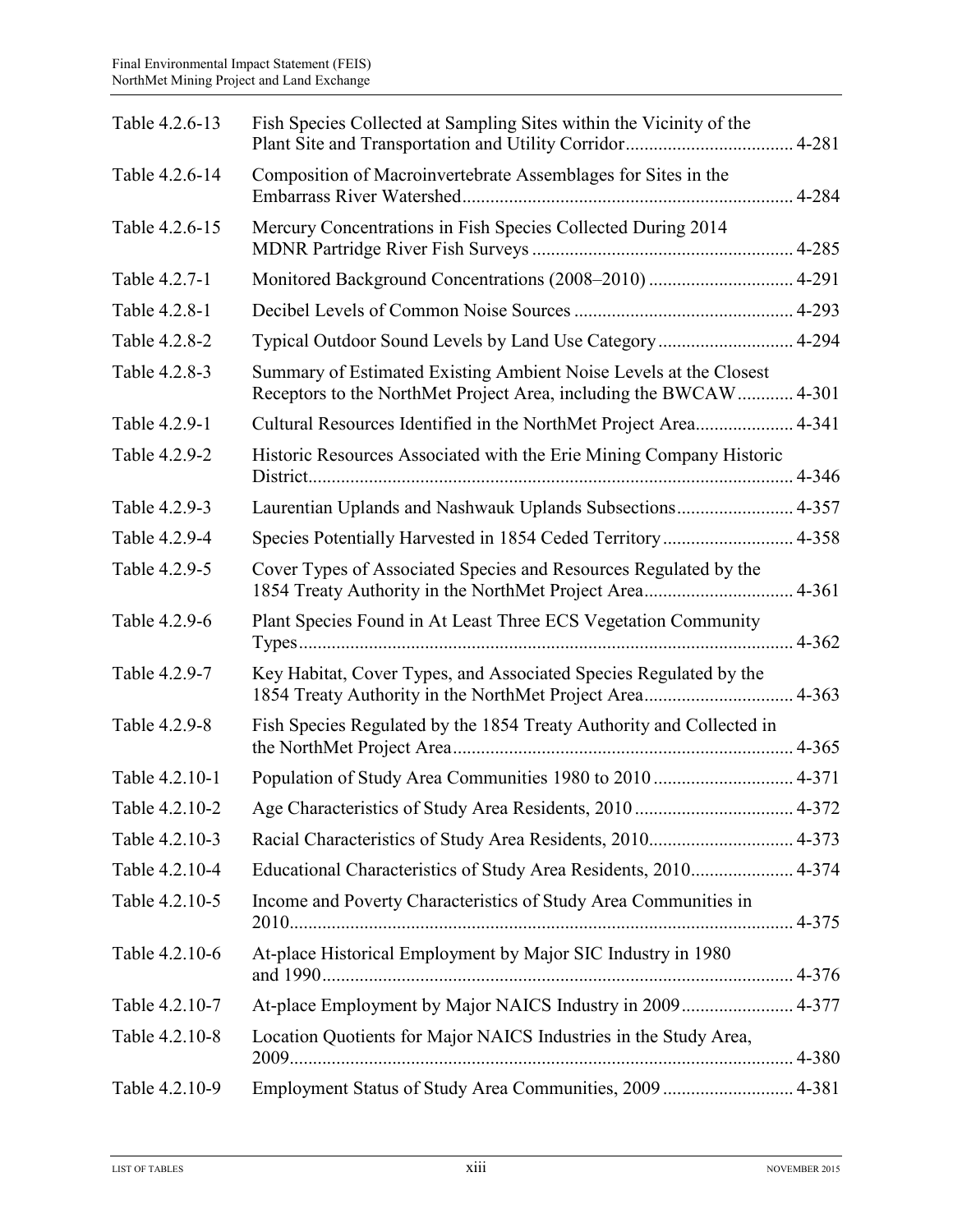| Table 4.2.10-10 | Employment in Study Area Communities by Occupation 4-382                                                                        |  |
|-----------------|---------------------------------------------------------------------------------------------------------------------------------|--|
| Table 4.2.10-11 |                                                                                                                                 |  |
| Table 4.2.10-12 |                                                                                                                                 |  |
| Table 4.2.10-13 |                                                                                                                                 |  |
| Table 4.2.10-14 |                                                                                                                                 |  |
| Table 4.2.10-15 |                                                                                                                                 |  |
| Table 4.2.10-16 |                                                                                                                                 |  |
| Table 4.2.10-17 |                                                                                                                                 |  |
| Table 4.2.14-1  | Summary of Seepage and Stability Modeling Parameters for the<br>Material at the Existing LTVSMC Tailings Basin and Proposed     |  |
| Table 4.2.14-2  | Summary of Modeling Permeabilities for the Material Relevant to the                                                             |  |
| Table 4.2.14-3  | Summary of Shear Strength Parameters for the Material Relevant to                                                               |  |
| Table 4.3.1-1   | Management Area Designations for the Federal Lands under the Land                                                               |  |
| Table 4.3.1-2   | Management Area Designations for the Federal Lands under Land                                                                   |  |
| Table 4.3.2-1   | Summary of Surface Water and Wild Rice Beds for Federal Lands 4-469                                                             |  |
| Table 4.3.2-2   | Summary of Surface Water and Wild Rice Beds for all Land Exchange                                                               |  |
| Table 4.3.3-1   | Wetland Acreage by Wetland Community Type for the Federal Lands<br>within the Land Exchange Proposed Action and within the Land |  |
|                 | Table 4.3.3-2 Wetland Functions and Values Assessment for the Federal Lands                                                     |  |
| Table 4.3.3-3   | Total Wetland and Upland Acreage for the Non-federal Lands 4-511                                                                |  |
| Table 4.3.3-4   | Total Wetland Acreage by Wetland Type for the Non-federal Lands 4-511                                                           |  |
| Table 4.3.3-5   | Wetland Functional Value Assessment for the Non-federal Lands 4-513                                                             |  |
| Table 4.3.3-6   |                                                                                                                                 |  |
| Table 4.3.3-7   |                                                                                                                                 |  |
| Table 4.3.3-8   |                                                                                                                                 |  |
| Table 4.3.3-9   |                                                                                                                                 |  |
| Table 4.3.3-10  |                                                                                                                                 |  |
| Table 4.3.3-11  |                                                                                                                                 |  |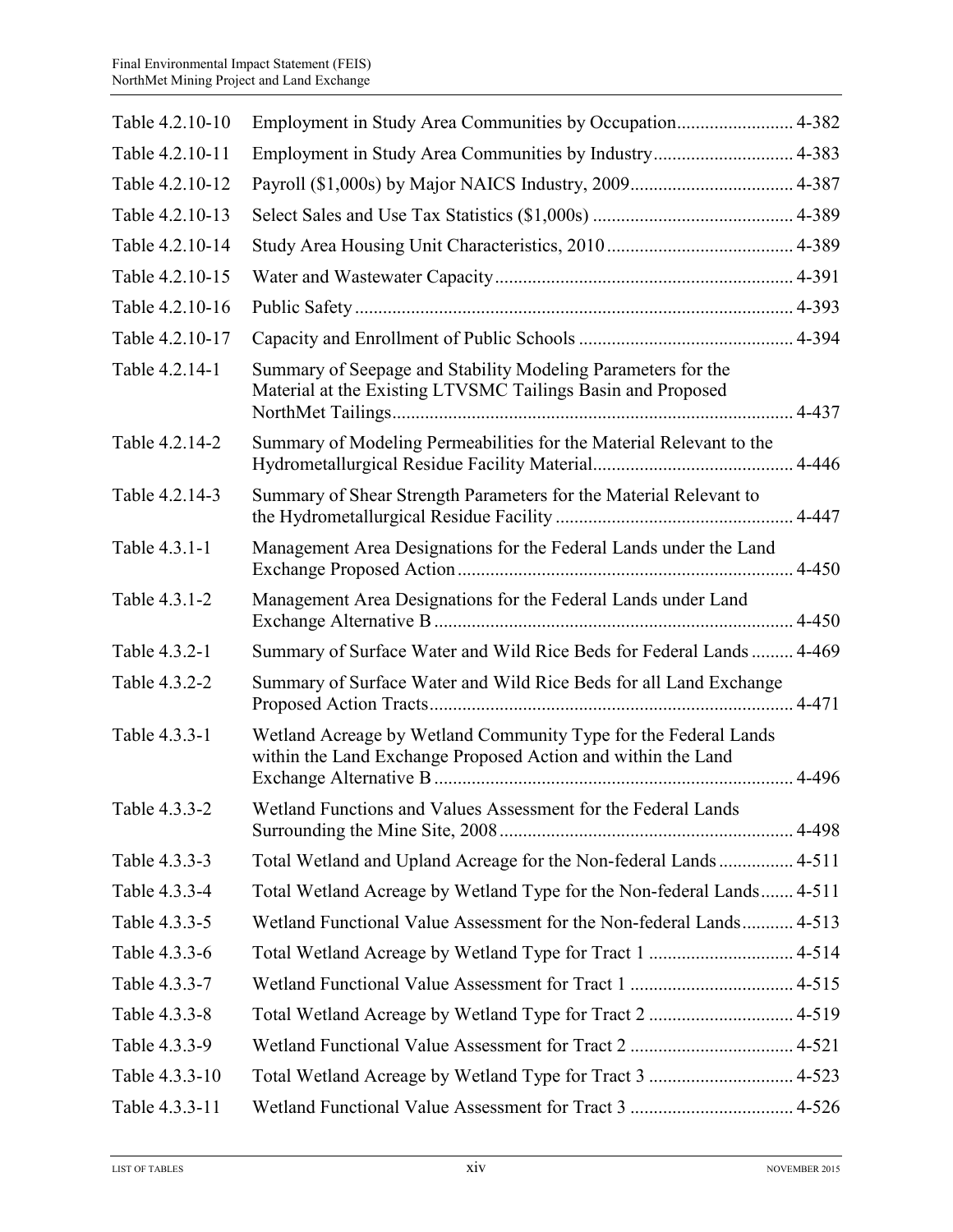| Table 4.3.3-12 |                                                                                                                                     |       |
|----------------|-------------------------------------------------------------------------------------------------------------------------------------|-------|
| Table 4.3.3-13 |                                                                                                                                     |       |
| Table 4.3.4-1  |                                                                                                                                     |       |
| Table 4.3.4-2  |                                                                                                                                     |       |
| Table 4.3.4-3  | MIH Types and Age Classes (Acres) for the Federal and Non-federal                                                                   | 4-534 |
| Table 4.3.4-4  | Landscape Ecosystem Types (Acres) on Federal and Non-federal                                                                        |       |
| Table 4.3.4-5  | Endangered, Threatened, and Special Concern Plant Species Identified                                                                |       |
| Table 4.3.4-6  | Alternative B: Smaller Federal Parcel Cover Types 4-539                                                                             |       |
| Table 4.3.4-7  | Management Areas for the Land Exchange Alternative B Lands  4-540                                                                   |       |
| Table 4.3.4-8  | MIH Types and Age Classes (Acres) for the Land Exchange                                                                             |       |
| Table 4.3.4-9  | Landscape Ecosystem Types (Acres) on the Land Exchange                                                                              |       |
| Table 4.3.4-10 |                                                                                                                                     |       |
| Table 4.3.4-11 |                                                                                                                                     |       |
| Table 4.3.4-12 | Endangered, Threatened, and Special Concern Plant Species Identified                                                                |       |
| Table 4.3.4-13 |                                                                                                                                     |       |
| Table 4.3.4-14 |                                                                                                                                     |       |
| Table 4.3.4-15 |                                                                                                                                     |       |
| Table 4.3.4-16 |                                                                                                                                     |       |
| Table 4.3.4-17 |                                                                                                                                     |       |
| Table 4.3.4-18 |                                                                                                                                     |       |
| Table 4.3.4-19 |                                                                                                                                     |       |
| Table 4.3.4-20 |                                                                                                                                     |       |
| Table 4.3.4-21 | Endangered, Threatened, and Special Concern Plant Species Identified                                                                |       |
| Table 4.3.5-1  | Key Habitat, Cover Types, and Associated Species for the Federal<br>Lands under the Land Exchange Proposed Action and Land Exchange |       |
| Table 4.3.5-2  | Key Habitat and Cover Types of Species of Greatest Conservation<br>Need and Regional Forester Sensitive Species for Tract 1 in the  |       |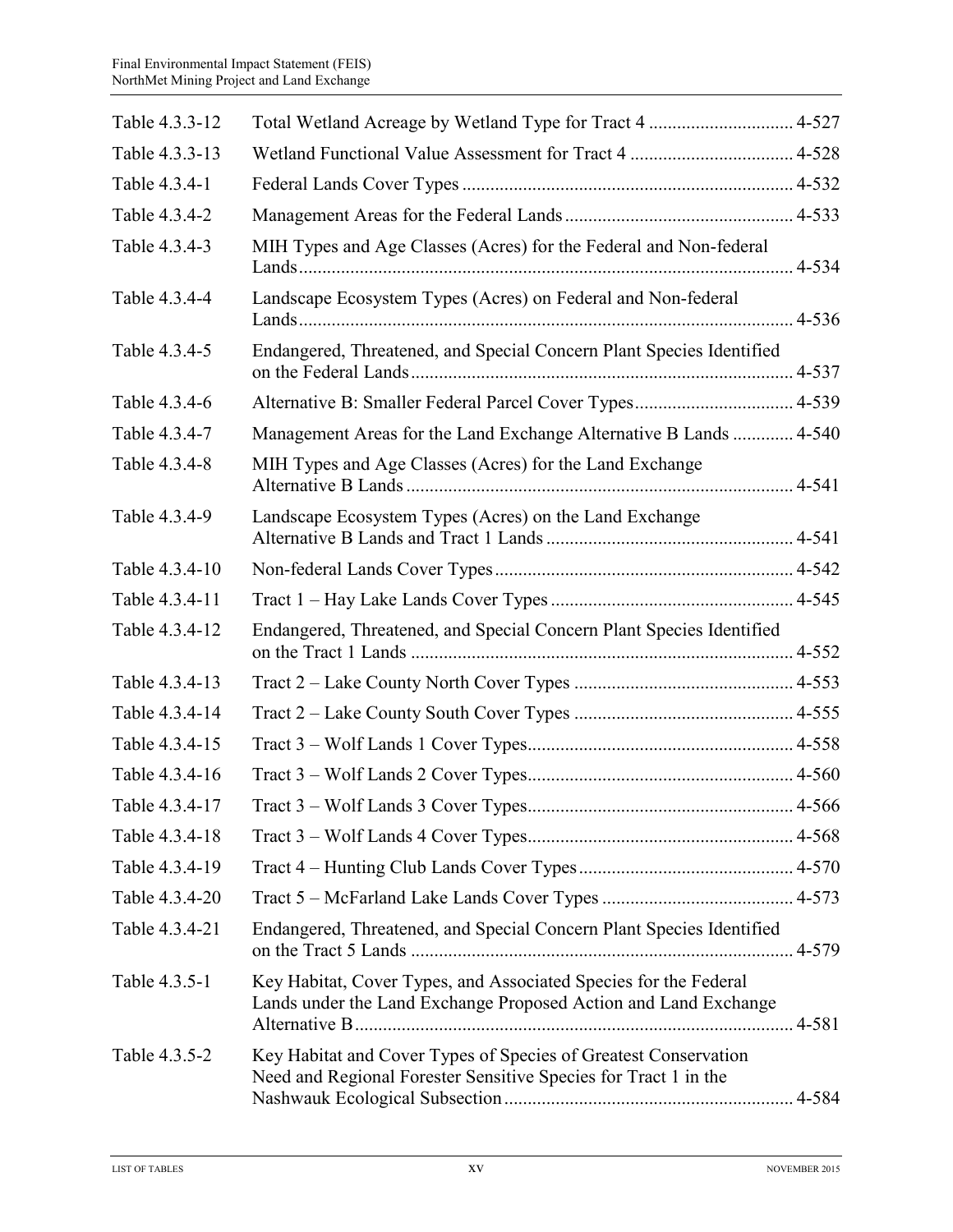| Table 4.3.5-3  | Key Habitat and Cover Types of Species of Greatest Conservation<br>Need and Regional Forester Sensitive Species for Tract 2 in the<br>Laurentian Uplands and North Shore Highlands Ecological |  |
|----------------|-----------------------------------------------------------------------------------------------------------------------------------------------------------------------------------------------|--|
| Table 4.3.5-4  | Key Habitat and Cover Types of Species of Greatest Conservation<br>Need and Regional Forester Sensitive Species for Tract 3 in the                                                            |  |
| Table 4.3.5-5  | Key Habitat and Cover Types of Species of Greatest Conservation<br>Need and Regional Forester Sensitive Species for Tracts 4 and 5 in the                                                     |  |
| Table 4.3.6-1  |                                                                                                                                                                                               |  |
| Table 4.3.6-2  |                                                                                                                                                                                               |  |
| Table 4.3.6-3  | Fish Species Collected at the MPCA Sampling Sites in the Vicinity of                                                                                                                          |  |
| Table 4.3.6-4  | Benthic Macroinvertebrate Attributes for Aquatic Biota Sampling Site                                                                                                                          |  |
| Table 4.3.6-5  | SGCN and RFSS Species Identified within Portions of the Nashwauk                                                                                                                              |  |
| Table 4.3.6-6  | Fish Species Collected at Two Sites in the Vicinity of the Wolf Lands                                                                                                                         |  |
| Table 4.3.6-7  | Benthic Macroinvertebrate Attributes for Aquatic Biota Sampling                                                                                                                               |  |
| Table 4.3.6-8  | SGCN and RFSS Species Identified within Portions of the Laurentian                                                                                                                            |  |
| Table 4.3.6-9  | SGCN Species for the Border Lakes Ecoregion and the USFS RFSS                                                                                                                                 |  |
| Table 4.3.8-1  | Approximate Distances and Direction of Non-federal Lands to Federal                                                                                                                           |  |
| Table 4.3.8-2  | Summary of Estimated Existing Ambient Noise Levels at the Non-                                                                                                                                |  |
| Table 4.3.9-1  |                                                                                                                                                                                               |  |
| Table 4.3.11-1 | Recreational Opportunity Spectrum Designations within the Land<br>Exchange Proposed Action and Land Exchange Alternative B 4-631                                                              |  |
| Table 4.3.11-2 | Scenic Integrity Objective Designations for Lands under the Land<br>Exchange Proposed Action and Land Exchange Alternative B 4-631                                                            |  |
| Table 4.3.11-3 | Recreational Opportunity Spectrum Designations in the Vicinity of                                                                                                                             |  |
| Table 4.3.11-4 | Scenic Integrity Objective Designations in the Vicinity of Non-federal                                                                                                                        |  |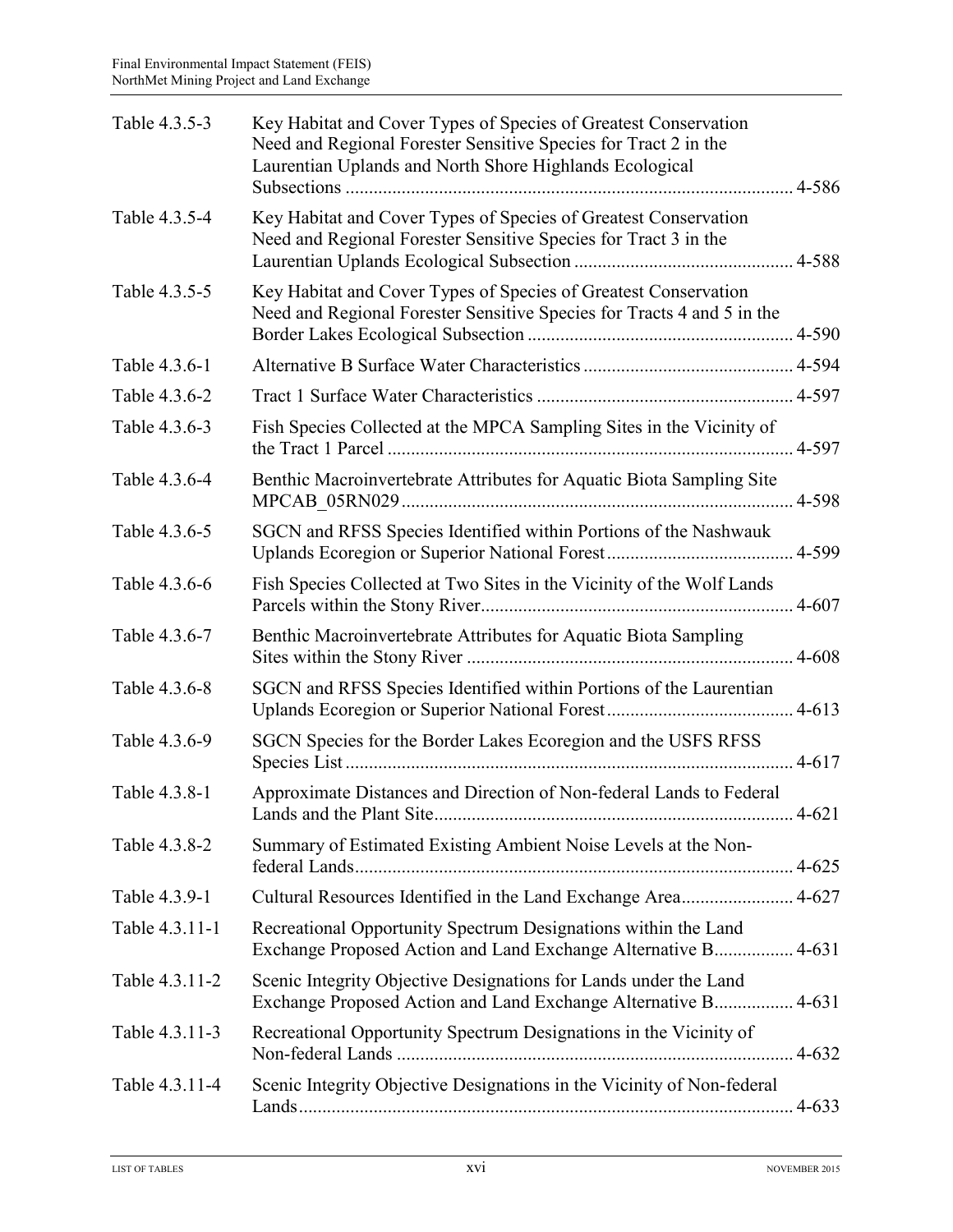| Groundwater Evaluation Criteria Applicable to the NorthMet Project                                                                                                                                           | $5-13$                                                                                                                                                                                                                                                                            |
|--------------------------------------------------------------------------------------------------------------------------------------------------------------------------------------------------------------|-----------------------------------------------------------------------------------------------------------------------------------------------------------------------------------------------------------------------------------------------------------------------------------|
| Applicable Use Classifications of the Primary Surface Waters in the                                                                                                                                          |                                                                                                                                                                                                                                                                                   |
| Surface Water Quality Evaluation Criteria Applicable to Different                                                                                                                                            |                                                                                                                                                                                                                                                                                   |
|                                                                                                                                                                                                              |                                                                                                                                                                                                                                                                                   |
|                                                                                                                                                                                                              |                                                                                                                                                                                                                                                                                   |
| Mine Site Hydraulic Conductivities Based on Calibration of the                                                                                                                                               |                                                                                                                                                                                                                                                                                   |
| Mine Site Surficial Groundwater Flowpaths used in GoldSim Based on                                                                                                                                           |                                                                                                                                                                                                                                                                                   |
| Plant Site Hydraulic Conductivity and Specific Yield Based on                                                                                                                                                |                                                                                                                                                                                                                                                                                   |
|                                                                                                                                                                                                              |                                                                                                                                                                                                                                                                                   |
|                                                                                                                                                                                                              |                                                                                                                                                                                                                                                                                   |
| Plant Site Surficial Groundwater Flowpaths used in GoldSim Based on                                                                                                                                          |                                                                                                                                                                                                                                                                                   |
| Mine Site Surface Water Flows for Existing Conditions Based on<br>XP-SWMM Model Results Adjusted to Match USGS Stream Gaging                                                                                 |                                                                                                                                                                                                                                                                                   |
| Plant Site Surface Water Flows for Natural Conditions Based on<br><b>Embarrass River Stream Gaging Results Applied to Contributing</b><br>Watersheds and Additional from Tailings Basin Seepage and Flowpath |                                                                                                                                                                                                                                                                                   |
| Definition of Fate and Transport Mechanism Terminology used in this                                                                                                                                          |                                                                                                                                                                                                                                                                                   |
| Comparison of Site-specific and Literature Sorption Values at the                                                                                                                                            |                                                                                                                                                                                                                                                                                   |
| General Description and Solute-Release Mechanisms of the Existing                                                                                                                                            |                                                                                                                                                                                                                                                                                   |
|                                                                                                                                                                                                              |                                                                                                                                                                                                                                                                                   |
|                                                                                                                                                                                                              |                                                                                                                                                                                                                                                                                   |
|                                                                                                                                                                                                              |                                                                                                                                                                                                                                                                                   |
|                                                                                                                                                                                                              |                                                                                                                                                                                                                                                                                   |
|                                                                                                                                                                                                              | Beryllium, Manganese, and Thallium Evaluation Criteria  5-12<br>Plant Site Aquifer Recharge Based on MODFLOW Calibration  5-46<br>Tailings Basin Solute Source Sub-areas used in GoldSim for Closure  5-75<br>Groundwater Inflows at the Mine Pits Based on MODFLOW Results 5-111 |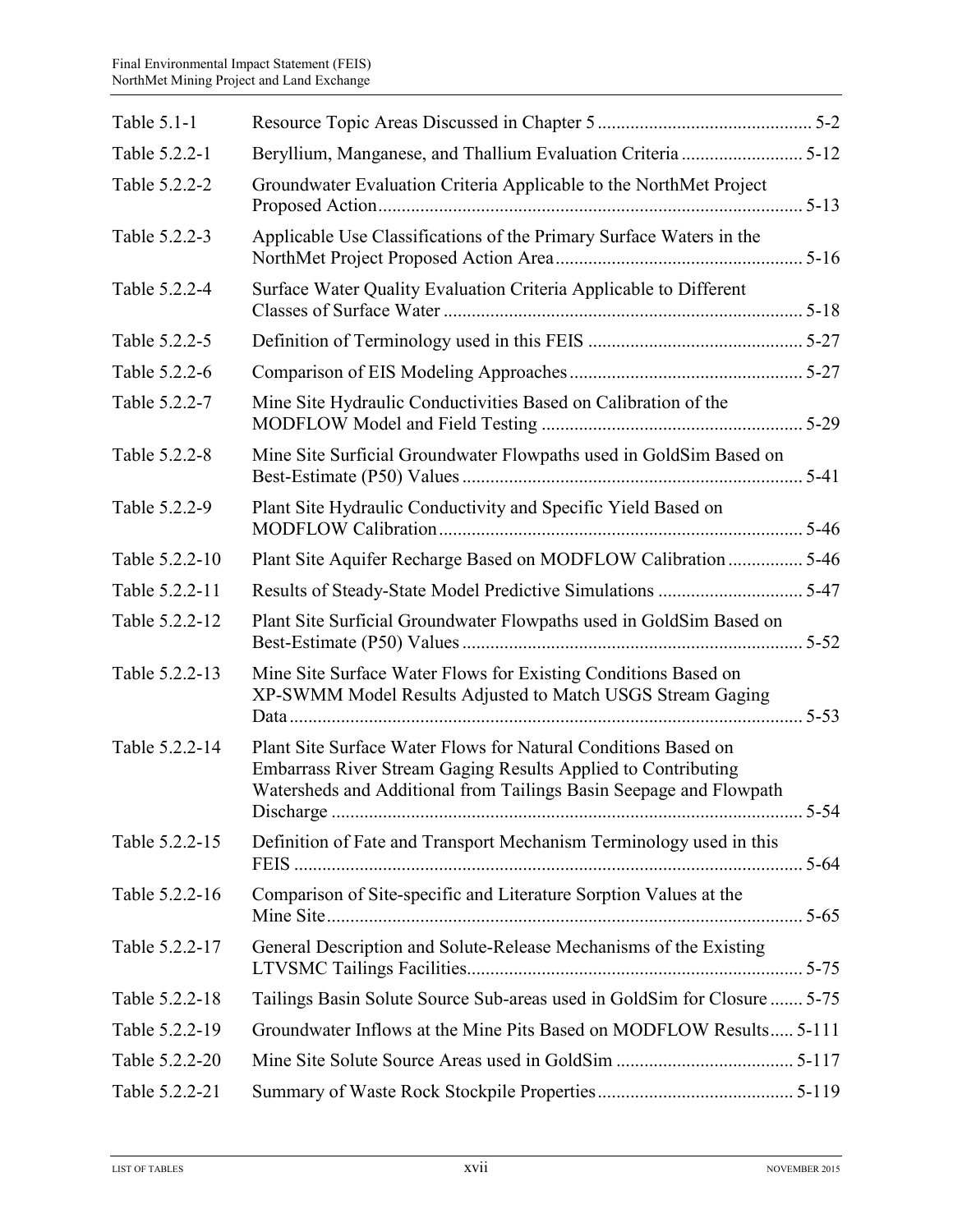| Table 5.2.2-22 | P50 Solute Migration Times for Mine Site Groundwater Flowpaths                                                                             |
|----------------|--------------------------------------------------------------------------------------------------------------------------------------------|
| Table 5.2.2-23 | Mine Site Groundwater – Maximum P90 Solute Concentration Over<br>Entire 200-Year Simulation at Each Evaluation Location Based on the       |
| Table 5.2.2-24 | Relative Difference in Maximum P90 Concentrations (NorthMet<br>Project Proposed Action/CEC Scenario) for Mine Site Surficial               |
| Table 5.2.2-25 | Total Watershed Area (acres) and Percent Watershed Area Reduction<br>for the Partridge River Resulting from the NorthMet Project Proposed  |
| Table 5.2.2-26 | Modeled Percent Change in Selected Streamflow Parameters at                                                                                |
| Table 5.2.2-27 | Pit Outflow and Liner/Equalization Basin Leakage into Groundwater<br>Flowpaths (Based on GoldSim Deterministic Run with P50 Inputs)  5-144 |
| Table 5.2.2-28 | P90 Mine Site Process Water Flows to the Wastewater Treatment                                                                              |
| Table 5.2.2-29 | Wastewater Treatment Facility Preliminary Water Quality Targets  5-148                                                                     |
| Table 5.2.2-30 | Culpability Analysis for Copper and Sulfate at SW-004a Based on                                                                            |
| Table 5.2.2-31 | Mine Site Surface Water - Maximum P90 Solute Concentration Over<br>Entire 200-Year Simulation with Initial Screening of Constituents       |
| Table 5.2.2-32 |                                                                                                                                            |
| Table 5.2.2-33 | Comparison of the Maximum P50 and P90 Values for NorthMet<br>Project Proposed Action and CEC Scenario Concentrations at                    |
| Table 5.2.2-34 | Colby Lake – Maximum P90 Solute Concentration Over Entire<br>200-Year Simulation with Initial Screening of Constituents without            |
| Table 5.2.2-35 | GoldSim-Predicted Maximum P50 and Maximum P90 Concentrations<br>of Iron and Manganese in Colby Lake for Different Project Phases 5-169     |
| Table 5.2.2-36 | Estimated Times for Affected Water to Reach the Partridge River 5-173                                                                      |
| Table 5.2.2-37 |                                                                                                                                            |
| Table 5.2.2-38 | Maximum P90 Groundwater Concentrations over a 500-year Model<br>Simulation Period at All Evaluation Locations along Modeled                |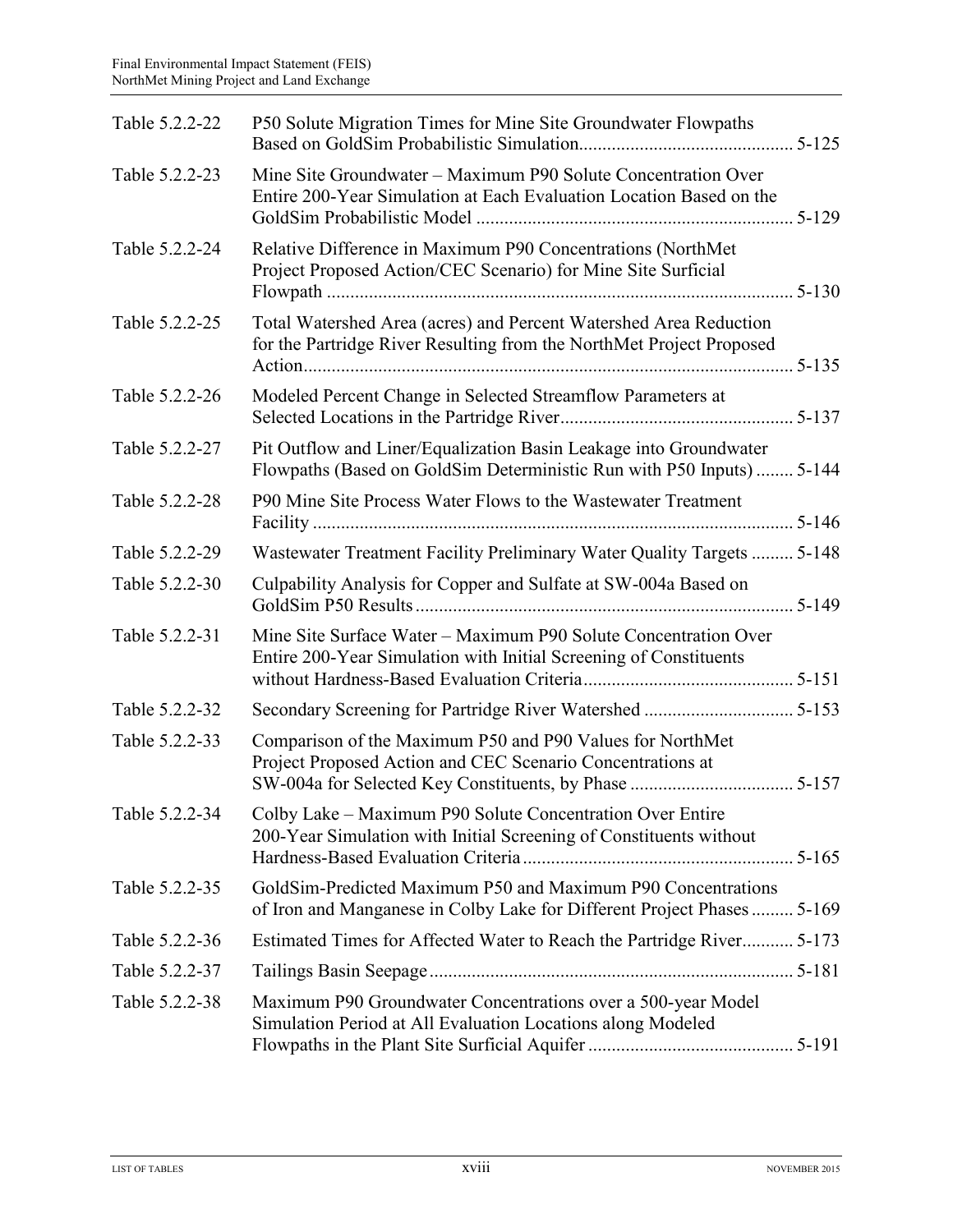| Table 5.2.2-39 | GoldSim-Predicted Maximum P50 and Maximum P90 of Groundwater<br>Concentrations at the Plant Site for Selected Constituents for Different |  |
|----------------|------------------------------------------------------------------------------------------------------------------------------------------|--|
| Table 5.2.2-40 |                                                                                                                                          |  |
| Table 5.2.2-41 | WWTP Flow Requirements for Stream Augmentation  5-201                                                                                    |  |
| Table 5.2.2-42 | Plant Site Tributary Surface Water - Maximum P90 Solute<br>Concentration Over Entire 500-Year Simulation Period Based on                 |  |
| Table 5.2.2-43 | Plant Site Embarrass River Surface Water - Maximum P90 Solute                                                                            |  |
| Table 5.2.2-44 |                                                                                                                                          |  |
| Table 5.2.2-45 | Comparison of the Maximum P50 and P90 Values for NorthMet<br>Project Proposed Action and CEC Scenario Concentrations at PM-13            |  |
| Table 5.2.2-46 | Maximum P50 and Maximum P90 of Annual Aluminum                                                                                           |  |
| Table 5.2.2-47 | Maximum P50 and Maximum P90 of Annual Sulfate Concentrations                                                                             |  |
| Table 5.2.2-48 | Total Mercury Concentration Data from Natural Lakes and Mine Pits                                                                        |  |
| Table 5.2.2-49 | Initial and Final Parameter Values for the Mercury Mass Balance  5-226                                                                   |  |
| Table 5.2.2-50 | Summary of Estimated Mercury-Loading (Inputs) and Losses<br>(Outputs) for the West Pit Lake (Mine Year 20 to about Mine Year 52) 5-228   |  |
| Table 5.2.2-51 | Estimated Mercury Concentration of the Combined Inflows to the                                                                           |  |
| Table 5.2.2-52 | Overview of Monitoring Plans within the Partridge River Watershed 5-247                                                                  |  |
| Table 5.2.2-53 | Overview of Monitoring Plans for the Embarrass River Watershed 5-252                                                                     |  |
| Table 5.2.3-1  | Total Projected Direct Wetland Impacts at the Mine Site and the                                                                          |  |
| Table 5.2.3-2  | Type of Projected Direct Wetland Impacts at the Mine Site and the                                                                        |  |
| Table 5.2.3-3  | Wetlands Crossing Analog Impact Zones Resulting from Potential                                                                           |  |
| Table 5.2.3-4  | Wetlands Within Analog Impact Zones Resulting from Potential                                                                             |  |
| Table 5.2.3-5  |                                                                                                                                          |  |
| Table 5.2.3-6  |                                                                                                                                          |  |
|                |                                                                                                                                          |  |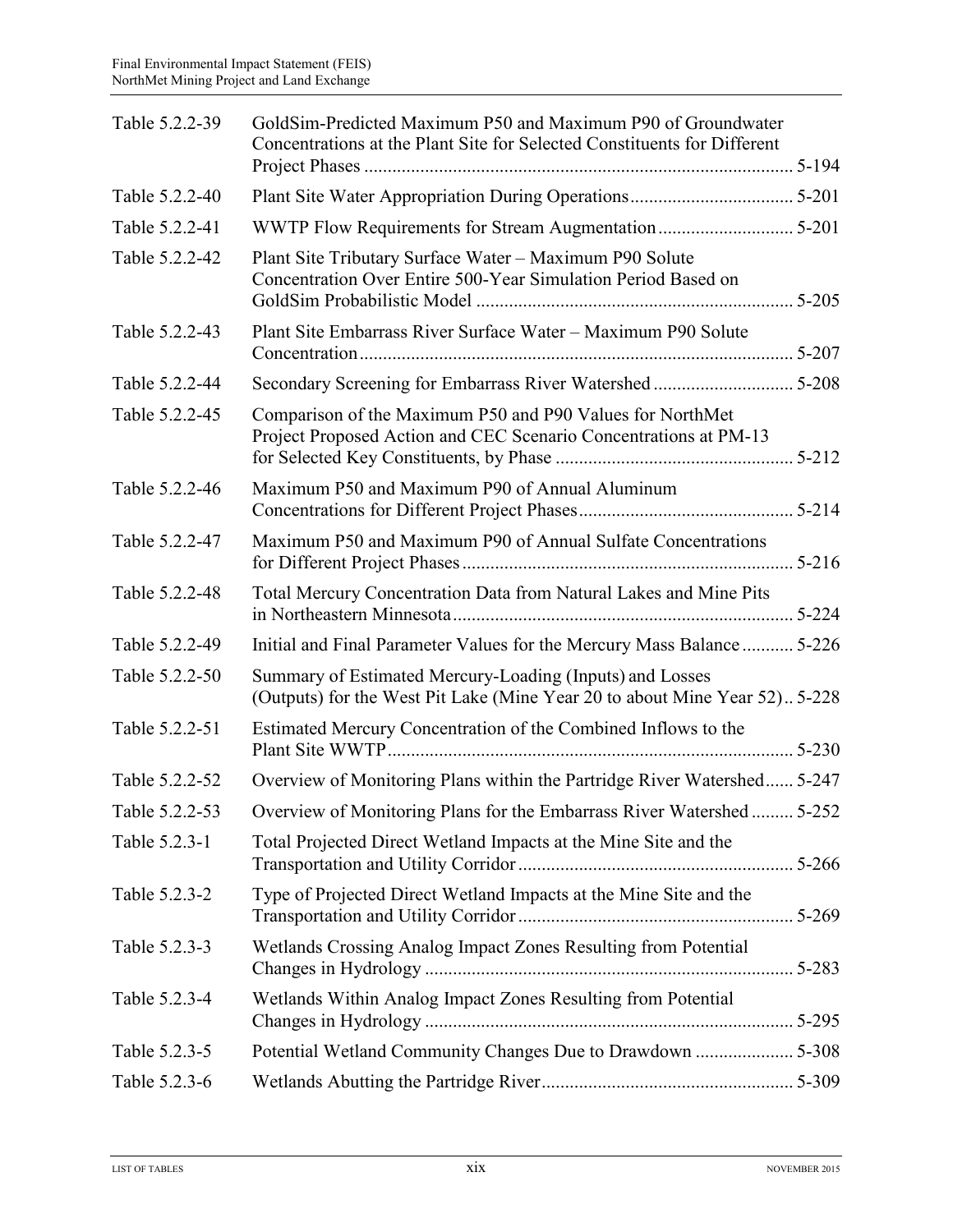| Table 5.2.3-7  |                                                                                                                                                   |           |
|----------------|---------------------------------------------------------------------------------------------------------------------------------------------------|-----------|
| Table 5.2.3-8  |                                                                                                                                                   |           |
| Table 5.2.3-9  |                                                                                                                                                   |           |
| Table 5.2.3-10 |                                                                                                                                                   |           |
| Table 5.2.3-11 | Wetlands Abutting Unnamed Creek, Trimble Creek, Mud Lake Creek,                                                                                   | $5 - 335$ |
| Table 5.2.3-12 | Wetland Areas Potentially Indirectly Affected by Changes in Water                                                                                 | $5 - 345$ |
| Table 5.2.3-13 | Total Projected Direct Wetland Impacts for the NorthMet Project                                                                                   | 5-347     |
| Table 5.2.3-14 | Type of Projected Direct Wetland Impacts for the NorthMet Project                                                                                 |           |
| Table 5.2.3-15 | Summary of Projected Potential Indirect Wetland Impacts for the                                                                                   |           |
| Table 5.2.3-16 |                                                                                                                                                   |           |
| Table 5.2.3-17 |                                                                                                                                                   |           |
| Table 5.2.3-18 | Summary of Proposed Wetland Mitigation for Direct Impacts Utilizing                                                                               |           |
| Table 5.2.3-19 | Summary of Proposed Wetland Mitigation for Direct Impacts Utilizing                                                                               |           |
| Table 5.2.4-1  |                                                                                                                                                   |           |
| Table 5.2.4-2  | Proposed Vegetation Types and Acreages for Reclaimed Stockpiles                                                                                   |           |
| Table 5.2.4-3  | Effects on Known State-listed ETSC Plant Populations in the Vicinity<br>of the Mine Site, Including the Transportation and Utility Corridor 5-417 |           |
| Table 5.2.4-4  | Direct Effects on Cover Types along the Transportation and Utility                                                                                |           |
| Table 5.2.4-5  | Effects on Known State-listed ETSC Plant Populations in the                                                                                       |           |
| Table 5.2.4-6  |                                                                                                                                                   |           |
| Table 5.2.5-1  |                                                                                                                                                   |           |
| Table 5.2.5-2  | Vehicular and Train Traffic Volume along the Transportation and                                                                                   |           |
| Table 5.2.5-3  |                                                                                                                                                   |           |
| Table 5.2.6-1  | Partridge River Flow Modeling Results for Evaluation Locations                                                                                    |           |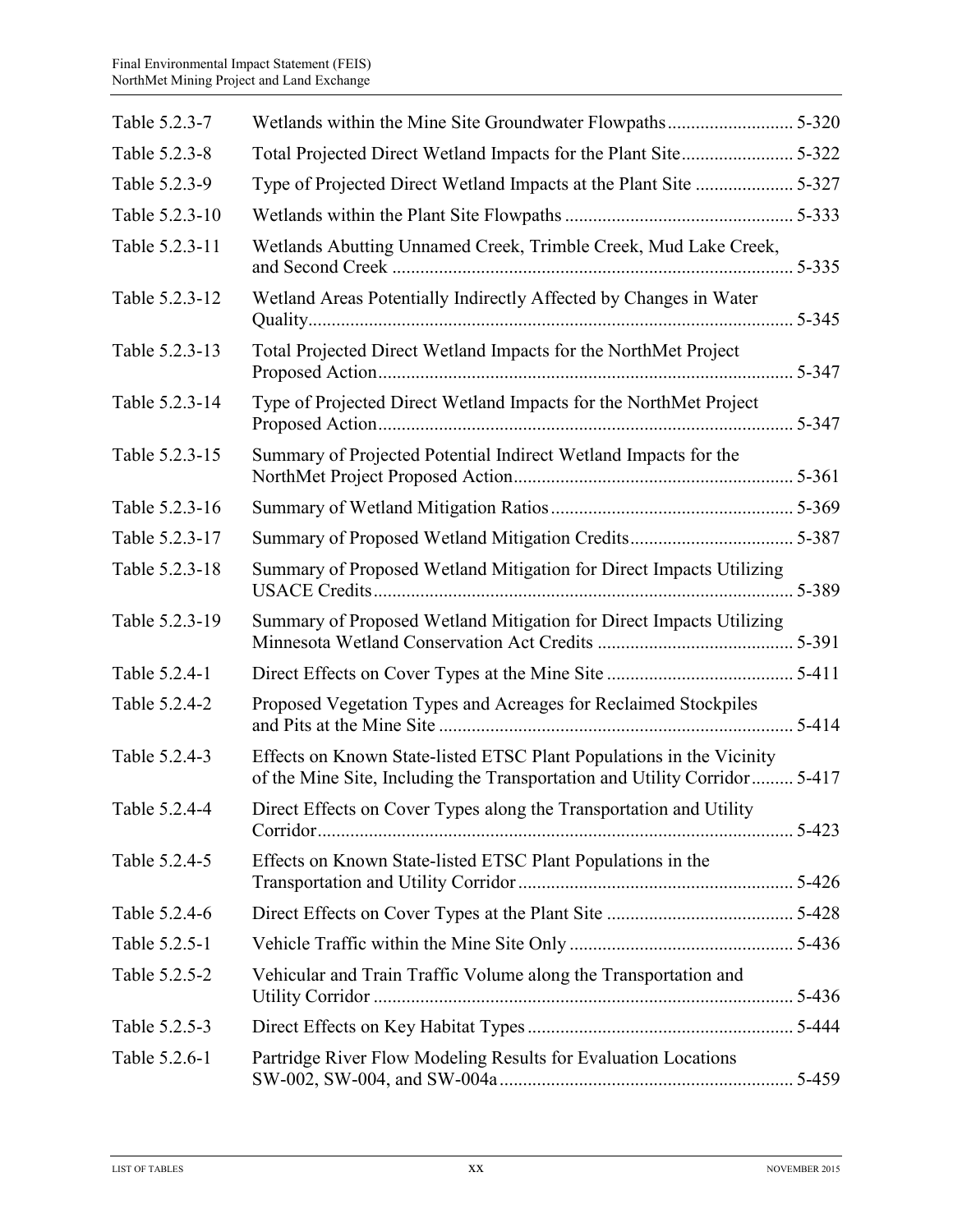| Table 5.2.6-2  | Partridge River Maximum P90 Solute Concentration Over Entire<br>200-Year Simulation at Each Evaluation Location Based on GoldSim<br>5-464 |  |
|----------------|-------------------------------------------------------------------------------------------------------------------------------------------|--|
| Table 5.2.6-3  | Maximum P90 Surface Water Concentrations for Colby Lake  5-465                                                                            |  |
| Table 5.2.6-4  | WWTP Minimum Flow Requirements for Stream Augmentation  5-467                                                                             |  |
| Table 5.2.6-5  | <b>Embarrass River Maximum P90 Solute Concentration Over Entire</b>                                                                       |  |
| Table 5.2.7-1  |                                                                                                                                           |  |
| Table 5.2.7-2  | Summary of Allowable Prevention of Significant Deterioration Class I<br>5-474                                                             |  |
| Table 5.2.7-3  |                                                                                                                                           |  |
| Table 5.2.7-4  | Annual Criteria Air Pollutant Emissions for Prevention of Significant                                                                     |  |
| Table 5.2.7-5  | Annual Air Pollutant Emissions for non-Prevention of Significant<br>Deterioration-regulated Mobile Sources and Fugitive Sources 5-480     |  |
| Table 5.2.7-6  |                                                                                                                                           |  |
| Table 5.2.7-7  | Annual Greenhouse Gas Emissions for Prevention of Significant                                                                             |  |
| Table 5.2.7-8  | NorthMet Project Proposed Action Annual Greenhouse Gas Emissions 5-482                                                                    |  |
| Table 5.2.7-9  | NorthMet Project Proposed Action Lifetime Greenhouse Gas<br>5-482                                                                         |  |
| Table 5.2.7-10 | Highest NorthMet Project Proposed Action Effects and Prevention of<br>Significant Deterioration Class II Significant Impact Limits  5-486 |  |
| Table 5.2.7-11 | Results of Class II Prevention of Significant Deterioration Increment<br>5-487                                                            |  |
| Table 5.2.7-12 |                                                                                                                                           |  |
| Table 5.2.7-13 | Summary of Prevention of Significant Deterioration Class I Increment<br>5-490                                                             |  |
| Table 5.2.7-14 | Class I Area Visibility Results for NorthMet Project Proposed Action<br>5-492                                                             |  |
| Table 5.2.7-15 | Class I Area Visibility Results for NorthMet Project Proposed Action<br>5-493                                                             |  |
| Table 5.2.7-16 | Terrestrial Effects of Annual Deposition of Sulfur and Nitrogen from<br>the NorthMet Project Proposed Action in Class I Areas<br>5-495    |  |
| Table 5.2.7-17 | Aquatic Effects of Deposition of Sulfur and Nitrogen from the<br>NorthMet Project Proposed Action in Class I National Park Areas  5-496   |  |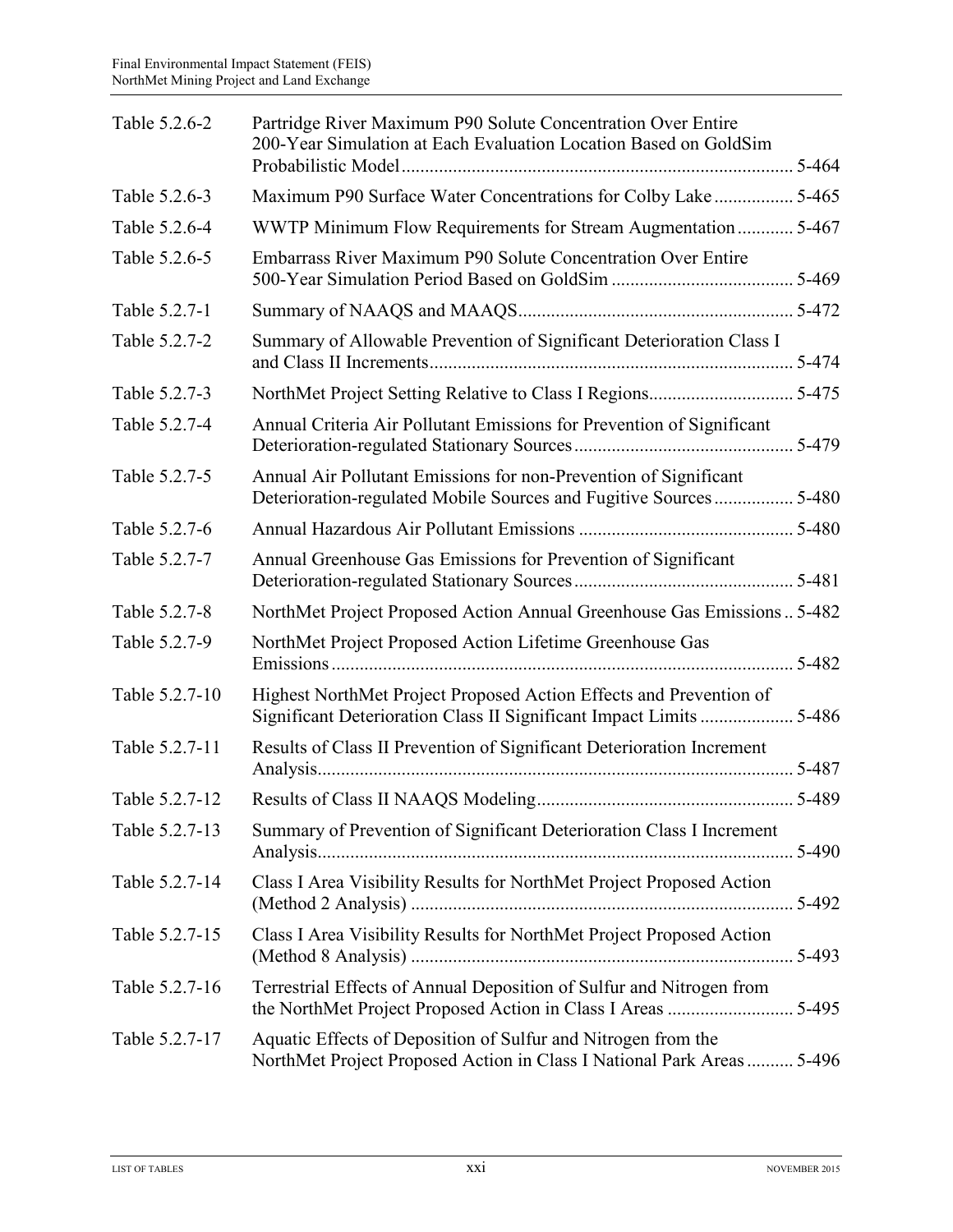| Table 5.2.7-18 | Comparison of Projected Class I SO <sub>2</sub> Concentrations to Green Line                                                                 |
|----------------|----------------------------------------------------------------------------------------------------------------------------------------------|
| Table 5.2.7-19 | Chemicals for Evaluation of the Incremental Human Health Risk<br>5-498                                                                       |
| Table 5.2.7-20 | Summary of the Incremental Human Health Risk Assessment for the<br>$5 - 500$                                                                 |
| Table 5.2.7-21 | Chemicals for Evaluation of the Incremental Human Health Risk<br>$5 - 501$                                                                   |
| Table 5.2.7-22 | Summary of the Incremental Human Health Risk Impacts for the Plant                                                                           |
| Table 5.2.8-1  | Applicable Noise Standards for Different Land Uses in Minnesota 5-523                                                                        |
| Table 5.2.8-2  | Maximum Sound Power Levels of Major Equipment and Trucks                                                                                     |
| Table 5.2.8-3  | Predicted Noise Levels at Nearest Receptors to Mining and Hauling                                                                            |
| Table 5.2.8-4  | Predicted Noise Levels at Nearest Receptors to Ore-crushing                                                                                  |
| Table 5.2.8-5  | Limiting Distances for Ore and Waste Rock Blasts at Incremental                                                                              |
| Table 5.2.8-6  | Limiting Distances for Ore and Waste Rock Blasts at Incremental                                                                              |
| Table 5.2.8-7  | Total Noise Associated with Concurrent Operations at the Mine Site                                                                           |
| Table 5.2.9-1  | Acres of the Laurentian Uplands and Nashwauk Uplands Subsections                                                                             |
| Table 5.2.9-2  | Affected Cover Types of Associated Species and Resources Regulated<br>$5 - 568$<br>by the 1854 Treaty Authority at the NorthMet Project Area |
| Table 5.2.9-3  |                                                                                                                                              |
| Table 5.2.10-1 | Comparison of Assumed (IMPLAN) and Actual Commodity Prices  5-578                                                                            |
| Table 5.2.10-2 |                                                                                                                                              |
| Table 5.2.10-3 | Estimated Annual NorthMet Project Proposed Action Taxes Paid,                                                                                |
| Table 5.2.12-1 | Federally Managed Wilderness and Other Special Designation Areas                                                                             |
| Table 5.2.12-2 | State-Managed Wilderness and Other Special Designation Areas                                                                                 |
| Table 5.2.13-1 | Hazardous Materials used during Construction, Operation, and Closure                                                                         |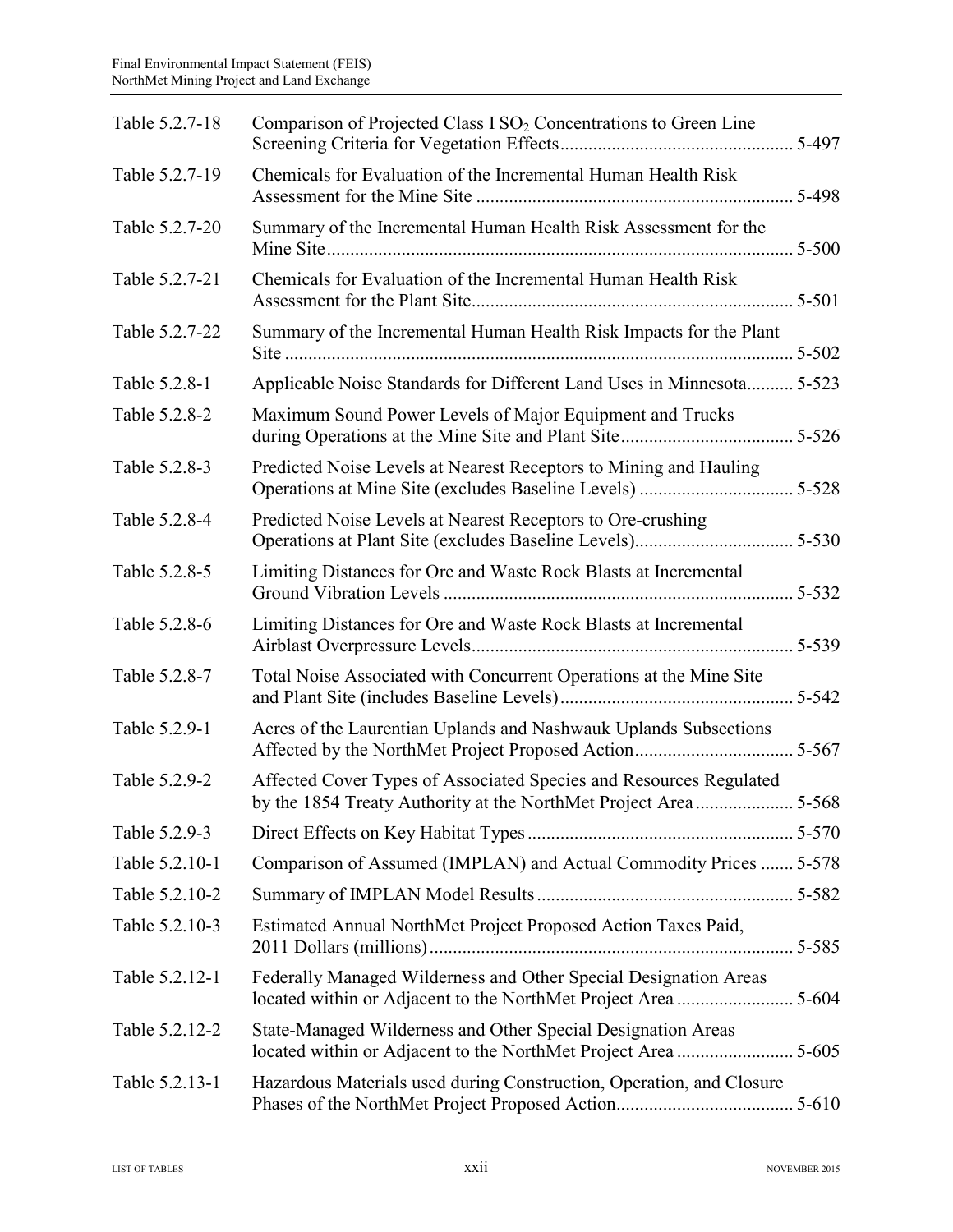| Table 5.2.13-2 | Release Probability of Representative Materials Transported during<br>Construction, Operation, and Closure Phases of the NorthMet Project |           |
|----------------|-------------------------------------------------------------------------------------------------------------------------------------------|-----------|
| Table 5.2.13-3 |                                                                                                                                           |           |
| Table 5.2.14-1 |                                                                                                                                           |           |
| Table 5.2.14-2 | Infinite Slope Stability Analysis Results for the Hydrometallurgical                                                                      |           |
| Table 5.3.1-1  | Management Area Allocations under the Land Exchange Proposed                                                                              | $5 - 673$ |
| Table 5.3.1-2  | Superior National Forest Boundary, Acreage, and Fragmentation under                                                                       |           |
| Table 5.3.1-3  | Mineral Interests and Quality of Title for Non-Federal Lands 5-680                                                                        |           |
| Table 5.3.1-4  | Management Area Allocations under Land Exchange Alternative B 5-682                                                                       |           |
| Table 5.3.1-5  | Superior National Forest Boundary, Acreage, and Fragmentation for                                                                         |           |
| Table 5.3.2-1  | Net Change in Surface Water and Wild Rice Beds to the Federal Estate<br>under the Land Exchange Proposed Action and Alternatives  5-686   |           |
| Table 5.3.2-2  | Net Change in Surface Water and Wild Rice Beds to the Federal Estate                                                                      |           |
| Table 5.3.2-3  | Net Change in Surface Water and Wild Rice Beds to the Federal Estate                                                                      |           |
| Table 5.3.3-1  | Net Increase or Decrease of Wetland and Floodplain Acres on the<br>Federal Estate from the Land Exchange Proposed Action and              |           |
| Table 5.3.3-2  | Net Increase or Decrease of Wetland Resource Types on the Federal<br>Estate from the Land Exchange Proposed Action and Alternatives 5-692 |           |
| Table 5.3.3-3  | Net Increase or Decrease of Frontage of Waterways on the Federal<br>Estate from the Land Exchange Proposed Action and Alternatives 5-692  |           |
| Table 5.3.3-4  | Wetland and Floodplain Acres for the Land Exchange Proposed                                                                               |           |
| Table 5.3.3-5  | Wetland Resource Types for the Land Exchange Proposed Action  5-695                                                                       |           |
| Table 5.3.3-6  |                                                                                                                                           |           |
| Table 5.3.3-7  | Wetland and Floodplain Acres for Land Exchange Alternative B  5-697                                                                       |           |
| Table 5.3.3-8  |                                                                                                                                           |           |
| Table 5.3.3-9  |                                                                                                                                           |           |
| Table 5.3.4-1  | Vegetation and Cover Type Increase or Decrease to the Federal Estate                                                                      |           |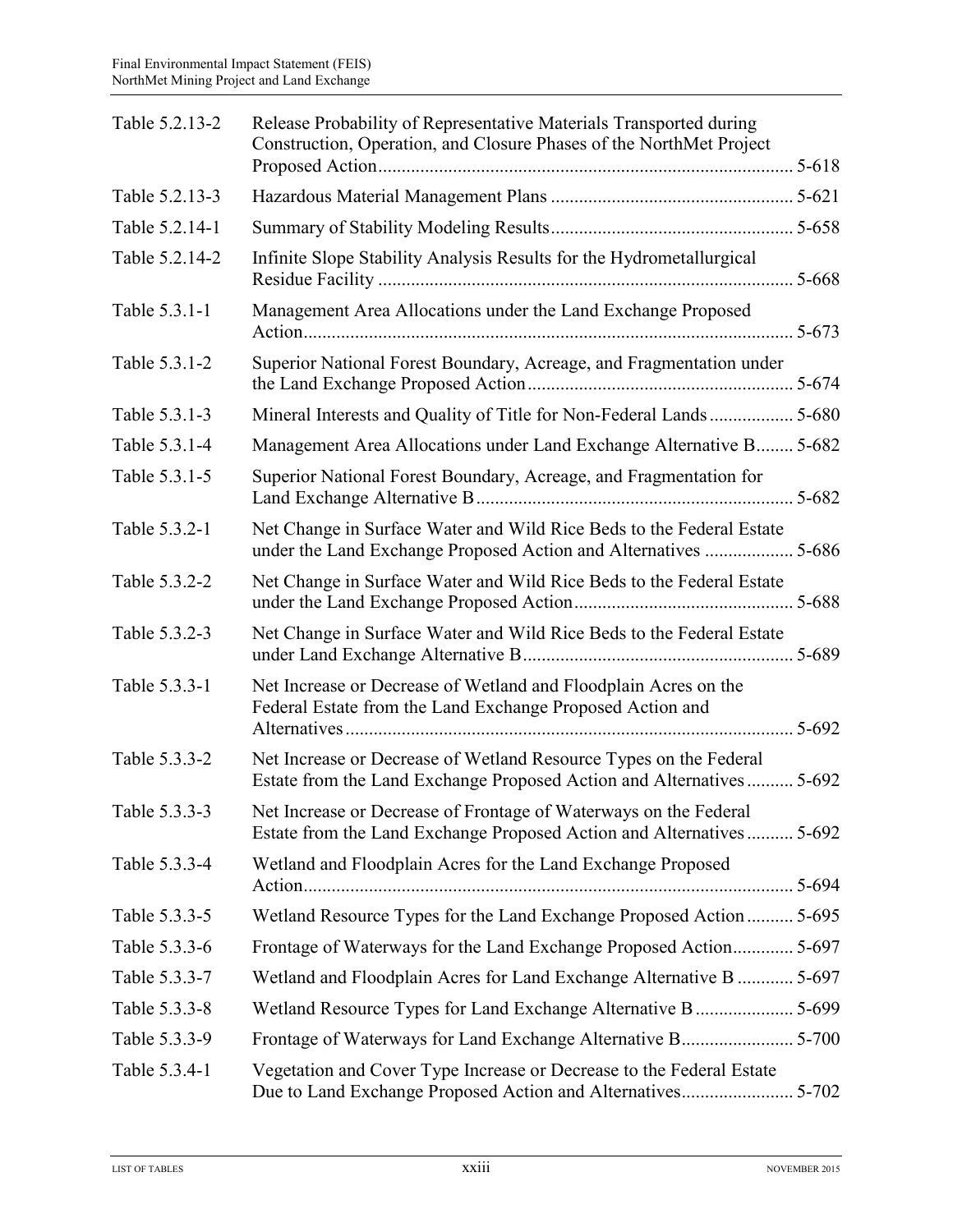| Table 5.3.4-2  | Net Increase or Decrease to the Federal Estate of MDNR GAP Land                                                                                     |
|----------------|-----------------------------------------------------------------------------------------------------------------------------------------------------|
| Table 5.3.4-3  | Net Increase or Decrease to the Federal Estate of Management Areas<br>5-706                                                                         |
| Table 5.3.4-4  | Net Increase or Decrease to the Federal Estate of MIH Types and Age<br>5-706<br>Classes under the Land Exchange Proposed Action                     |
| Table 5.3.4-5  | Net Increase or Decrease to the Federal Estate of MIH Types and Age<br>Classes within Landscape Ecosystems in the Superior National Forest<br>5-708 |
| Table 5.3.4-6  | Increase or Decrease to the Federal Estate of State-listed ETSC Plant<br>Populations under the Land Exchange Proposed Action5-710                   |
| Table 5.3.4-7  | Net Increase or Decrease to the Federal Estate of MDNR GAP Land                                                                                     |
| Table 5.3.4-8  | Net Increase or Decrease to the Federal Estate of Management Areas                                                                                  |
| Table 5.3.4-9  | Net Increase or Decrease to the Federal Estate of MIH Types and Age                                                                                 |
| Table 5.3.4-10 | Net Increase or Decrease to the Federal Estate of MIH Types and Age<br>Classes within Landscape Ecosystems in the Superior National Forest          |
| Table 5.3.4-11 | Increase or Decrease to the Federal Estate of State-listed ETSC Plant                                                                               |
| Table 5.3.5-1  | Increase or Decrease of Special Status Wildlife Species on the Federal<br>Estate Resulting from the Land Exchange Proposed Action and               |
| Table 5.3.5-2  | Increase or Decrease of Key Habitat Types on the Federal Estate<br>Resulting from the Land Exchange Proposed Action and Alternatives  5-723         |
| Table 5.3.5-3  | Increase or Decrease in Suitable Habitat Types for Canada Lynx and<br>Prey Species on the Federal Estate Resulting from the Land Exchange           |
| Table 5.3.5-4  | Increase or Decrease of Lynx Travel Corridors on the Federal Estate<br>Resulting from the Land Exchange Proposed Action and Alternatives  5-725     |
| Table 5.3.5-5  | Increase or Decrease in Lynx Analysis Units on the Federal Estate<br>Resulting from the Land Exchange Proposed Action and Alternatives  5-726       |
| Table 5.3.5-6  | Increase or Decrease in Gray Wolf Habitat on the Federal Estate<br>Resulting from the Land Exchange Proposed Action and Alternatives  5-727         |
| Table 5.3.5-7  | Increase or Decrease of Habitat Types on the Federal Estate Resulting                                                                               |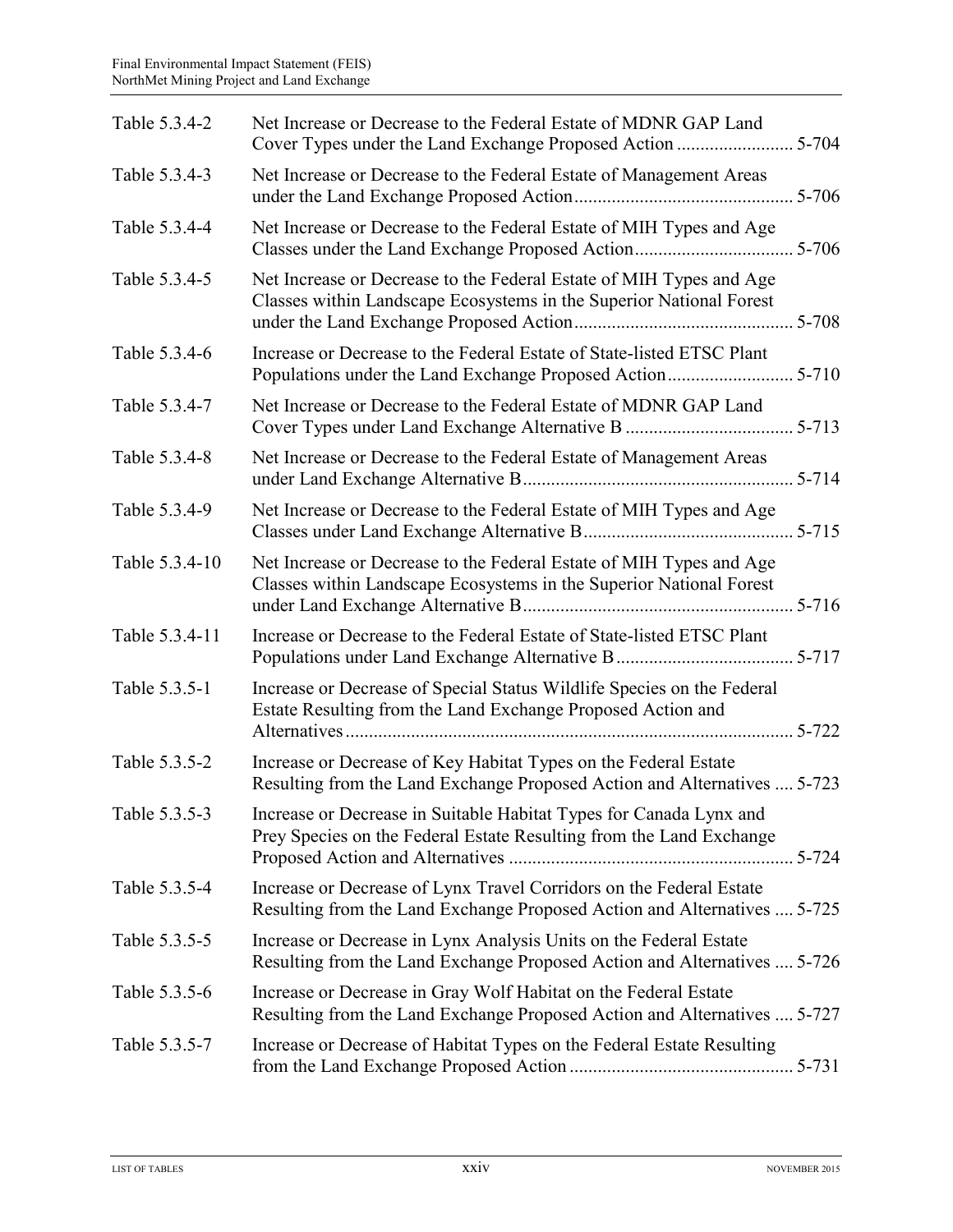| Table 5.3.5-8  | Increase or Decrease of Habitat Types on the Federal Estate Resulting      |       |
|----------------|----------------------------------------------------------------------------|-------|
| Table 5.3.6-1  | Federal and Non-federal Land Surface Water Comparisons  5-741              |       |
| Table 5.3.6-2  | Increase or Decrease of Stream Orders from the Land Exchange               |       |
| Table 5.3.6-3  |                                                                            |       |
| Table 5.3.6-4  |                                                                            |       |
| Table 5.3.6-5  | Potential Increase or Decrease of Stream Fish Assemblage for the           |       |
| Table 5.3.6-6  |                                                                            |       |
| Table 5.3.6-7  | Increase or Decrease of Stream Fish Assemblage for the Land                |       |
| Table 5.3.6-8  | Stream Macroinvertebrate Assemblage Comparisons for the Land               |       |
| Table 5.3.6-9  | Ecoregion SGCN Species Comparisons for the Land Exchange                   | 5-750 |
| Table 5.3.6-10 |                                                                            |       |
| Table 5.3.6-11 | Increase or Decrease of Stream Orders from Land Exchange                   |       |
| Table 5.3.6-12 |                                                                            |       |
| Table 5.3.6-13 |                                                                            |       |
| Table 5.3.6-14 | Increase or Decrease of Stream Fish Assemblage for Land Exchange           |       |
| Table 5.3.6-15 | Stream Macroinvertebrate Assemblage Comparisons for Land                   | 5-753 |
|                | Table 5.3.6-16 Ecoregion SGCN Species Comparisons for Land Exchange        |       |
| Table 5.3.10-1 | Economic Value of Federal and Non-federal Lands (in 2012 dollars) 5-777    |       |
| Table 5.3.11-1 | Net Increase or Decrease of Recreation Opportunity Spectrum Classes  5-781 |       |
| Table 5.3.11-2 |                                                                            |       |
| Table 5.3.11-3 | Recreation Opportunity Spectrum Classifications of Federal and Non-        |       |
| Table 5.3.11-4 | Scenic Integrity Objectives of Federal and Non-Federal Lands               |       |
| Table 5.3.11-5 | Recreation Opportunity Spectrum Class of Federal and Non-federal           |       |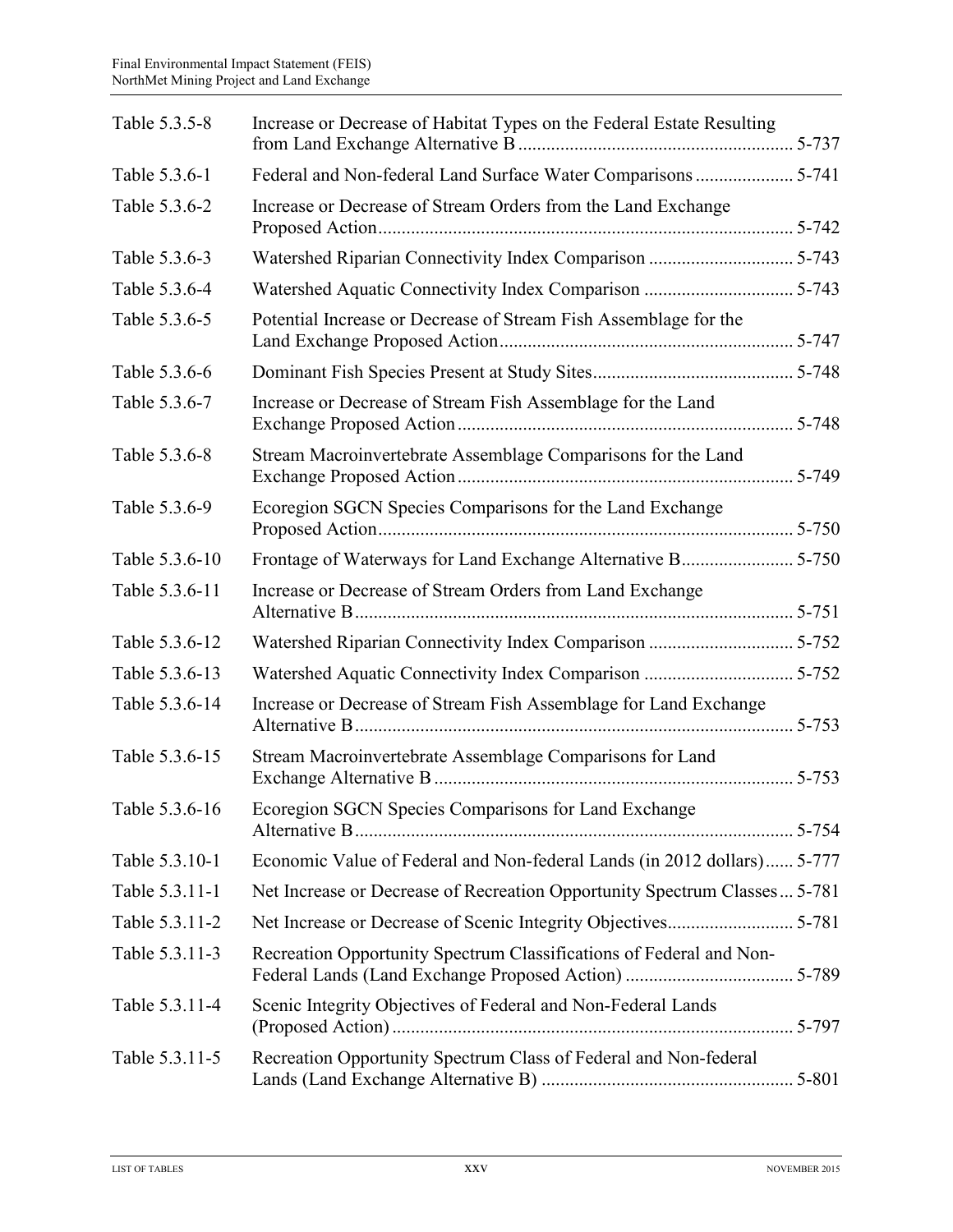| Table 5.3.11-6 | Scenic Integrity Objectives of Federal and Non-federal Lands (Land                                                                 |          |
|----------------|------------------------------------------------------------------------------------------------------------------------------------|----------|
| Table 6.1.1-1  | Projects and Actions Considered and Affected Resources in the                                                                      |          |
| Table 6.1.1-2  | Summary of the Spatial Areas Used for the Cumulative Effects                                                                       |          |
| Table 6.2.2-1  | Cumulative Effects on Partridge River and Colby Lake Hydrology by                                                                  | $6 - 36$ |
| Table 6.2.2-2  | Existing Cumulative Effects on Embarrass River Hydrology by                                                                        |          |
| Table 6.2.2-3  |                                                                                                                                    |          |
| Table 6.2.2-4  |                                                                                                                                    |          |
| Table 6.2.2-5  |                                                                                                                                    |          |
| Table 6.2.2-6  | Cumulative Mercury Loadings to the Embarrass River by Activity  6-49                                                               |          |
| Table 6.2.3-1  | Future Conditions for Wetland and Deepwater Habitat Resources for<br>the Foreseeable Future Actions within the Partridge River and |          |
|                |                                                                                                                                    |          |
| Table 6.2.3-2  |                                                                                                                                    |          |
| Table 6.2.3-3  |                                                                                                                                    |          |
| Table 6.2.3-4  | Future Wetland and Water Resources by Watershed under the                                                                          |          |
| Table 6.2.3-5  | Future Wetland and Water Resources by Watershed under the                                                                          |          |
| Table 6.2.4-1  | Changes in Habitat Acreage between 1890 and 1990 by Ecological                                                                     | $6 - 66$ |
| Table 6.2.4-2  | Preferred Habitat for State-listed ETSC/RFSS Plant Species and Most                                                                |          |
| Table 6.2.4-3  | Potential Future Effects on ETSC or RFSS Plant Species Populations                                                                 |          |
| Table 6.2.5-1  | Cumulative Effects on Wildlife Travel Corridors in the Mesabi Iron                                                                 |          |
| Table 6.2.6-1  | Analysis of Existing Hazard Quotients of Cumulative Impacts from<br>Mercury Deposition for Five Lakes following Three Fish-        |          |
| Table 6.2.7-1  |                                                                                                                                    |          |
| Table 6.2.7-2  | Results of Cumulative Class II PSD Increment Analysis 6-100                                                                        |          |
| Table 6.2.7-3  | Results of Cumulative Class I PSD PM <sub>10</sub> Increment Analysis 6-101                                                        |          |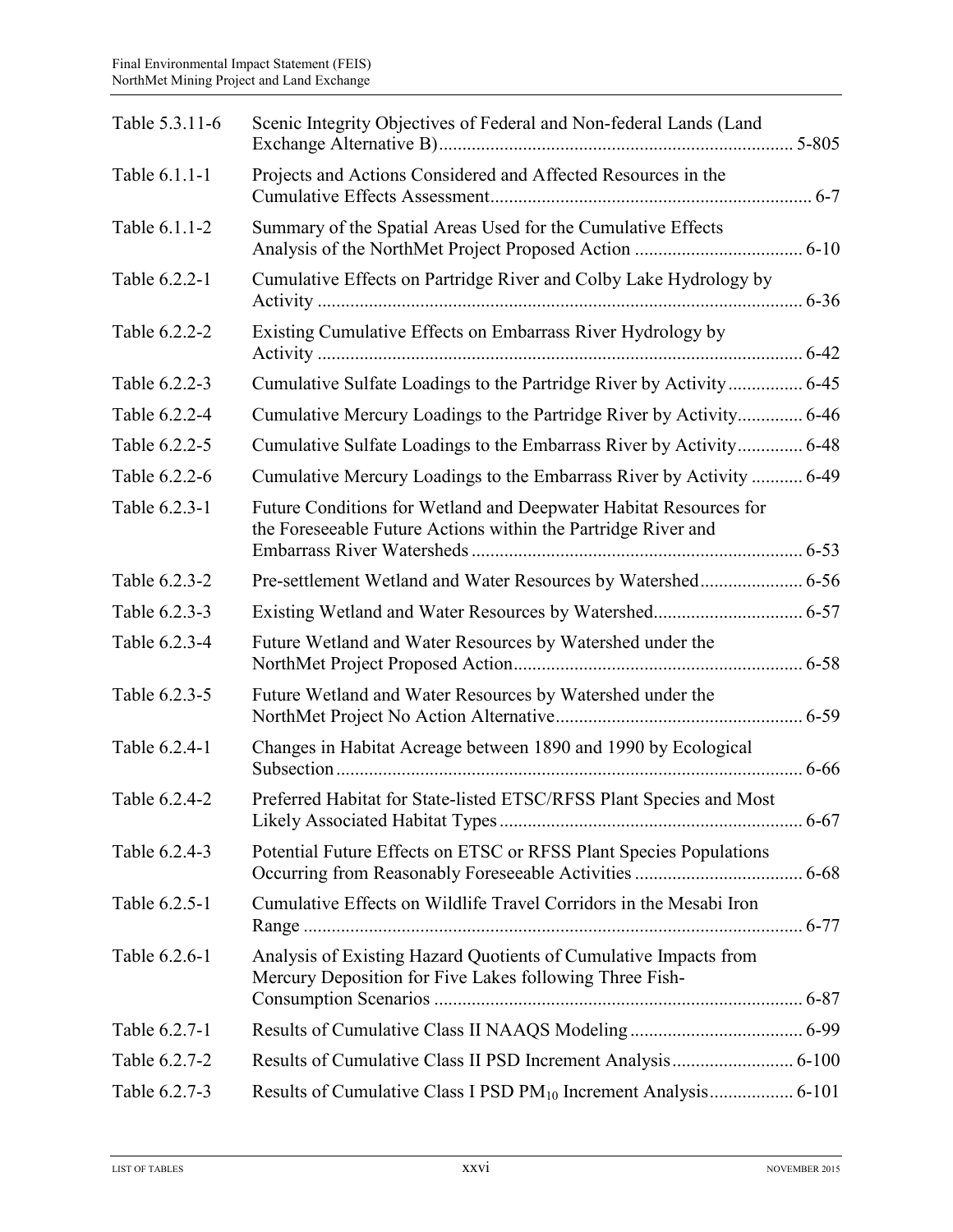| Table 6.2.7-4  | Maximum Potential $SO_2$ , $NO_x$ , and Particulate Emissions from the<br>Proposed Projects in the Six-County Project Area CEAA in           |
|----------------|----------------------------------------------------------------------------------------------------------------------------------------------|
| Table 6.2.7-5  |                                                                                                                                              |
| Table 6.2.7-6  |                                                                                                                                              |
| Table 6.2.10-1 |                                                                                                                                              |
| Table 6.3.1-1  | Potential Increase/Decrease of Management Area Allocations                                                                                   |
| Table 6.3.1-2  | Potential Increase/Decrease of Superior National Forest Boundary,<br>Acreage, and Fragmentation Occurring from the Cumulative Actions  6-145 |
| Table 6.3.2-1  | Potential Increase/Decrease of Water Resources Occurring from                                                                                |
| Table 6.3.3-1  | Potential Increase/Decrease of Wetland Resources Occurring from                                                                              |
| Table 6.3.4-1  | Potential Increase/Decrease of GAP Land Cover Types Occurring                                                                                |
| Table 6.3.4-2  | Potential Increase/Decrease of Landscape Ecosystems Occurring from                                                                           |
| Table 6.3.4-3  | Potential Increase/Decrease of MBS Sites of Biodiversity Significance                                                                        |
| Table 6.3.5-1  | Potential Increase/Decrease of Key Habitat Types Occurring from                                                                              |
| Table 6.3.5-2  | Potential Increase/Decrease of Suitable Habitat Types for Canada<br>Lynx and Prey Species Occurring from Cumulative Actions 6-160            |
| Table 6.3.5-3  | Potential Increase/Decrease of Lynx Travel Corridors on the Federal                                                                          |
| Table 6.3.5-4  | Potential Increase/Decrease of Gray Wolf Habitat on the Federal                                                                              |
| Table 6.3.5-5  | Potential Increase/Decrease of Northern Long-Eared Bat Habitat on                                                                            |
| Table 6.3.6-1  | Potential Increase/Decrease of Surface Water Resources Occurring                                                                             |
| Table 6.3.11-1 | Potential Increase/Decrease of Recreation Opportunity Spectrum                                                                               |
| Table 6.3.11-2 | Potential Increase/Decrease of Scenic Integrity Objectives                                                                                   |
| Table 7.2.4-1  |                                                                                                                                              |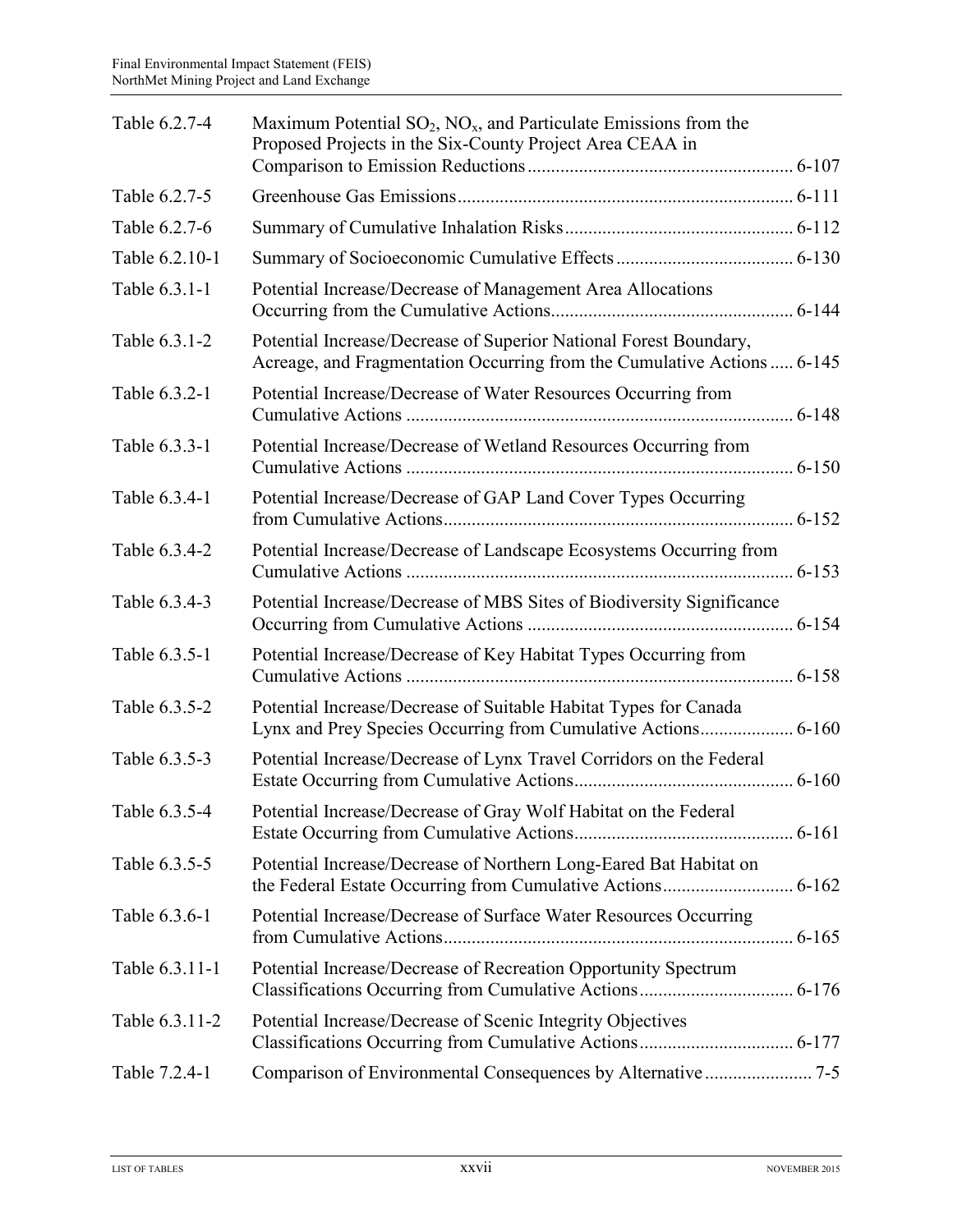| Table 7.3.5-1 | Public Interest Factors That Must be Considered for the Land |  |
|---------------|--------------------------------------------------------------|--|
|               |                                                              |  |
| Table 8-1     |                                                              |  |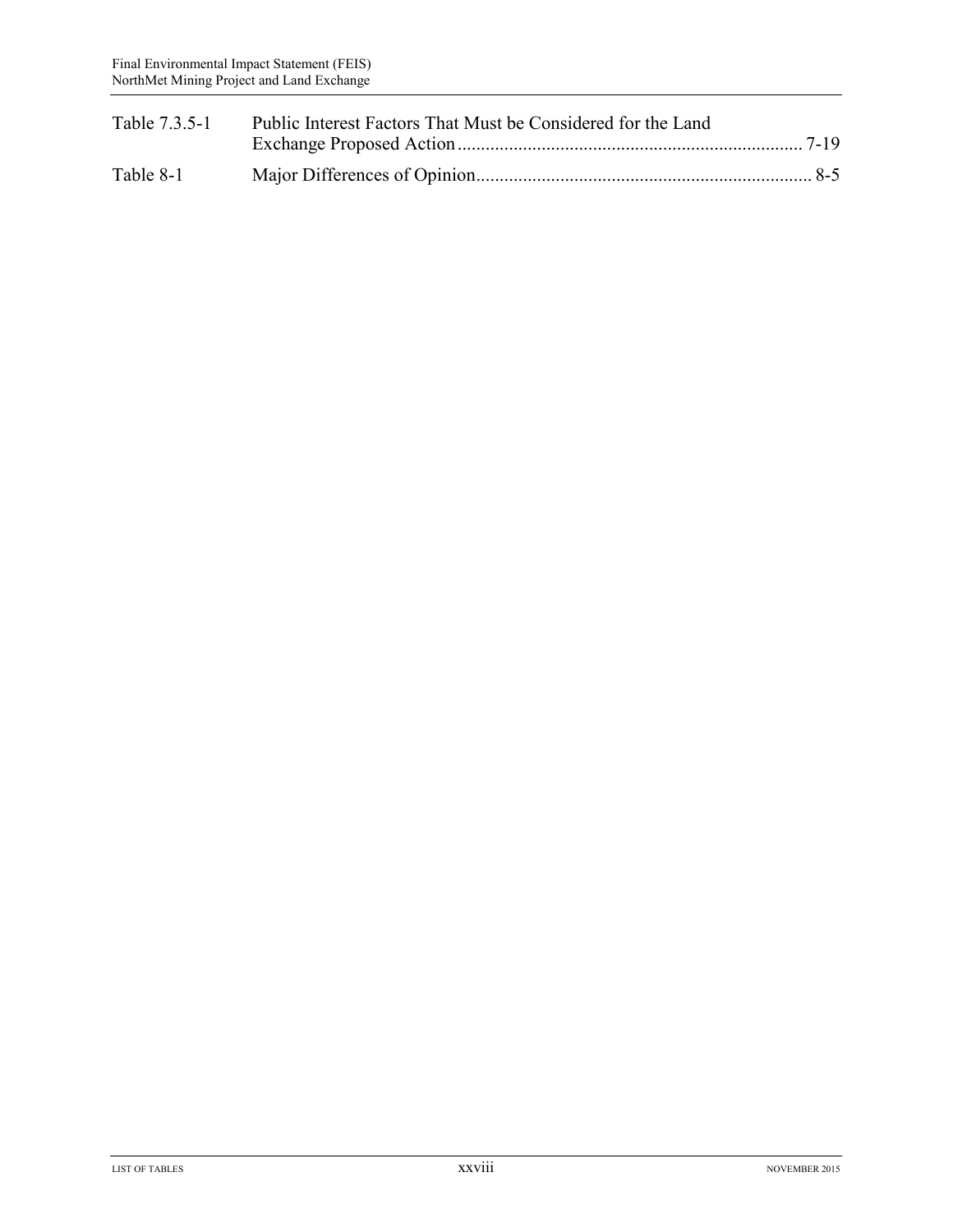## <span id="page-28-0"></span>**LIST OF FIGURES**

| Figure $1.1-1$  |                                                                    |          |
|-----------------|--------------------------------------------------------------------|----------|
| Figure 1.1-2    |                                                                    |          |
| Figure $2.1-1$  | NorthMet Mining Project and Land Exchange EIS Development          |          |
| Figure 3.2-1    |                                                                    |          |
| Figure 3.2-2    |                                                                    |          |
| Figure 3.2-3    |                                                                    |          |
| Figure 3.2-4    |                                                                    |          |
| Figure 3.2-5    |                                                                    |          |
| Figure 3.2-6    |                                                                    |          |
| Figure 3.2-7    |                                                                    |          |
| Figure 3.2-8    |                                                                    |          |
| Figure 3.2-9    |                                                                    |          |
| Figure $3.2-10$ | Schematic Geologic Cross Section and Stratigraphic Column at Mine  | $3 - 35$ |
| Figure 3.2-11   | Conceptual Representation of the Category 1 Stockpile Containment  |          |
| Figure 3.2-12   | Water Management Schematic - Initial Years of Operations -         |          |
| Figure 3.2-13   | Water Management Schematic – Later Years of Operations –           |          |
| Figure 3.2-14   | Schematic Cross Sections of the Geotechnical Features at the Mine  |          |
| Figure 3.2-15   | Conceptual Cross Section - Category 1 Stockpile Cover System  3-67 |          |
| Figure 3.2-16   | Conceptual Cross Section - Category 1 Stockpile Containment System |          |
| Figure 3.2-17   | Water Management Schematic - Reclamation - Approximate Years       |          |
| Figure 3.2-18   | Water Management Schematic - Reclamation - Approximate Years       |          |
| Figure 3.2-19   | Water Management Schematic - Long Term Mechanical Treatment 3-79   |          |
| Figure $3.2-20$ |                                                                    |          |
| Figure 3.2-21   |                                                                    |          |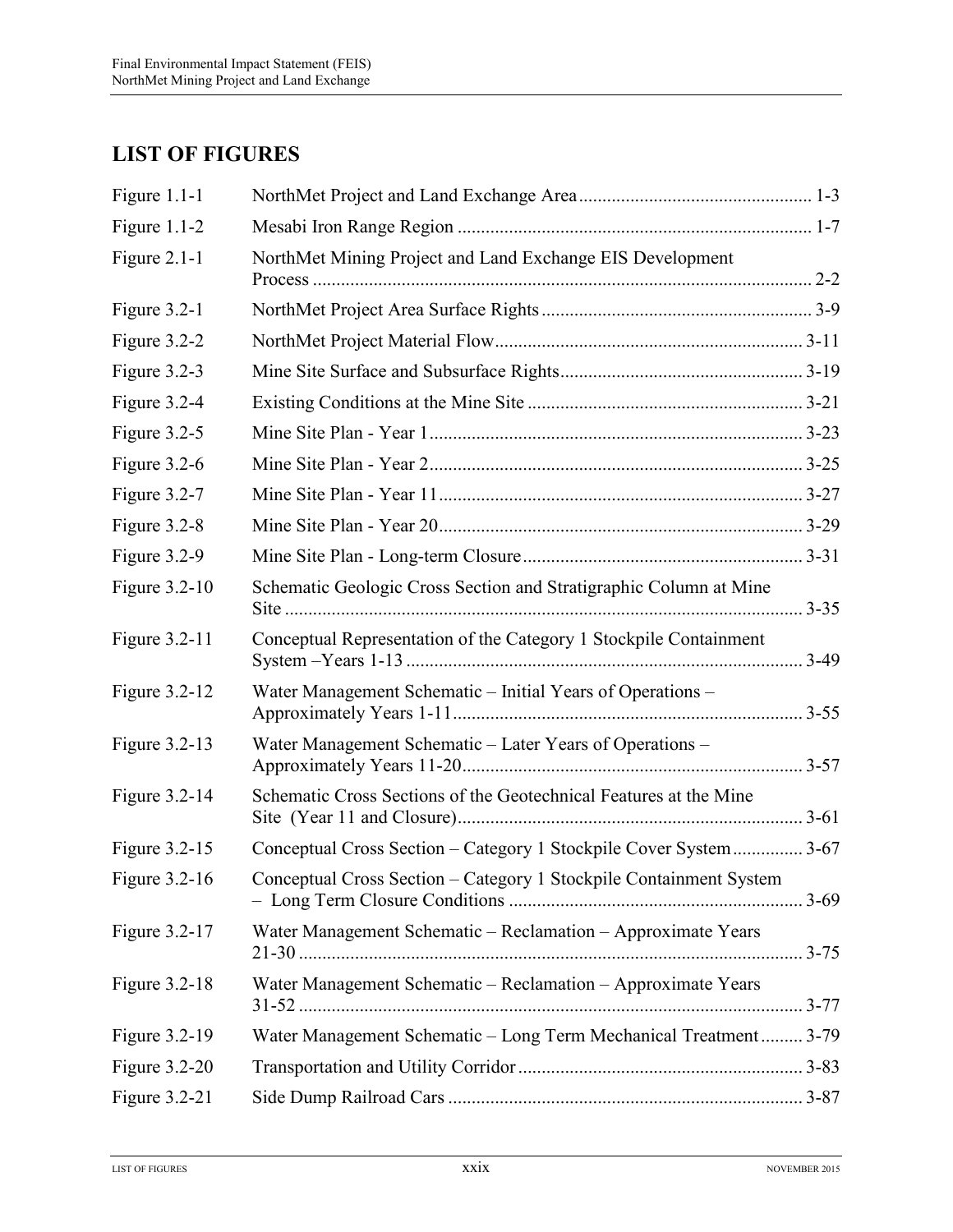| Figure $3.2-22$  |                                                                           |           |
|------------------|---------------------------------------------------------------------------|-----------|
| Figure 3.2-23    |                                                                           |           |
| Figure $3.2-24$  |                                                                           |           |
| Figure $3.2-25$  | Schematic Cross Section of the Tailings Basin - Post Closure  3-107       |           |
| Figure $3.2-26$  |                                                                           |           |
| Figure 3.2-27    | Conceptual Plan View - Tailings Basin Groundwater Containment             |           |
| Figure $3.2-28$  | Conceptual Cross Section - Tailings Basin Groundwater Containment         |           |
| Figure 3.2-29    |                                                                           |           |
| Figure $3.2-30$  | Schematic Cross Section - Hydrometallurgical Residue Facility - Post      | $3 - 137$ |
| Figure 3.2-31    |                                                                           |           |
| Figure 3.2-32    | Development of Proposed Action and Alternatives for the NorthMet          |           |
| Figure 3.3-1     |                                                                           |           |
| Figure 3.3-2     | Land Exchange Proposed Action and Alternative B Parcels 3-177             |           |
| Figure 3.3-3     |                                                                           |           |
| Figure 3.3-4     |                                                                           |           |
| Figure 4.2.1-1   |                                                                           |           |
| Figure 4.2.2-1   |                                                                           |           |
| Figure 4.2.2-2   |                                                                           |           |
| Figure 4.2.2-3   |                                                                           |           |
| Figure 4.2.2-4   | Additional 2009 Baseline Monitoring Stations for Sulfate and Mercury 4-39 |           |
| Figure $4.2.2-5$ |                                                                           |           |
| Figure 4.2.2-6   |                                                                           |           |
| Figure 4.2.2-7   | Estimated Existing Groundwater Contours - Mine Site 4-55                  |           |
| Figure 4.2.2-8   |                                                                           |           |
| Figure 4.2.2-9   | Surface Water Monitoring and Modeling Locations within the                |           |
| Figure 4.2.2-10  |                                                                           |           |
| Figure 4.2.2-11  | Past and Current NPDES Discharges into the Partridge and Embarrass        |           |
| Figure 4.2.2-12  | NPDES Discharges - Colby Lake and Whitewater Reservoir Area 4-95          |           |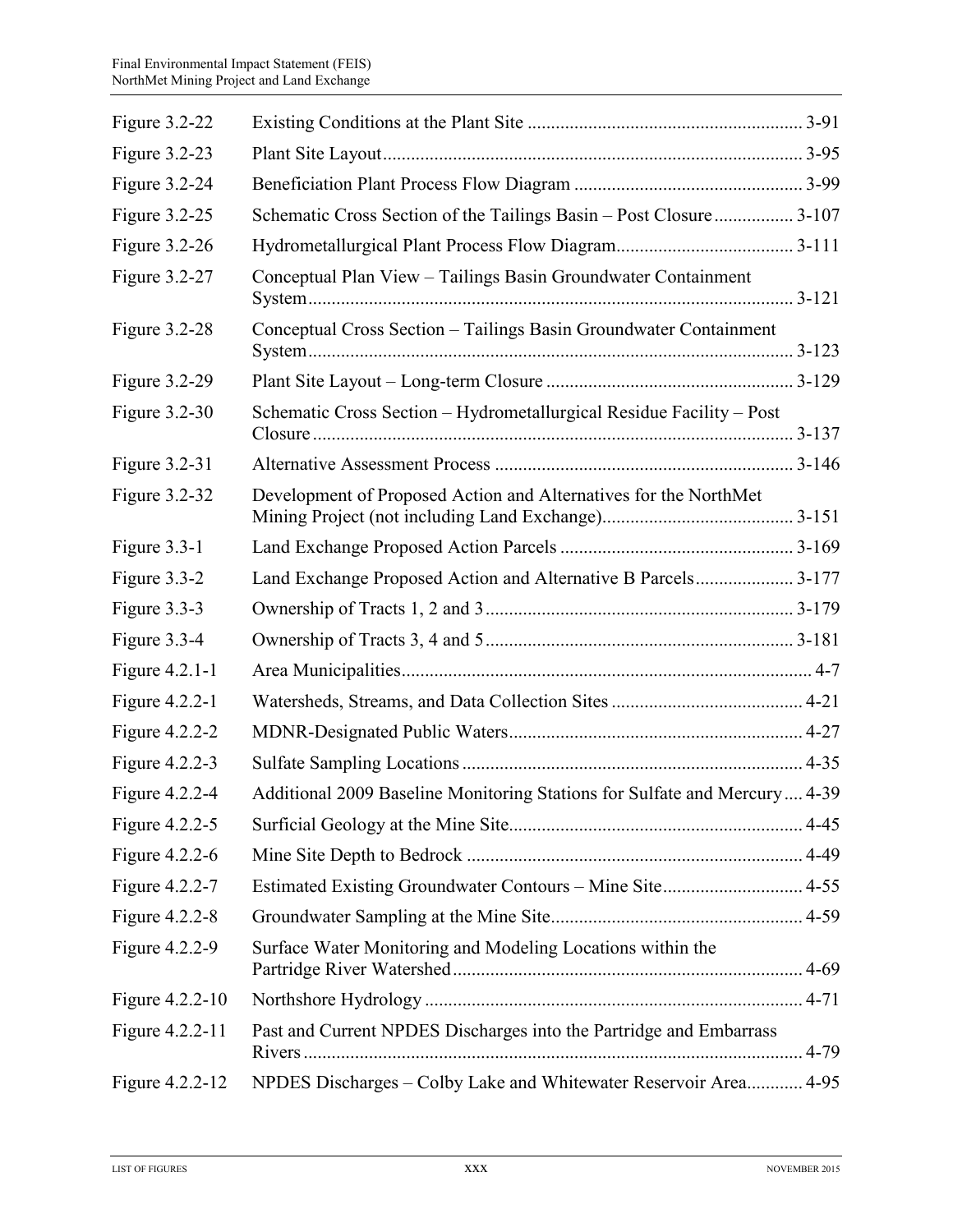| Figure 4.2.2-13 | Seeps and Associated Flow Structures at Existing LTVSMC Tailings      |  |
|-----------------|-----------------------------------------------------------------------|--|
| Figure 4.2.2-14 |                                                                       |  |
| Figure 4.2.2-15 |                                                                       |  |
| Figure 4.2.2-16 |                                                                       |  |
| Figure 4.2.2-17 | Estimated Existing Groundwater Contours in Surficial Deposits and     |  |
| Figure 4.2.2-18 | Residential Well Locations between the Tailings Basin and the         |  |
| Figure 4.2.2-19 | Surface Water Monitoring and Modeling Locations within the            |  |
| Figure 4.2.2-20 | Sulfate Load Calculated in Spring Mine Creek and the Embarrass        |  |
| Figure 4.2.2-21 | Chloride Load Calculated in Spring Mine Creek and the Embarrass       |  |
| Figure 4.2.3-1  |                                                                       |  |
| Figure 4.2.3-2  | Wetland Community Types Mine Site, Federal Lands, and Area 1  4-165   |  |
| Figure 4.2.3-3  |                                                                       |  |
| Figure 4.2.3-4  | Wetland Community Types - Transportation and Utility Corridor  4-169  |  |
| Figure 4.2.3-5  |                                                                       |  |
| Figure 4.2.3-6  |                                                                       |  |
| Figure 4.2.3-7  | Wetland Community Types - Colby Lake Water Pipeline Corridor  4-187   |  |
| Figure 4.2.4-1  | Land Cover/Habitat Types - Federal Lands and Mine Site 4-199          |  |
| Figure 4.2.4-2  | Minnesota Biological Survey – Federal Lands and Mine Site  4-203      |  |
| Figure 4.2.4-3  |                                                                       |  |
| Figure 4.2.4-4  | Management Indicator Habitat Types and Age Classes - Federal          |  |
| Figure 4.2.4-5  |                                                                       |  |
| Figure 4.2.6-1  |                                                                       |  |
| Figure 4.2.6-2  | Water Quality Sampling Locations within the Partridge River and       |  |
| Figure 4.2.6-3  |                                                                       |  |
| Figure 4.2.7-1  | Wind Frequency Distribution Plot for Hibbing, Minnesota               |  |
| Figure 4.2.8-1  | Nearest Noise Sensitive Receptors to the NorthMet Project Area  4-299 |  |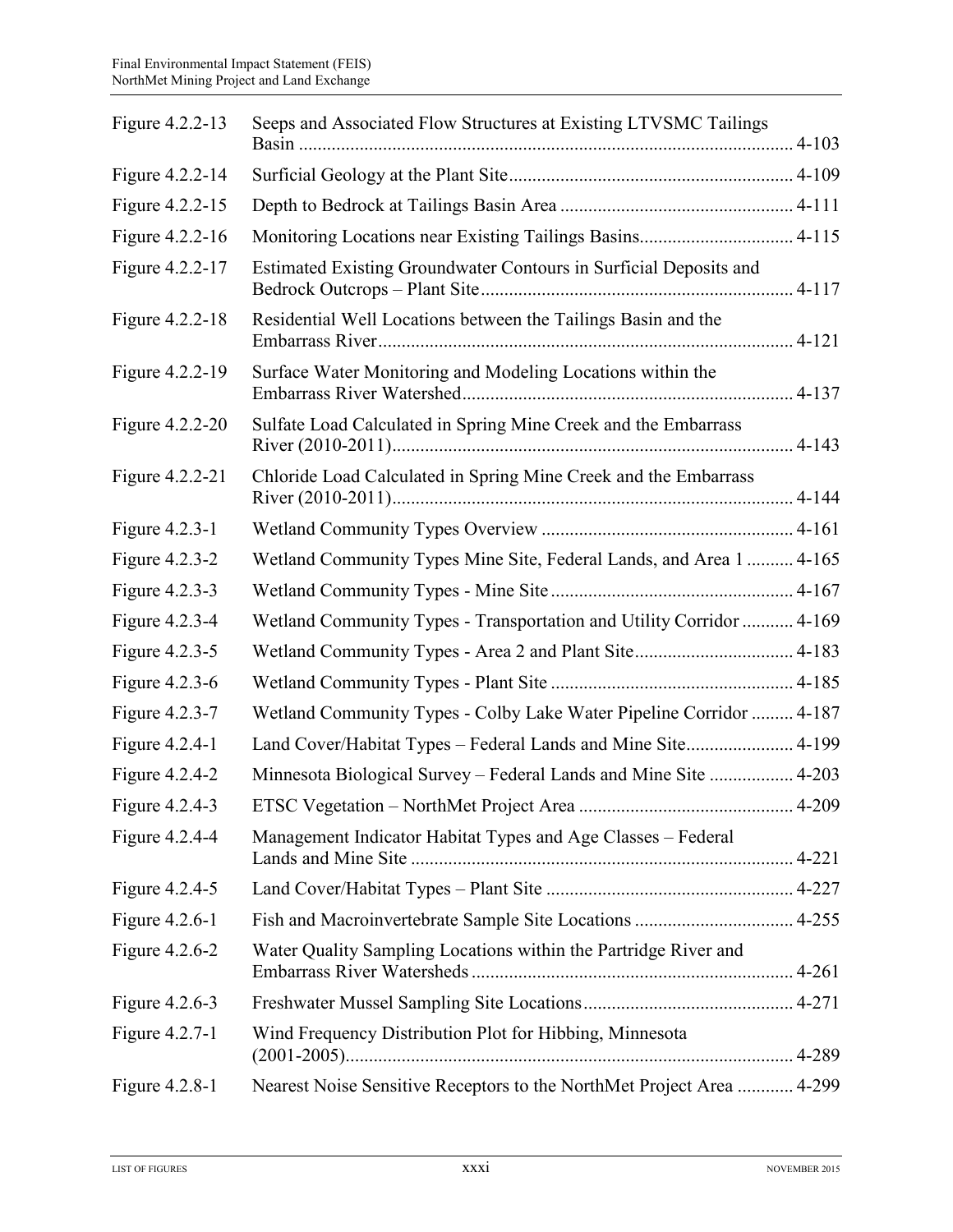| Figure 4.2.9-1  |                                                                              |
|-----------------|------------------------------------------------------------------------------|
| Figure 4.2.9-2  |                                                                              |
| Figure 4.2.9-3  | Cultural Resources Analysis - Air Quality Area of Potential Effect 4-315     |
| Figure 4.2.9-4  | Cultural Resources Analysis - Fugitive Dust Area of Potential Effect 4-317   |
| Figure 4.2.9-5  | Cultural Resources Analysis - Surficial Groundwater Quality Area of<br>4-319 |
| Figure 4.2.9-6  | Cultural Resources Analysis - Groundwater Drawdown Area of                   |
| Figure 4.2.9-7  | Cultural Resources Analysis - Visual Area of Potential Effect  4-325         |
| Figure 4.2.9-8  | Cultural Resources Analysis - Previous Investigations 4-335                  |
| Figure 4.2.9-9  |                                                                              |
| Figure 4.2.10-1 |                                                                              |
| Figure 4.2.11-1 |                                                                              |
| Figure 4.2.11-2 | Mine Site and Plant Site, as Viewed from Skibo Vista Scenic Overlook 4-403   |
| Figure 4.2.12-1 |                                                                              |
| Figure 4.2.14-1 |                                                                              |
| Figure 4.2.14-2 |                                                                              |
| Figure 4.2.14-3 | Tailings Basin - Cross Section F (Existing Conditions)  4-429                |
| Figure 4.2.14-4 | Tailings Basin - Cross Section G (Existing Conditions) 4-431                 |
| Figure 4.2.14-5 |                                                                              |
| Figure 4.2.14-6 | Hydrometallurgical Residue Facility – Geotechnical Investigation             |
| Figure 4.2.14-7 | Hydrometallurgical Residue Facility – Cross Sections A and B                 |
| Figure 4.3.1-1  |                                                                              |
| Figure 4.3.1-2  |                                                                              |
| Figure 4.3.1-3  |                                                                              |
| Figure 4.3.2-1  |                                                                              |
| Figure 4.3.2-2  |                                                                              |
| Figure 4.3.2-3  | Surface Water Tract 2 - Lake County North Lands and Tract 3 - Wolf           |
| Figure 4.3.2-4  |                                                                              |
| Figure 4.3.2-5  |                                                                              |
| Figure 4.3.2-6  |                                                                              |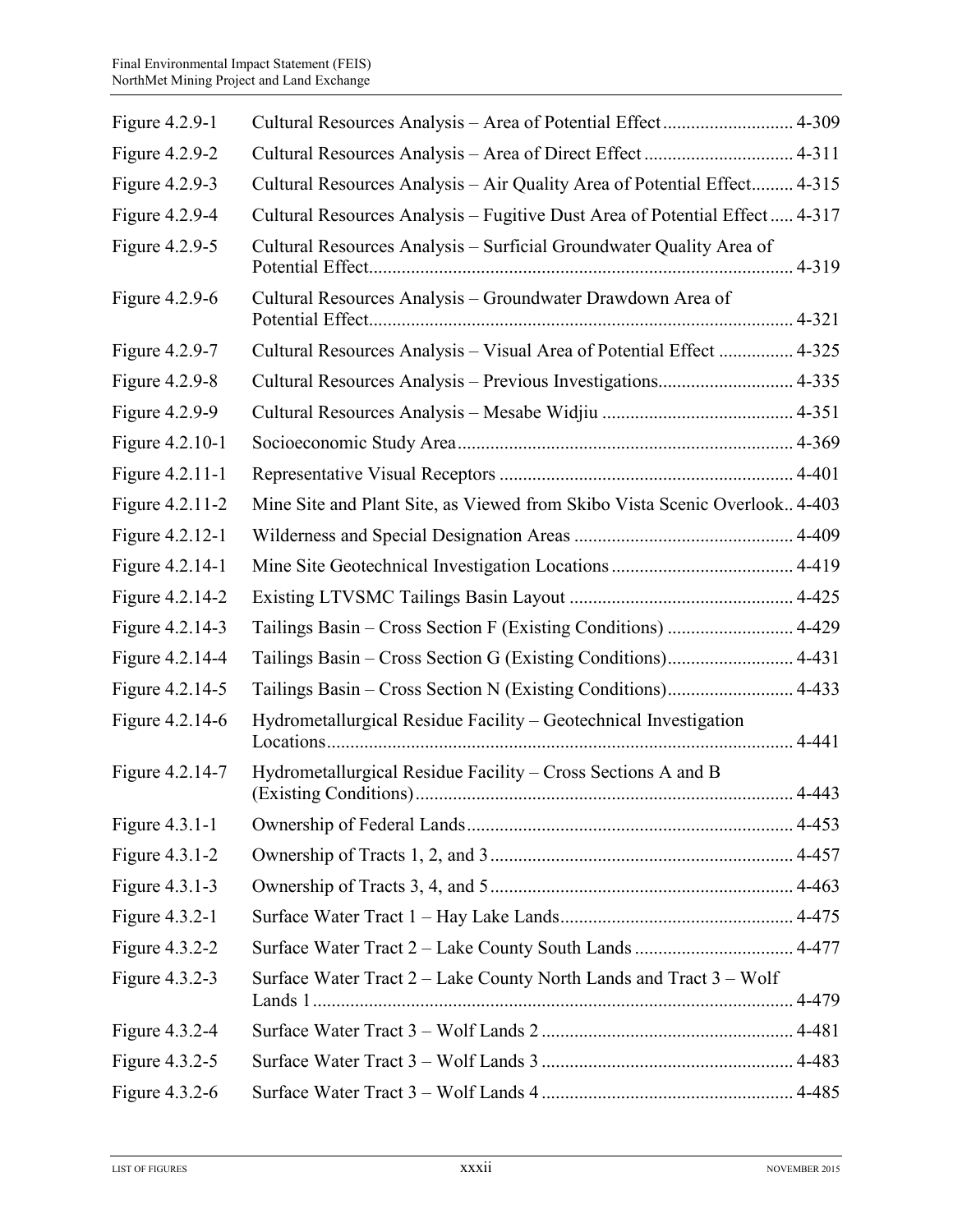| Figure 4.3.2-7  |                                                                         |       |
|-----------------|-------------------------------------------------------------------------|-------|
| Figure 4.3.2-8  |                                                                         |       |
| Figure 4.3.3-1  | Wetland Community Types Federal Lands and Alternative B: Smaller        | 4-493 |
| Figure 4.3.3-2  | Floodplain Boundaries Federal Lands and Alternative B: Smaller          |       |
| Figure 4.3.3-3  | Wetland Community Types Tract 1, Tract 2, and Tract 3  4-507            |       |
| Figure 4.3.3-4  | Wetland Community Types Tract 3, Tract 4, and Tract 5  4-509            |       |
| Figure 4.3.3-5  |                                                                         |       |
| Figure 4.3.4-1  | Management Indicator Habitat Types and Age Classes – Tracts 1, 2,       |       |
| Figure 4.3.4-2  | Management Indicator Habitat Types and Age Classes – Tracts 3, 4,       |       |
| Figure 4.3.4-3  |                                                                         |       |
| Figure 4.3.6-1  | Monitoring Sample Site Locations Tract 1 - Hay Lake Lands  4-595        |       |
| Figure 4.3.6-2  | Creek Heelsplitter Locations Near Tract 1 - Hay Lake Lands 4-601        |       |
| Figure 4.3.6-3  | Monitoring Sample Site Locations Tract 3 – Wolf Lands 4-605             |       |
| Figure 4.3.6-4  | Ecological Regions Tract 2 - Lake County and Tract 3 - Wolf Lands 4-609 |       |
| Figure 4.3.6-5  | Creek Heelsplitter Locations Near Tract 3 – Wolf Lands 4  4-611         |       |
| Figure 4.3.6-6  |                                                                         |       |
| Figure 4.3.8-1  | Nearest Noise Sensitive Receptors to the Non-federal Lands  4-623       |       |
| Figure 4.3.11-1 |                                                                         |       |
| Figure 4.3.11-2 | Looking East from the Northwest Corner of Lake County North,            |       |
| Figure 4.3.11-3 |                                                                         |       |
| Figure 4.3.11-4 |                                                                         |       |
| Figure 4.3.11-5 |                                                                         |       |
| Figure 5.2.2-1  |                                                                         |       |
| Figure 5.2.2-2  |                                                                         |       |
| Figure 5.2.2-3  | Mine Site Local MODFLOW Model – Surface and Groundwater                 |       |
| Figure 5.2.2-4  |                                                                         |       |
| Figure 5.2.2-5  |                                                                         |       |
| Figure 5.2.2-6  | Groundwater Inflow Rate vs Pit Water-Level Elevation for the West       |       |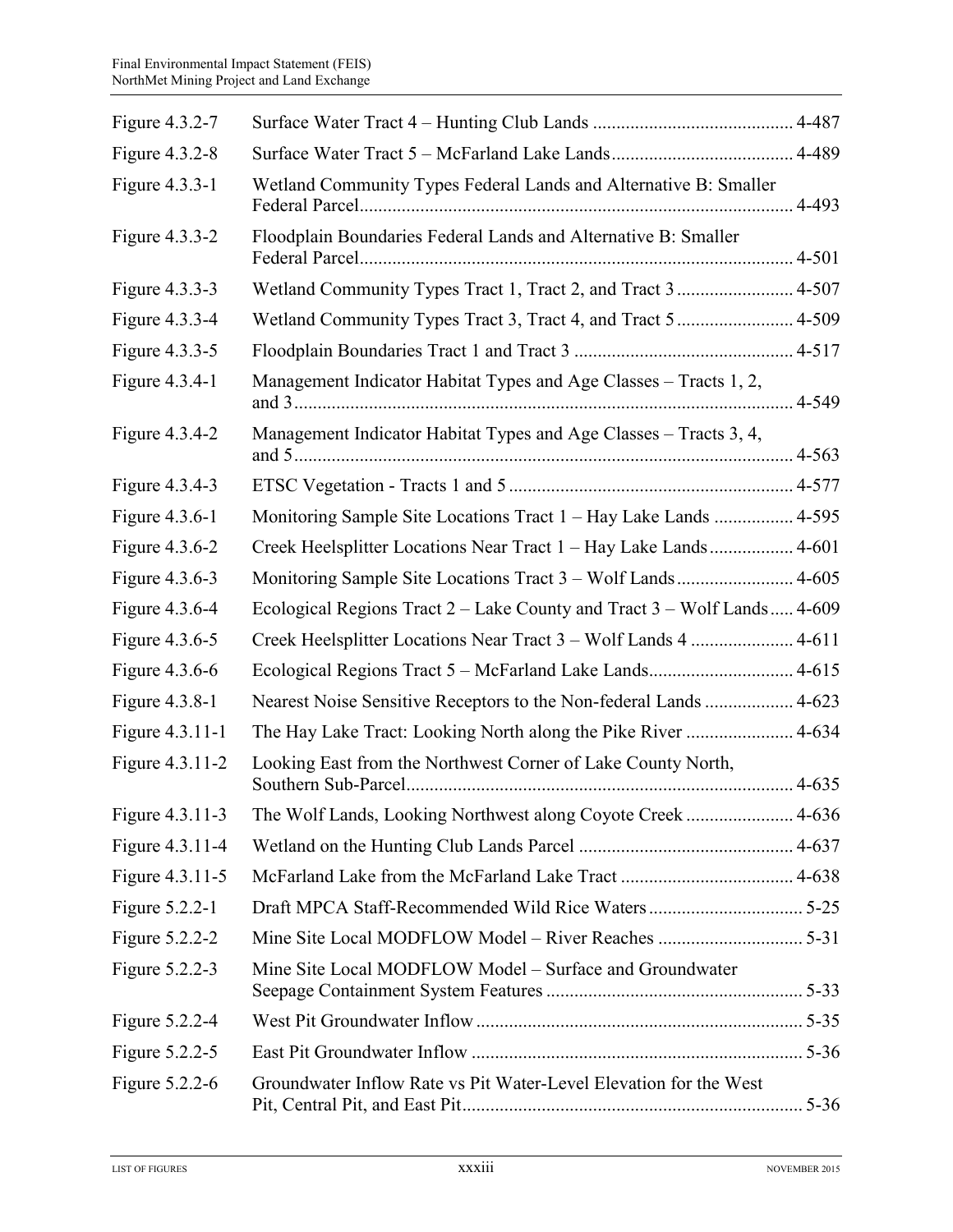| Figure 5.2.2-7  |                                                                                                                                         |  |
|-----------------|-----------------------------------------------------------------------------------------------------------------------------------------|--|
| Figure 5.2.2-8  | Plant Site MODFLOW Model – Extent and Boundary Conditions  5-43                                                                         |  |
| Figure 5.2.2-9  | Plant Site Surface and Groundwater Flowpaths and Final Tailings                                                                         |  |
| Figure 5.2.2-10 |                                                                                                                                         |  |
| Figure 5.2.2-11 | Comparison of NorthMet Project Waste Rock Sulfide Sulfur                                                                                |  |
| Figure 5.2.2-12 |                                                                                                                                         |  |
| Figure 5.2.2-13 |                                                                                                                                         |  |
| Figure 5.2.2-14 | North/Northwest and West Tailings Basin Containment System                                                                              |  |
| Figure 5.2.2-15 |                                                                                                                                         |  |
| Figure 5.2.2-16 |                                                                                                                                         |  |
| Figure 5.2.2-17 | Cumulative Probability of Concentration at a Simulated Time 5-87                                                                        |  |
| Figure 5.2.2-18 |                                                                                                                                         |  |
| Figure 5.2.2-19 | GoldSim-predicted Annual Maximum Cobalt Concentrations                                                                                  |  |
| Figure 5.2.2-20 |                                                                                                                                         |  |
| Figure 5.2.2-21 | Plant Site Water Management Timeline with Mechanical Treatment 5-99                                                                     |  |
| Figure 5.2.2-22 |                                                                                                                                         |  |
| Figure 5.2.2-23 |                                                                                                                                         |  |
| Figure 5.2.2-24 | Sulfate Concentrations in East Pit Backfill Based on GoldSim                                                                            |  |
| Figure 5.2.2-25 | P50 Cobalt Concentrations in Surficial Groundwater Flowpaths at the<br>Partridge River Based on GoldSim Probabilistic Simulation  5-123 |  |
| Figure 5.2.2-26 | Predicted Maximum P90 Concentrations of Each Solute versus<br>Evaluation Criteria, Mine Site Surficial Groundwater Evaluation           |  |
| Figure 5.2.2-27 | Relative Maximum P90 Concentration Differences (Proposed Action<br>vs CEC), Over the 200-year Simulation Period at a Mine Site All      |  |
| Figure 5.2.2-28 | Partridge River Subwatersheds and Surface Water Elevation Locations 5-133                                                               |  |
| Figure 5.2.2-29 | Project Impact on Partridge River Annual Daily Mean Flow, shown as<br>Modeled Flows Over Time as a Percent of Existing Conditions5-139  |  |
| Figure 5.2.2-30 | Annual Maximum Aluminum Concentrations Along the Groundwater                                                                            |  |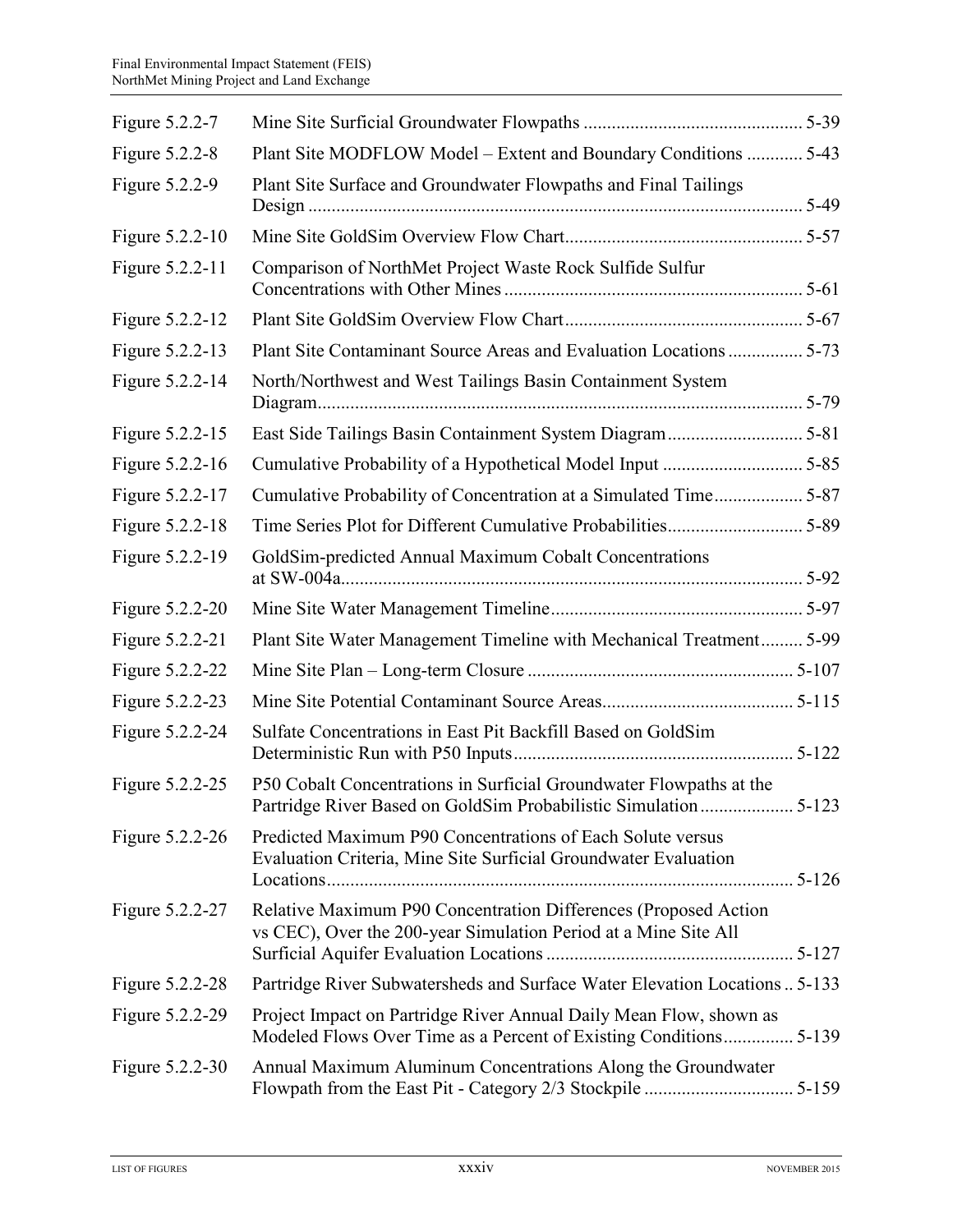| Figure 5.2.2-31 |                                                                                                                                                                                                        |  |
|-----------------|--------------------------------------------------------------------------------------------------------------------------------------------------------------------------------------------------------|--|
| Figure 5.2.2-32 | GoldSim Input - Cumulative Probability Distribution for Aluminum in                                                                                                                                    |  |
| Figure 5.2.2-33 | Maximum P90 of Annual Sulfate Concentration at SW-005 5-161                                                                                                                                            |  |
| Figure 5.2.2-34 | GoldSim-Predicted Sulfate Concentrations at SW-005 for Mine Years<br>30-50, when Northshore Mine Discharges to the Partridge River and                                                                 |  |
| Figure 5.2.2-35 | GoldSim-Predicted Sulfate Concentrations at SW-005 for Mine Years<br>140 -160 when the WWTF Discharges to the Partridge River,<br>Groundwater Plumes have Reached the River, and Northshore No         |  |
| Figure 5.2.2-36 | Colby Lake Annual Maximum Aluminum Concentrations 5-166                                                                                                                                                |  |
| Figure 5.2.2-37 | Monthly Iron Concentration in Colby Lake for the Operations Phase                                                                                                                                      |  |
| Figure 5.2.2-38 | Colby Lake Annual Maximum Manganese Concentrations 5-169                                                                                                                                               |  |
| Figure 5.2.2-39 |                                                                                                                                                                                                        |  |
| Figure 5.2.2-40 | Colby Lake Monthly Arsenic Concentration Statistics  5-171                                                                                                                                             |  |
| Figure 5.2.2-41 | Cobalt Concentration in the West Pit during Reclamation, Closure, and                                                                                                                                  |  |
| Figure 5.2.2-42 | Nickel Concentration in the West Pit during Reclamation, Closure, and                                                                                                                                  |  |
| Figure 5.2.2-43 | Sulfate Concentration in the West Pit during Reclamation, Closure,                                                                                                                                     |  |
| Figure 5.2.2-44 | Predicted P90 Lead Concentrations at the Evaluation Locations Based                                                                                                                                    |  |
| Figure 5.2.2-45 | Predicted P90 Lead Concentrations at the Locations of Groundwater<br>Release to Surface Water Based on the GoldSim Probabilistic                                                                       |  |
| Figure 5.2.2-46 | Predicted Groundwater Concentration Ranges (Minimum 10th to<br>Maximum 90th Percentile) at All Plant Site Surficial Groundwater<br>Evaluation Locations Based on the GoldSim Probabilistic Model 5-195 |  |
| Figure 5.2.2-47 | Maximum Relative Concentration Changes (NorthMet Project<br>Proposed Action/CEC Scenario) at Surficial Aquifer Evaluation                                                                              |  |
| Figure 5.2.2-48 |                                                                                                                                                                                                        |  |
| Figure 5.2.2-49 | Average Annual Embarrass River and Tributary Flows in the<br>NorthMet Project Proposed Action Model (Percent of CEC Scenario)  5-202                                                                   |  |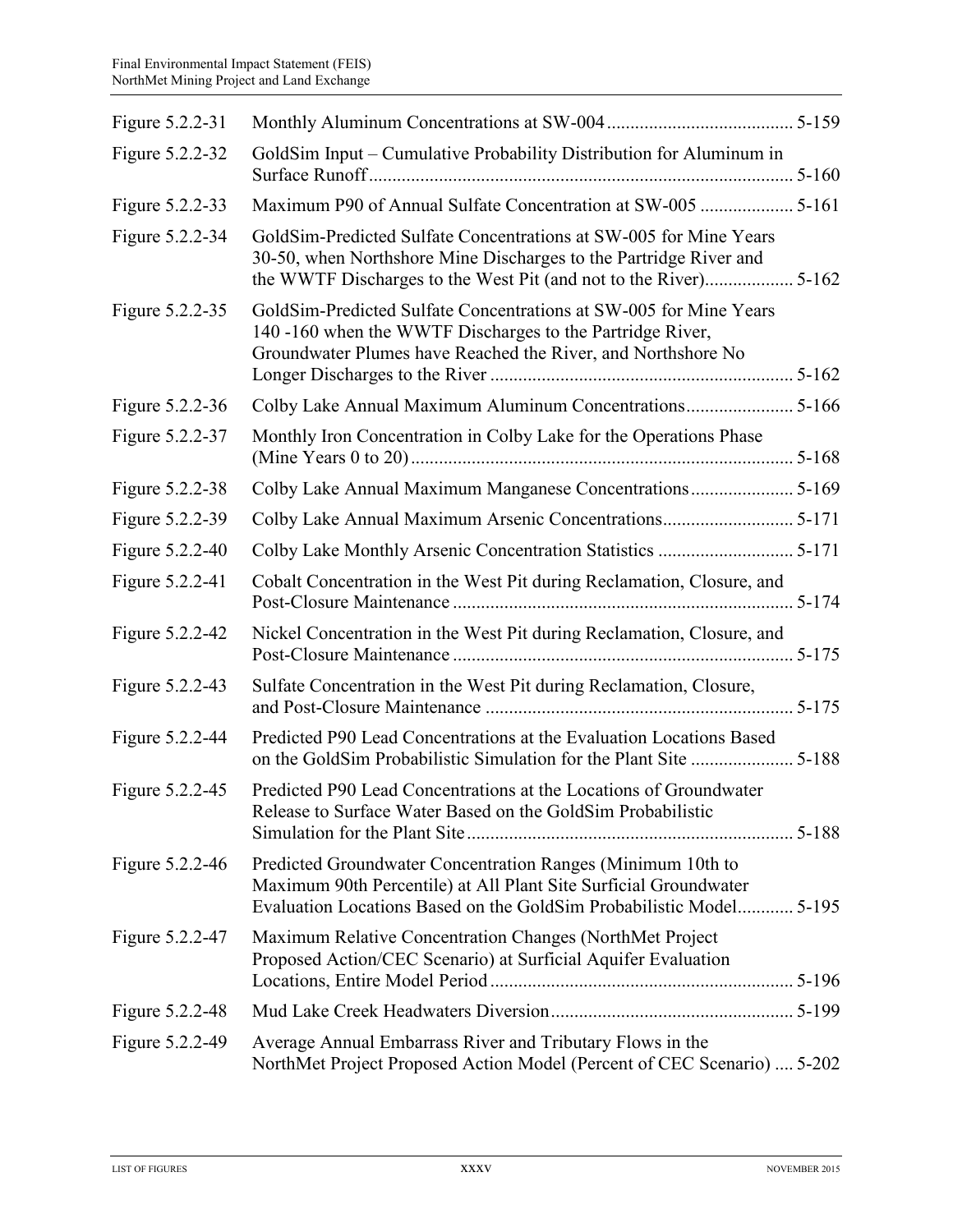| Figure 5.2.2-50 | Comparison of Measured and Modeled Sulfate Concentrations at                                                                          |
|-----------------|---------------------------------------------------------------------------------------------------------------------------------------|
| Figure 5.2.2-51 |                                                                                                                                       |
| Figure 5.2.2-52 |                                                                                                                                       |
| Figure 5.2.2-53 |                                                                                                                                       |
| Figure 5.2.2-54 |                                                                                                                                       |
| Figure 5.2.2-55 | Maximum Annual Sulfate Concentrations at PM-12.2 and PM-13 5-221                                                                      |
| Figure 5.2.2-56 | Range of Annual Sulfate Loading Rates to the Embarrass River at<br>PM-13 – CEC Scenario versus NorthMet Project Proposed Action 5-233 |
| Figure 5.2.2-57 | Proposed and Recommended Bedrock Groundwater Monitoring Wells<br>$5 - 249$                                                            |
| Figure 5.2.3-1  |                                                                                                                                       |
| Figure 5.2.3-2  | Transportation and Utility Corridor Wetlands and Direct Wetland                                                                       |
| Figure 5.2.3-3  |                                                                                                                                       |
| Figure 5.2.3-4  | Wetlands Potentially Indirectly Affected by Change in Watershed                                                                       |
| Figure 5.2.3-5  | Wetlands Located within the Four Analog Zones at the Mine Site 5-281                                                                  |
| Figure 5.2.3-6  | Wetlands Crossing Analog Zones - 0-10,000 ft of Edge of Mine Pits  5-285                                                              |
| Figure 5.2.3-7  | Wetlands Crossing Analog Zones - 0-1,000 ft of Edge of Mine Pits  5-287                                                               |
| Figure 5.2.3-8  | Wetlands Crossing Analog Zones $\sim$ 1,000-2,000 ft of Edge of Mine<br>5-289                                                         |
| Figure 5.2.3-9  | Wetlands Crossing Analog Zones $-$ >2,000-3,500 ft of Edge of Mine<br>5-291                                                           |
| Figure 5.2.3-10 | Wetlands Crossing Analog Zones - >3,500-10,000 ft of Edge of Mine                                                                     |
| Figure 5.2.3-11 | Wetlands within Analog Zones - 0-10,000 ft of Edge of Mine Pits  5-297                                                                |
| Figure 5.2.3-12 | Wetlands within Analog Zones - 0-1,000 ft of Edge of Mine Pits  5-299                                                                 |
| Figure 5.2.3-13 | Wetlands within Analog Zones $-$ >1,000-2,000 ft of Edge of Mine Pits 5-301                                                           |
| Figure 5.2.3-14 | Wetlands within Analog Zones - $>2,000-3,500$ ft of Edge of Mine Pits 5-303                                                           |
| Figure 5.2.3-15 | Wetlands within Analog Zones - $>3,500-10,000$ ft of Edge of Mine                                                                     |
| Figure 5.2.3-16 | Model-Estimated Dust Deposition Compared to Background Effects<br>$5 - 315$                                                           |
| Figure 5.2.3-17 | Model - Estimated Metal Deposition Compared to Background Effects                                                                     |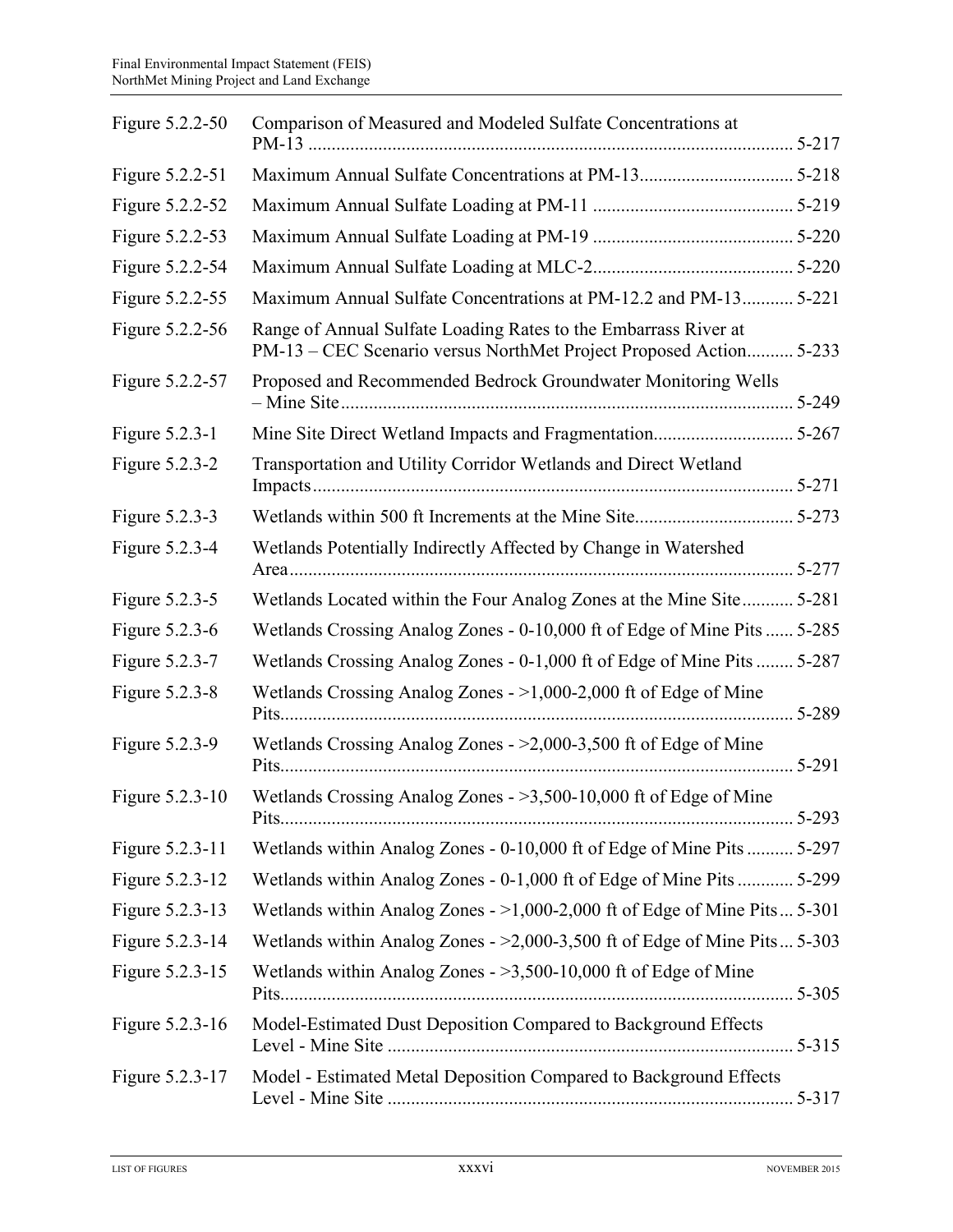| Figure 5.2.3-18 |                                                                          |           |
|-----------------|--------------------------------------------------------------------------|-----------|
| Figure 5.2.3-19 | Hydrometallurgical Residue Facility Wetlands and Direct Wetland          |           |
| Figure 5.2.3-20 |                                                                          |           |
| Figure 5.2.3-21 | Wetlands within Groundwater Flowpaths at the Plant Site  5-331           |           |
| Figure 5.2.3-22 | Model - Estimated Dust Deposition Compared to Background Effects         |           |
| Figure 5.2.3-23 | Model - Estimated Metal Deposition Compared to Background Effects        | 5-343     |
| Figure 5.2.3-24 | Mine Site Wetlands and Potential Indirect Wetland Effects  5-349         |           |
| Figure 5.2.3-25 | Transportation and Utility Corridor Wetlands and Potential Indirect      |           |
| Figure 5.2.3-26 |                                                                          |           |
| Figure 5.2.3-27 | Mine Site Wetlands and Potential Indirect Wetland Effects - Alternate    | 5-355     |
| Figure 5.2.3-28 | Transportation and Utility Corridor Wetlands and Potential Indirect      |           |
| Figure 5.2.3-29 | Plant Site Wetlands and Potential Indirect Wetland Effects - Alternate   |           |
| Figure 5.2.3-30 |                                                                          |           |
| Figure 5.2.3-31 | Mine Site Wetland Hydrology Monitoring Well Locations  5-399             |           |
| Figure 5.2.3-32 | Plant Site Wetland Hydrology Monitoring Well Locations  5-401            |           |
| Figure 5.2.6-1  | Partridge and Embarrass River Watershed Surface Water Evaluation         |           |
| Figure 5.2.8-1  | Predicted Ground Vibration Contours from Blasting at the Mine Site 5-533 |           |
| Figure 5.2.8-2  |                                                                          |           |
| Figure 5.2.8-3  | Predicted Daytime L50 Noise Contours at Closest Receptors (Includes      | $5 - 543$ |
| Figure 5.2.8-4  | Predicted Daytime L10 Noise Contours at Closest Receptors (Includes      |           |
| Figure 5.2.8-5  | Predicted Nighttime L50 Noise Contours at Closest Receptors              |           |
| Figure 5.2.8-6  | Predicted Nighttime L10 Noise Contours at Closest Receptors              |           |
| Figure 5.2.11-1 |                                                                          |           |
| Figure 5.2.11-2 |                                                                          |           |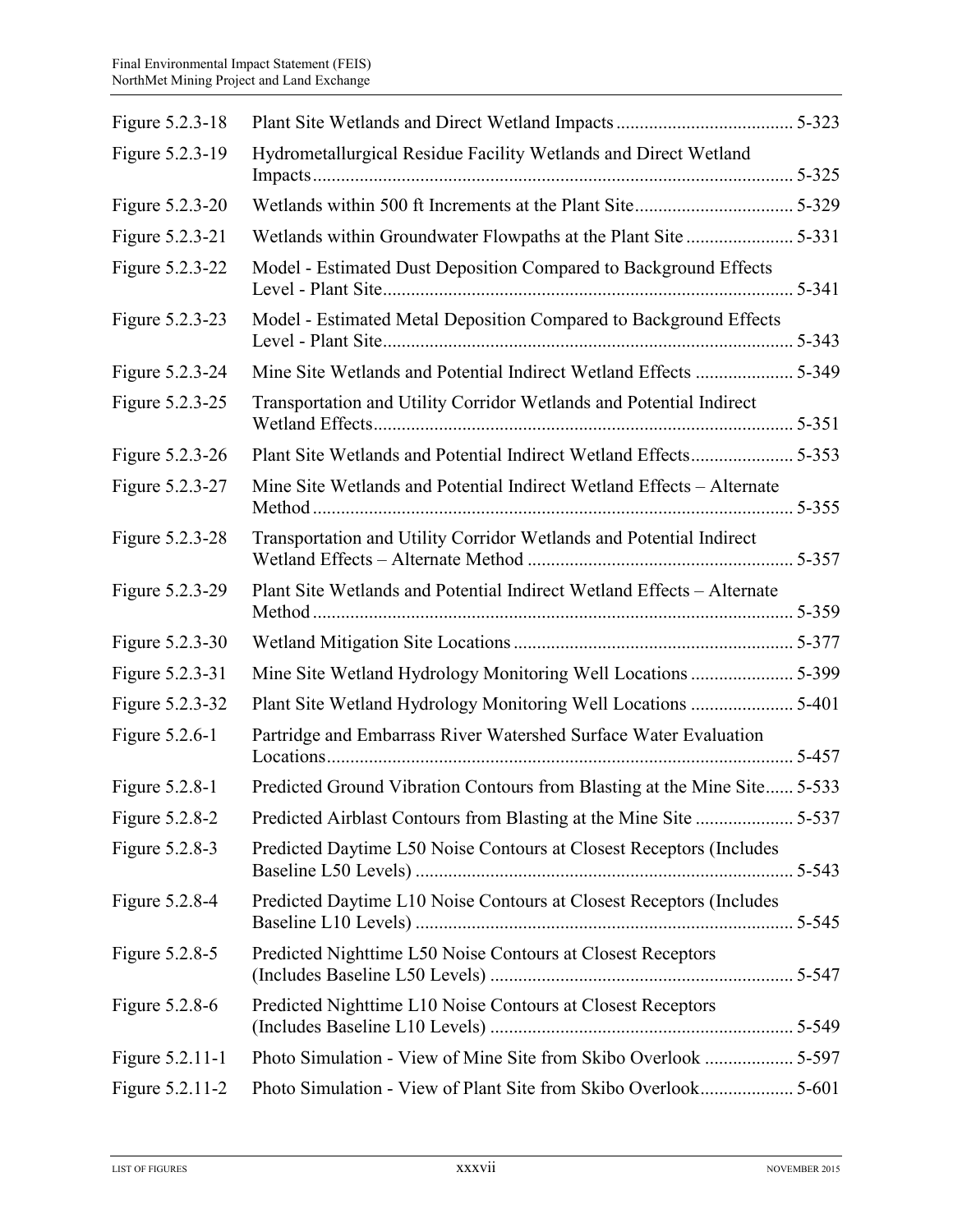| Figure 5.2.14-1 |                                                                         |           |
|-----------------|-------------------------------------------------------------------------|-----------|
| Figure 5.2.14-2 |                                                                         |           |
| Figure 5.2.14-3 | Cross Sections of the Proposed Category 2/3 and 4 Stockpiles at         | 5-637     |
| Figure 5.2.14-4 |                                                                         | 5-643     |
| Figure 5.2.14-5 | Potential Cross-section of Cement Deep Soil Mixed Columns Forming       |           |
| Figure 5.2.14-6 |                                                                         |           |
| Figure 5.2.14-7 |                                                                         |           |
| Figure 5.2.14-8 |                                                                         |           |
| Figure 5.2.14-9 | Cross Sections A and B of the Hydrometallurgical Residue Facility at    | $5 - 665$ |
| Figure 5.3.1-1  |                                                                         |           |
| Figure 5.3.1-2  |                                                                         |           |
| Figure 5.3.6-1  |                                                                         |           |
| Figure 5.3.8-1  | Predicted Daytime L50 Noise Contours at Non-federal Tracts              |           |
| Figure 5.3.8-2  | Predicted Daytime L10 Noise Contours at Non-federal Tracts              |           |
| Figure 5.3.8-3  | Predicted Nighttime L50 Noise Contours at Non-federal Tracts            |           |
| Figure 5.3.8-4  | Predicted Nighttime L10 Noise Contours at Non-federal Tracts            |           |
| Figure 5.3.11-1 |                                                                         |           |
| Figure 5.3.11-2 |                                                                         |           |
| Figure 5.3.11-3 |                                                                         |           |
| Figure 5.3.11-4 |                                                                         |           |
| Figure 5.3.11-5 |                                                                         |           |
| Figure 5.3.11-6 |                                                                         |           |
| Figure 5.3.11-7 | Recreation Opportunity Spectrum Alternative B: Smaller Federal          |           |
| Figure 5.3.11-8 | Scenic Integrity Objective Alternative B: Smaller Federal Parcel  5-803 |           |
| Figure 6.1.1-1  |                                                                         |           |
| Figure 6.1.2-1  |                                                                         |           |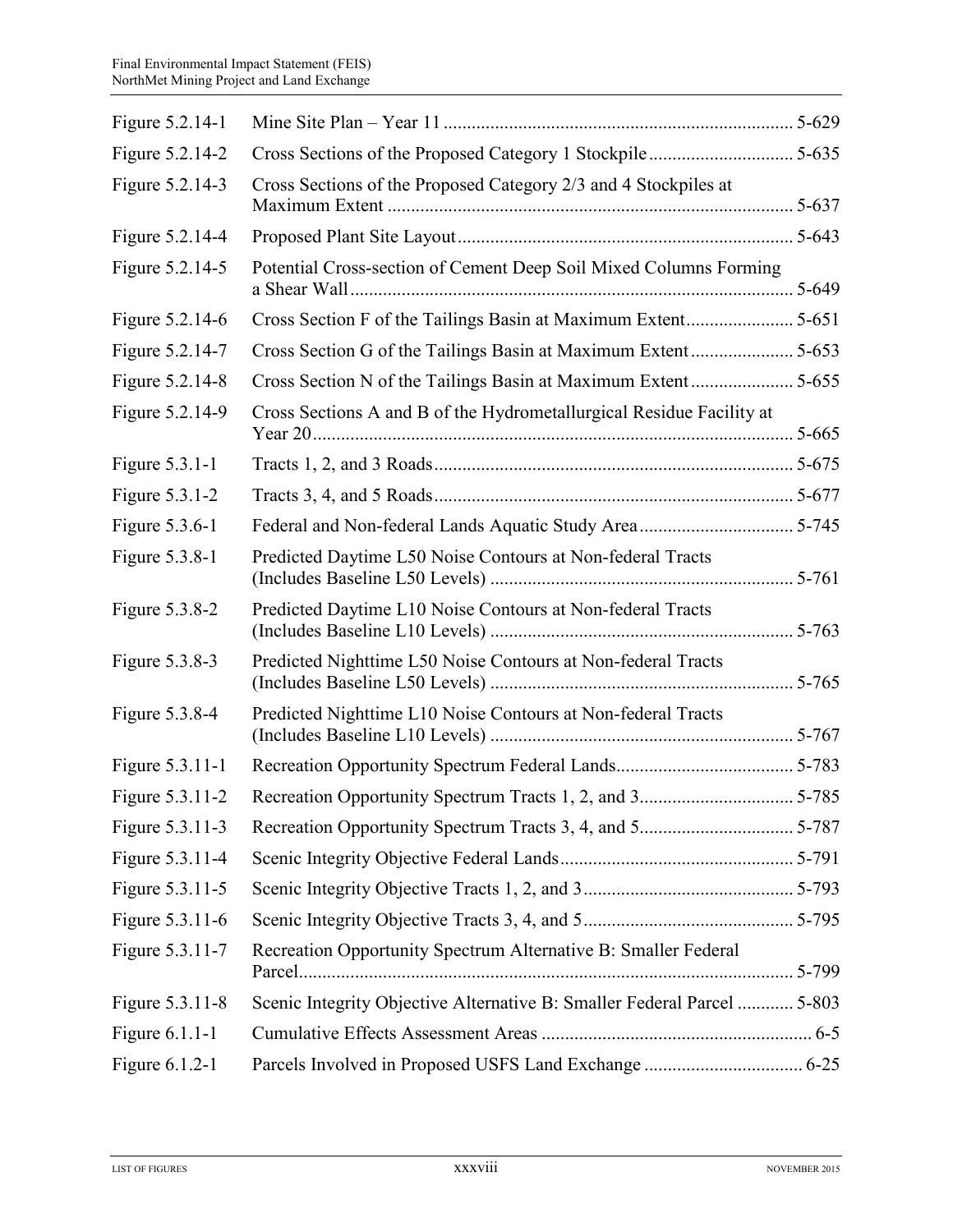| Figure $6.2.2-1$ | Water Resources Cumulative Effects Assessment Areas, Projects, and                                                           |  |
|------------------|------------------------------------------------------------------------------------------------------------------------------|--|
| Figure $6.2.2-2$ |                                                                                                                              |  |
| Figure $6.2.5-1$ |                                                                                                                              |  |
| Figure $6.2.7-1$ | Ambient Air Boundary – EIS Cumulative NAAQS/Increment<br>Receptor Grid NorthMet Plant Site EIS Class II Modeling Report 6-91 |  |
| Figure $6.2.7-2$ |                                                                                                                              |  |
| Figure 6.2.7-3   |                                                                                                                              |  |
| Figure 6.2.10-1  |                                                                                                                              |  |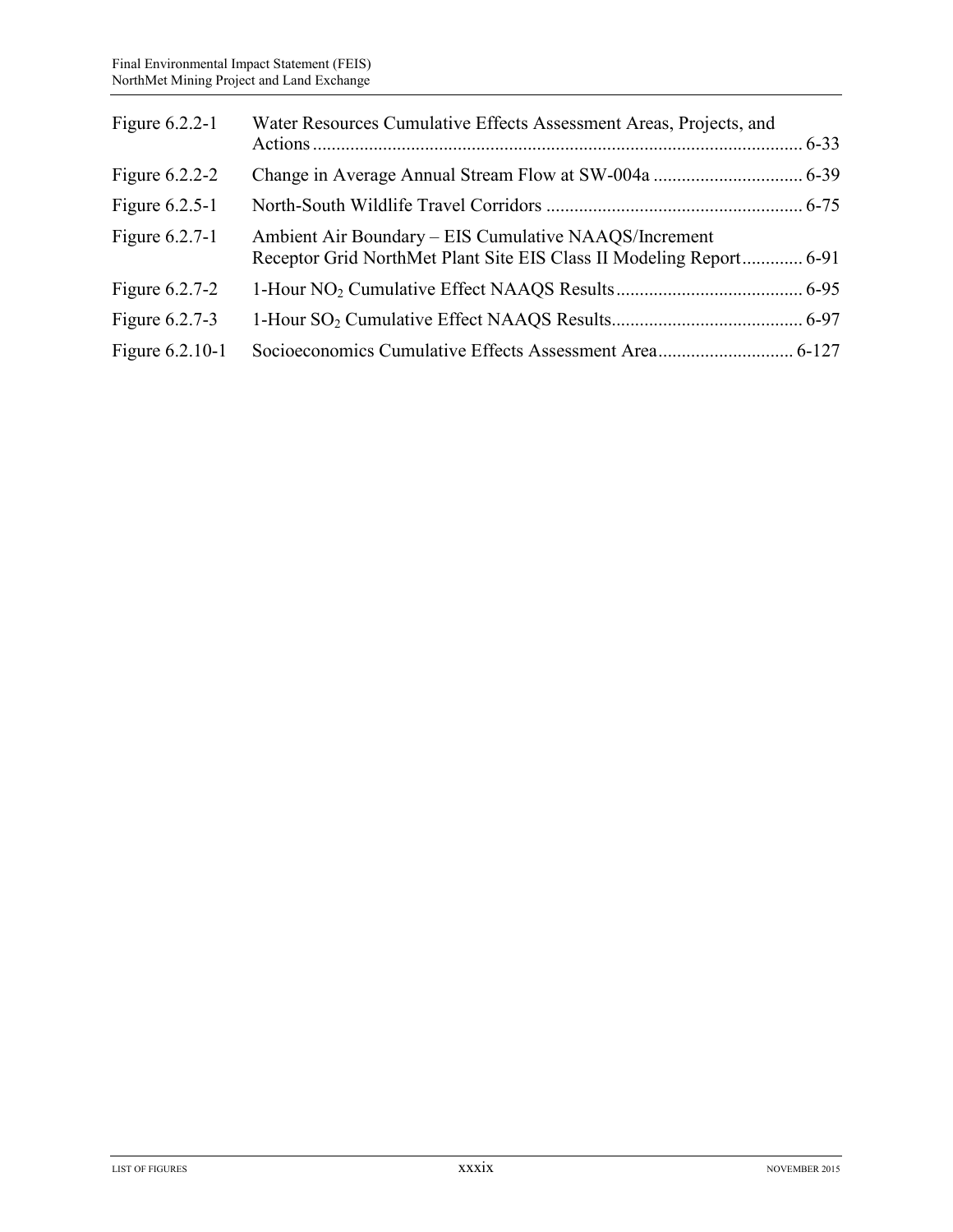-Page Intentionally Left Blank-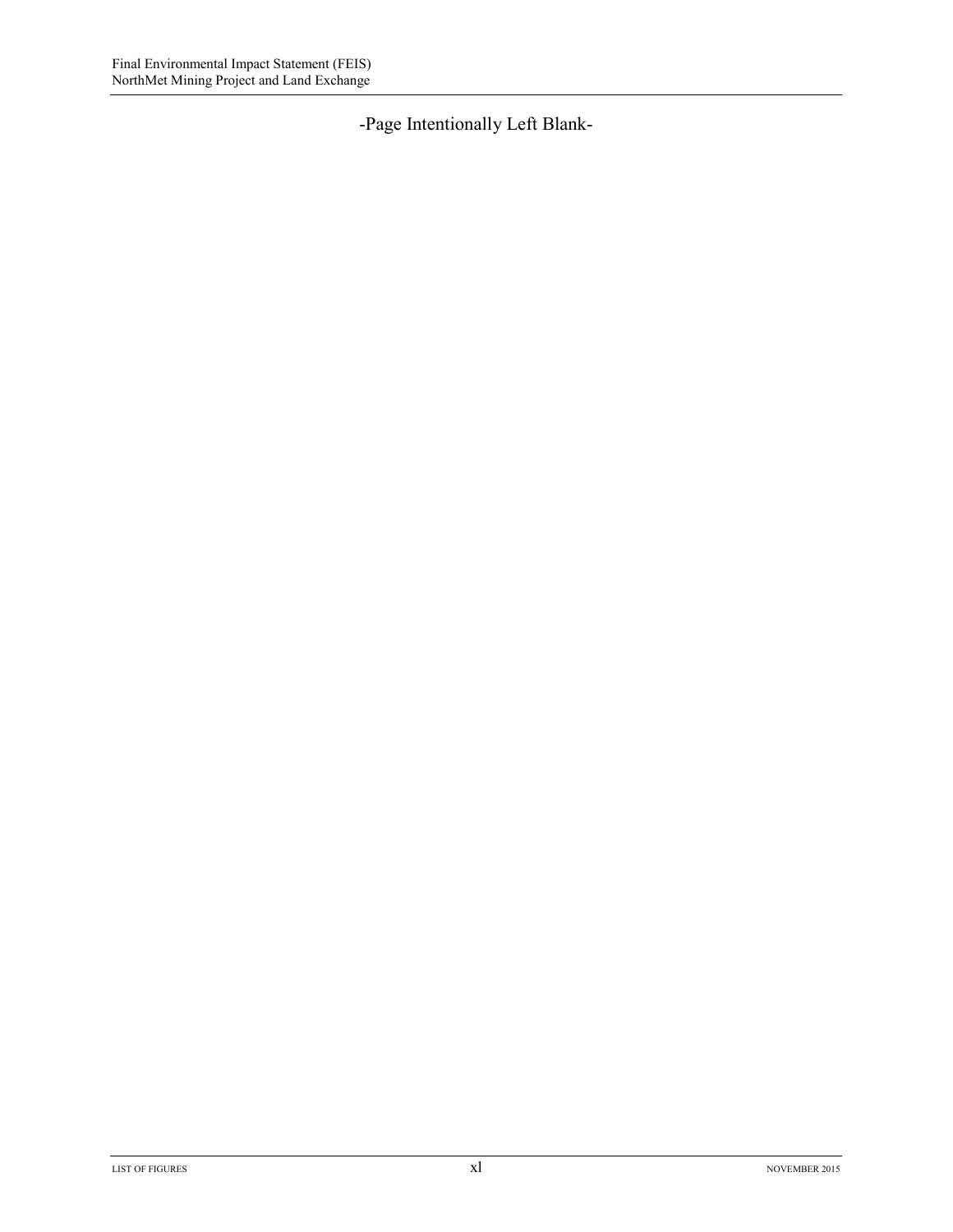### **LIST OF ACRONYMS/ABBREVIATIONS**

(%EPT) Percent ephemeroptera, plecoptera, or tricoptera (°F) degrees Fahrenheit  $(\mu g/L)$  microgram(s) per liter  $(\mu g/m^3)$  microgram(s) per cubic meter  $(\mu m)$  micrometer(s) (AADT) annual average daily traffic (ACHP) Advisory Council on Historic Preservation (ACI) Aquatic Connectivity Index (ACM) Asbestos-Containing Material (AERA) Air Emissions Risk Analysis (AERMOD) American Meteorological Society/USEPA Regulatory Model (amsl) above mean sea level (ANFO) Ammonium Nitrate Fuel Oil Mixture (AO) administrative order (AOC) Area of Concern (APE) Area of Potential Effect (AQRV) Air Quality Related Value (AST) Aboveground Storage Tank (ASTM) American Society for Testing and Materials (Au/PGE) gold and platinum group elements (AWMP) Adaptive Water Management Plan (BA) Biological Assessment (BACT) Best Available Control Technology (BART) Best Available Retrofit Technology (Barr) Barr Engineering (BBER) Bureau of Business and Economic Research (BBLV) Beaver Bay to Lake Vermilion (BE) Biological Evaluation (BO) Biological Opinion (bgs) below ground surface (Bois Forte) Bois Forte Band of Chippewa (BP) before present (BWCAW) Boundary Waters Canoe Area Wilderness (CAA) Clean Air Act (CAIR) Clean Air Interstate Rule (CALPUFF) California Puff Model (CCP) Coordination and Communication Plan (CDSM) cement deep soil mixing (CEAA) Cumulative Effects Assessment Area

(CEC) Continuation of Existing Conditions (CEQ) United States Council on Environmental Quality (CERCLA) Comprehensive Environmental Response, Compensation, and Liability Act (CFE) chemical for evaluation (CFR) Code of Federal Regulations (cfs) cubic feet per second (CH4) methane (cm/sec) centimeter(s) per second (CO) carbon monoxide  $(CO<sub>2</sub>)$  carbon dioxide  $(CO_{2e})$  carbon dioxide equivalents (CPS) Central Pumping Station (CPT) Cone Penetrometer Testing (CR) County Road (cRNA) candidate Research Natural Area (CSAPR) Cross State Air Pollution Rule (CWA) Clean Water Act (DA) Department of the Army (DAT) Deposition Analysis Threshold (dB) decibel(s) (dBA) A-weighted decibel(s) (dbh) diameter at breast height (dBL) linear-weighted decibel(s) (DDT) dichlorodiphenyltrichloroethane (DEIS) Draft Environmental Impact Statement - October 2009 (DM&IR) Duluth, Missabe, and Iron Range (DOT) Department of Transportation (DRI) direct reduced iron (dv) deciview (e.g.) for example (EAW) Environmental Assessment Worksheet (ECS) Ecological Classification System (EDR) Environmental Data Resources, Inc. (EIS) Environmental Impact Statement (EJ) Environmental Justice (ELT) Ecological Land Type (EO) Executive Order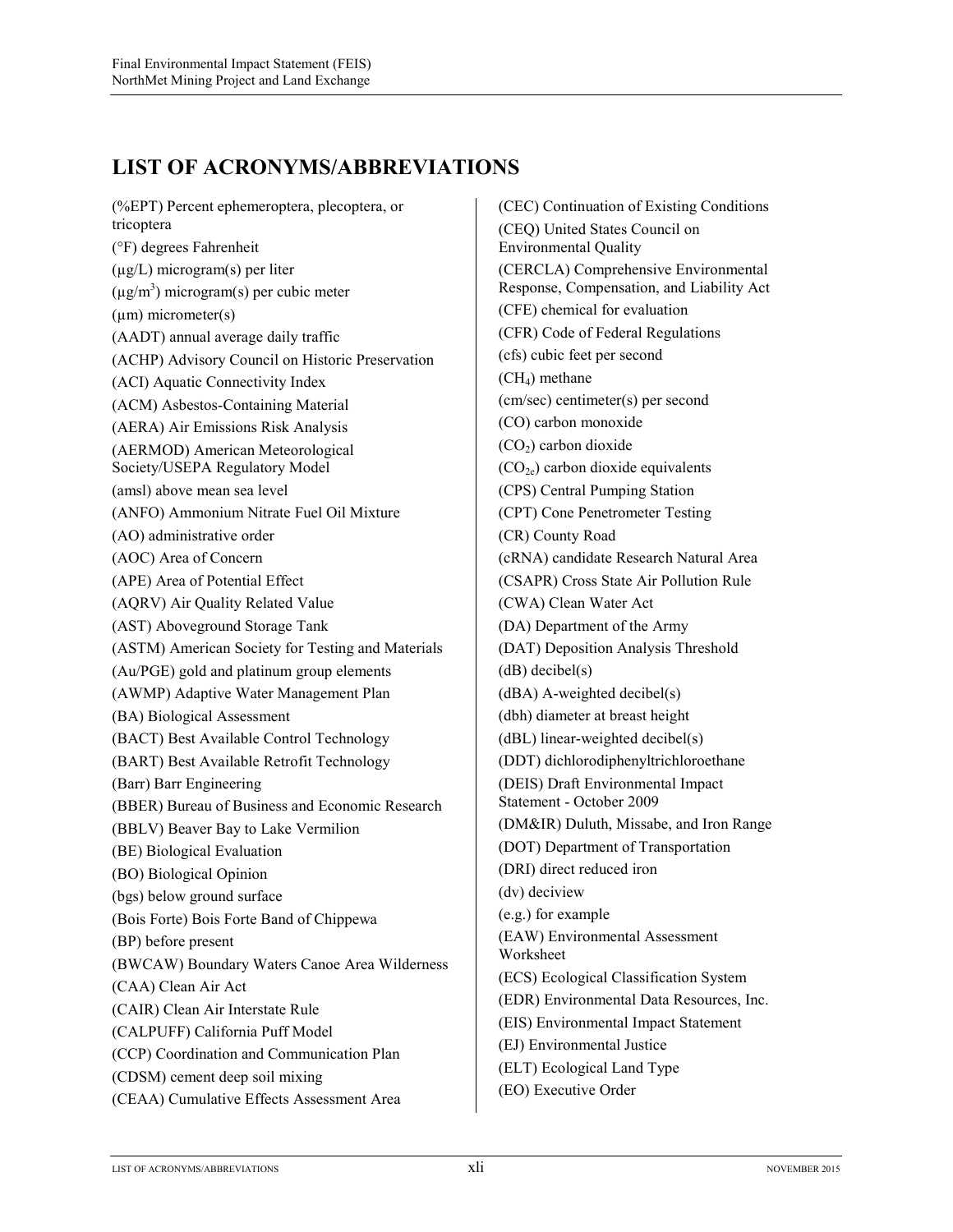(EPCRA) Emergency Planning and Community Right-to-Know Act (EQB) Environmental Quality Board (ERC) Emergency Response Commission (ERM) Environmental Resources Management (ESA) Endangered Species Act (ESSA) Effective Stress Stability Analysis (ETSC) Endangered, Threatened, and Special Concern (FEIS) Final Environmental Impact Statement (FEMA) Federal Emergency Management Agency (FIP) Federal Implementation Plan (FIRM) Flood Insurance Rate Map (FLAG) Federal Land Managers' Air Quality Related Values Work Group (FLM) Federal Land Manager (FLPMA) Federal Land Policy and Management Act (Fond du Lac) Fond du Lac Band of Lake Superior Chippewa (Forest Plan) 2004 Superior National Forest Land and Resource Management Plan (FR) Federal Register (FSH) Forest Service Handbook (ft) foot or feet (ft/day) feet per day (ft/ft) feet per foot (ft/sec) feet per second  $(\text{ft}^2)$  square feet (FTE) Full-time Equivalent (GAP) Gap Analysis Program (GHG) greenhouse gas (GIS) Geographic Information System (GLI) Great Lakes Initiative (GLIFWC) Great Lakes Indian Fish & Wildlife Commission (GLO) General Land Office  $(g/m^2$ /yr) grams per square meter per year (gpm) gallon(s) per minute (GPS) Global Positioning System (gpy) gallon(s) per year (gr/dscf) grains per dry standard cubic foot (Grand Portage) Grand Portage Band of Lake Superior Chippewa (H2S) hydrogen sulfide (HAP) Hazardous Air Pollutant (HBI) Hilsenhoff Biotic Index

(HEPA) High-efficiency Particulate Air (HGB) high groundwater baseflow (Hg(p)) particle-bound mercury (Hg) mercury  $(Hg^{+2})$  oxidized mercury (HI) Hazard Index (hp) horsepower (HRL) Health Risk Limit (HUC) Hydrologic Unit Code (Hz) Hertz (i.e.) that is (IBI) Index of Biological Integrity (IMPROVE) Interagency Monitoring of Protected Visual Environments (in/s) inch(es) per second (IPCC) Intergovernmental Panel on Climate Change (ISO) International Standards Organization (kg) kilogram(s) (kg/ha/yr) kilogram(s) per hectare per year  $(kg/m<sup>2</sup>)$  kilogram(s) per square meter (km) kilometer (ksf) kip(s) per square foot (L10) noise level exceeding standard for 10% of the monitored time (L50) noise level exceeding standard for 50% of the monitored time (LAU) Lynx Analysis Unit (lb/MMBTU) pound(s) per million British thermal units (lbs/yr) pounds per year (LDPE) low-density polyethylene (LEDPA) least environmentally damaging practicable alternative (Leq) equivalent noise levels (LLDPE) linear low-density polyethylene (LQ) location quotient (LTA) Land Type Association (LTVSMC) LTV Steel Mining Company (MAAQS) Minnesota Ambient Air Quality **Standards** (MACT) Maximum Achievable Control Technology (MBS) Minnesota Biological Survey (MCL) Maximum Contaminant Level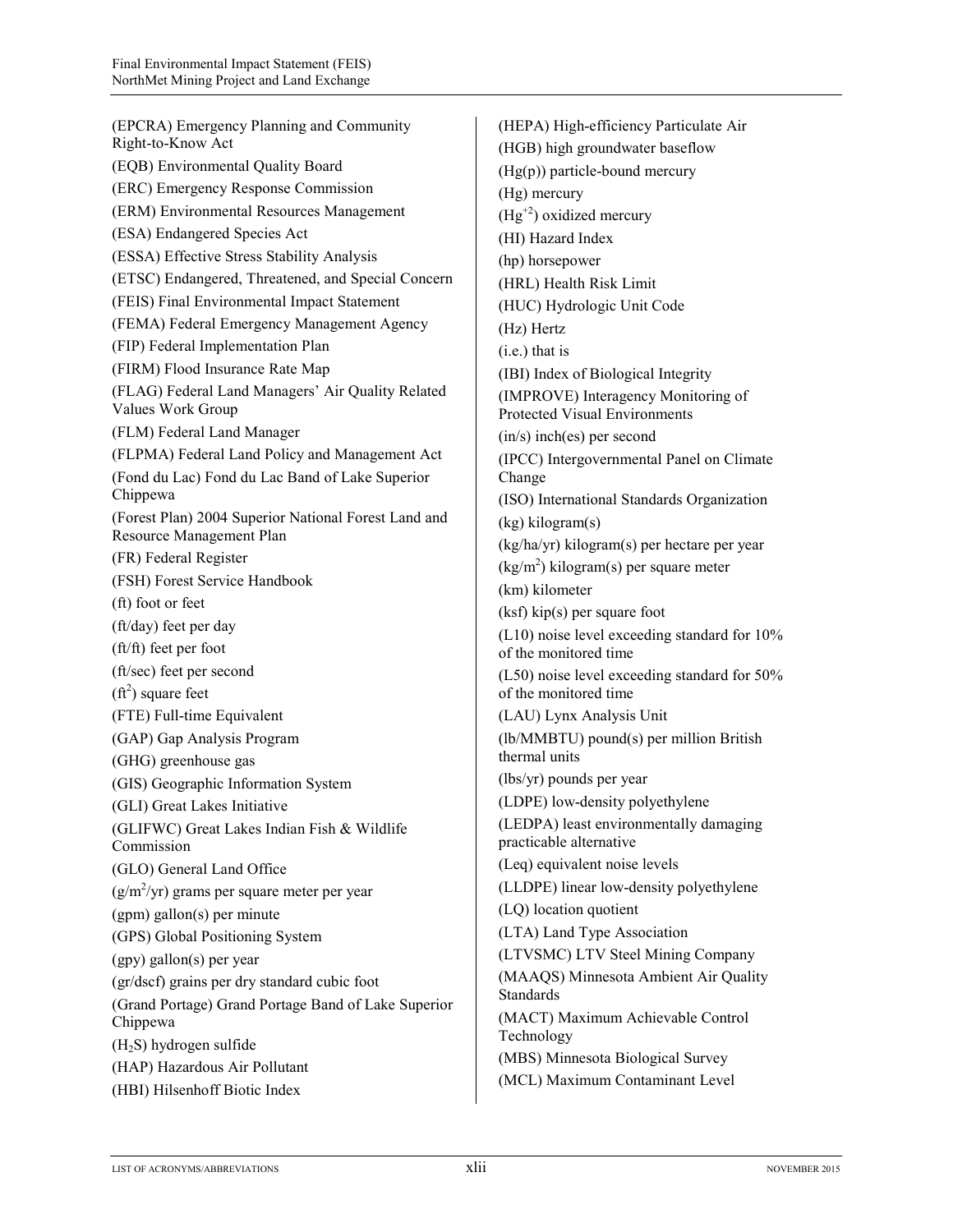(MCWCS) Minnesota Comprehensive Wildlife Conservation Strategy (MDH) Minnesota Department of Health (MDNR) Minnesota Department of Natural Resources (MDO) major difference of opinion (MeHg) methylmercury (MEPA) Minnesota Environmental Policy Act (MEQB) Minnesota Environmental Quality Board (mg/kg) milligram(s) per kilogram (mg/L) milligram(s) per liter (MGD) million gallons per day (MIBC/DF250) methyl isobutyl carbinol and polyglycol ether (MIH) Management Indicator Habitat (mm) millimeter(s) (mm/s) millimeter(s) per second (MMBTU) 1 million British thermal units (MMREM) MPCA Mercury Risk Estimation Method (MDOT) Minnesota Department of Transportation (MN-fiber) Minnesota regulated fiber (MnRAM) Minnesota Routine Assessment Method (MOA) Memorandum of Agreement (MODFLOW) groundwater model (MOU) Memorandum of Understanding (MPCA) Minnesota Pollution Control Agency (m/s) meter(s) per second (MSDS) Material Safety Data Sheet (MSHA) Mine Safety and Health Act (mtpy) metric ton(s) per year (NA) not applicable (NAAQS) National Ambient Air Quality Standards (NAC) Noise Area Classification (NAICS) North American Industrial Classification System (NEPA) National Environmental Policy Act (NESHAP) National Emission Standards for Hazardous Air Pollutants (NFS) National Forest System (ng/L) nanogram(s) per liter (NHFEU) National Hierarchy Framework of Ecological Units (NHIS) Natural Heritage Information System (NHPA) National Historic Preservation Act (NIOSH) National Institute for Occupational Safety and Health

 $(NO<sub>2</sub>)$  nitrogen dioxide (NOI) Notice of Intent  $(NO<sub>x</sub>)$  nitrogen oxides (NPDES) National Pollutant Discharge Elimination System (NRCS) Natural Resources Conservation Service (NRHP) National Register of Historic Places (NSPS) New Source Performance Standards (NTS) Northeast Technical Services, Inc. (NWI) National Wetlands Inventory  $(O_3)$  ozone (OSHA) Occupational Safety and Health Administration (PAX) potassium amyl xanthate (Pb) lead (PCB) polychlorinated biphenyl (PGE) platinum group element (Phase I ESA) Phase I Environmental Site Assessment (PM) particulate matter  $(PM_{10})$  particulate matter up to 10 micrometers in diameter  $(PM<sub>2.5</sub>)$  particulate matter up to 2.5 micrometers in diameter (PMC) coarse particulate matter (pMCL) Primary Maximum Contaminant Level (PMF) fine particulate matter (PMP) probable maximum precipitation (PolyMet) PolyMet Mining Corporation (POTW) Publically Owned Treatment Works (ppm) part(s) per million (PPV) peak particle velocity (PRB) permeable reactive barrier (PSB) permeable sorptive barrier (PSD) Prevention of Significant Deterioration (PSDEIS) Preliminary Supplemental Draft Environmental Impact Statement (psig) pounds per square inch gauge (PUC) Public Utilities Commission (QHEI) Qualitative Habitat Evaluation Index (RCI) Riparian Connectivity Index (REL) reference exposure level (RFSS) Regional Forester Sensitive Species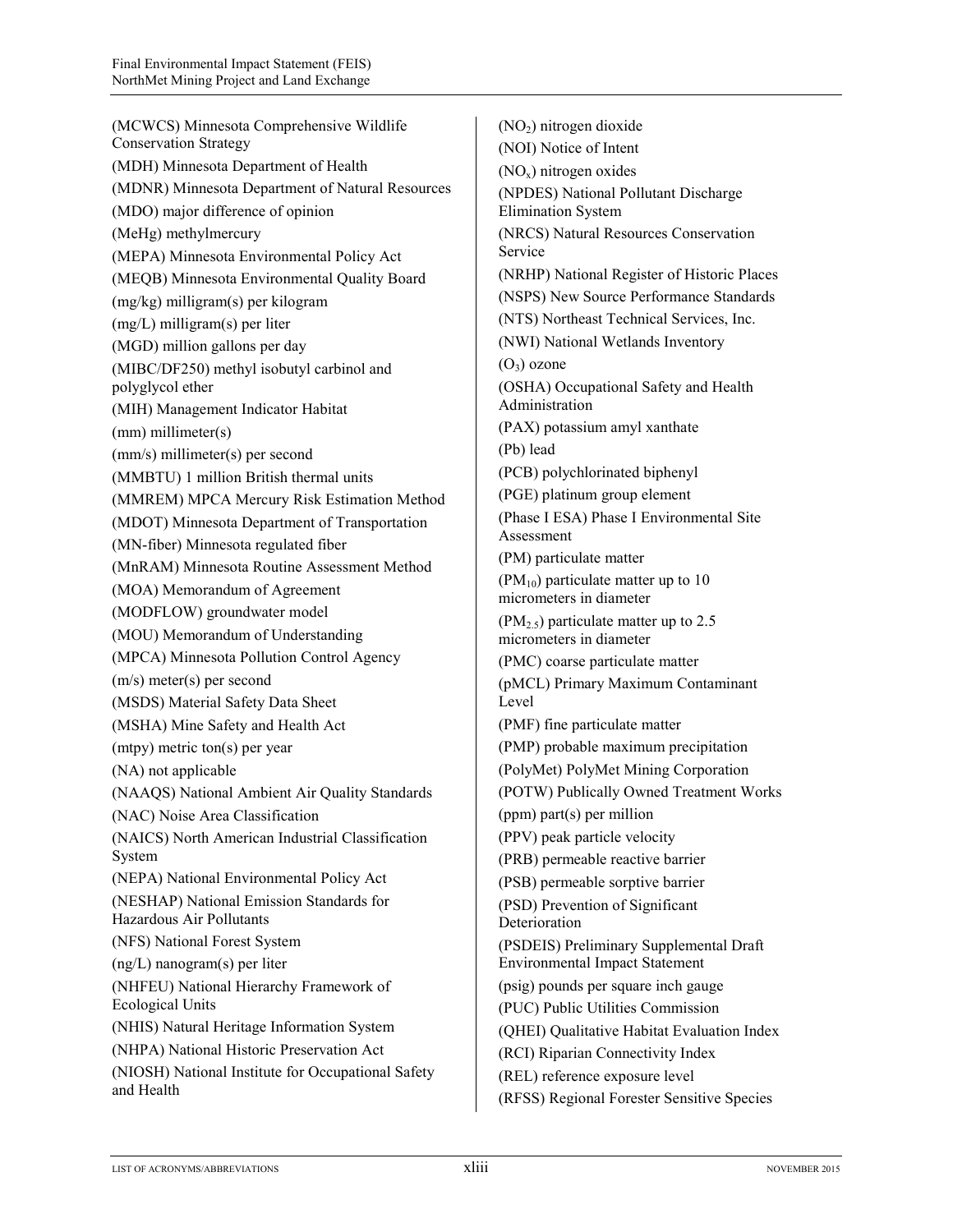(RGU) Responsible Governmental Unit (RME-OSW) reasonable maximum exposed off-site worker (RNA) Research Natural Area (RO) reverse osmosis (ROD) Record of Decision (ROS) Recreation Opportunity Spectrum (ROW) right-of-way (RQD) rock quality designation (SAG) semi-autogenous grinding (SAM) sulfuric acid mist (SAP) Sampling and Analysis Plan (SDD) Scoping Decision Document (SDEIS) Supplemental Draft Environmental Impact Statement (SDS) State Disposal System (SER) Significant Emission Rate (SGCN) Species of Greatest Conservation Need (SHPO) State Historic Preservation Office (SIC) Standard Industrial Classification (SIL) Significant Impact Limit (SIO) Scenic Integrity Objective (SIP) State Implementation Plan (sMCL) Secondary Maximum Contaminant Level (SNA) Scientific and Natural Area  $(SO<sub>2</sub>)$  sulfur dioxide  $(SO<sub>4</sub>)$  sulfate (SPCC) Spill Prevention, Control, and Countermeasure (stpd) standard ton(s) per day (stpy) standard ton(s) per year (S) sulfur (s.u.) Standard Unit (SVOC) Semi-volatile Organic Compound (SWPPP) Storm Water Pollution Prevention Plan (TBD) to be determined (TCP) Traditional Cultural Property (TDS) Total Dissolved Solids (106 Group) The 106 Group Ltd. (the Bands) Bois Forte Band of Chippewa, Grand Portage Band of Lake Superior Chippewa, and the Fond du Lac Band of Lake Superior Chippewa (THPO) Tribal Historic Preservation Office (TMDL) Total Maximum Daily Load (tpd) ton(s) per day

(TPPP) Toxic Pollution Prevention Plan (tpy) ton(s) per year (Tract 1) Hay Lake Lands (Tract 2) Lake County Lands (Tract 3) Wolf Lands (Tract 4) Hunting Club Lands (Tract 5) McFarland Lake Lands (TRI) Toxics Release Inventory (TSI) Trophic Status Index (TSP) total suspended particulates (TWP) Treated Water Pipeline (U.S. Steel) United States Steel Corporation (UBA) Unique Biological Area (UMD) University of Minnesota Duluth (USACE) United States Army Corps of Engineers (USC) United States Code (USDA) United States Department of Agriculture (USEPA) United States Environmental Protection Agency (USFS) United States Forest Service (USFWS) United States Fish and Wildlife Service (USGS) United States Geological Survey (USSA) Undrained Strength Stability Analysis (USSR) Undrained Shear Strength Ratio (UST) Underground Storage Tank (VIC) Voluntary Investigation and Cleanup (VOC) Volatile Organic Compound (VSEP) Vibratory Shear Enhanced Process (WCA) Wetland Conservation Act (WWTF) Wastewater Treatment Facility (WWTP) Wastewater Treatment Plant (WQBEL) water quality based effluent limit (WY) water year (XP-SWMM) surface water model (ZDDP) Zero Discharge Demonstration Program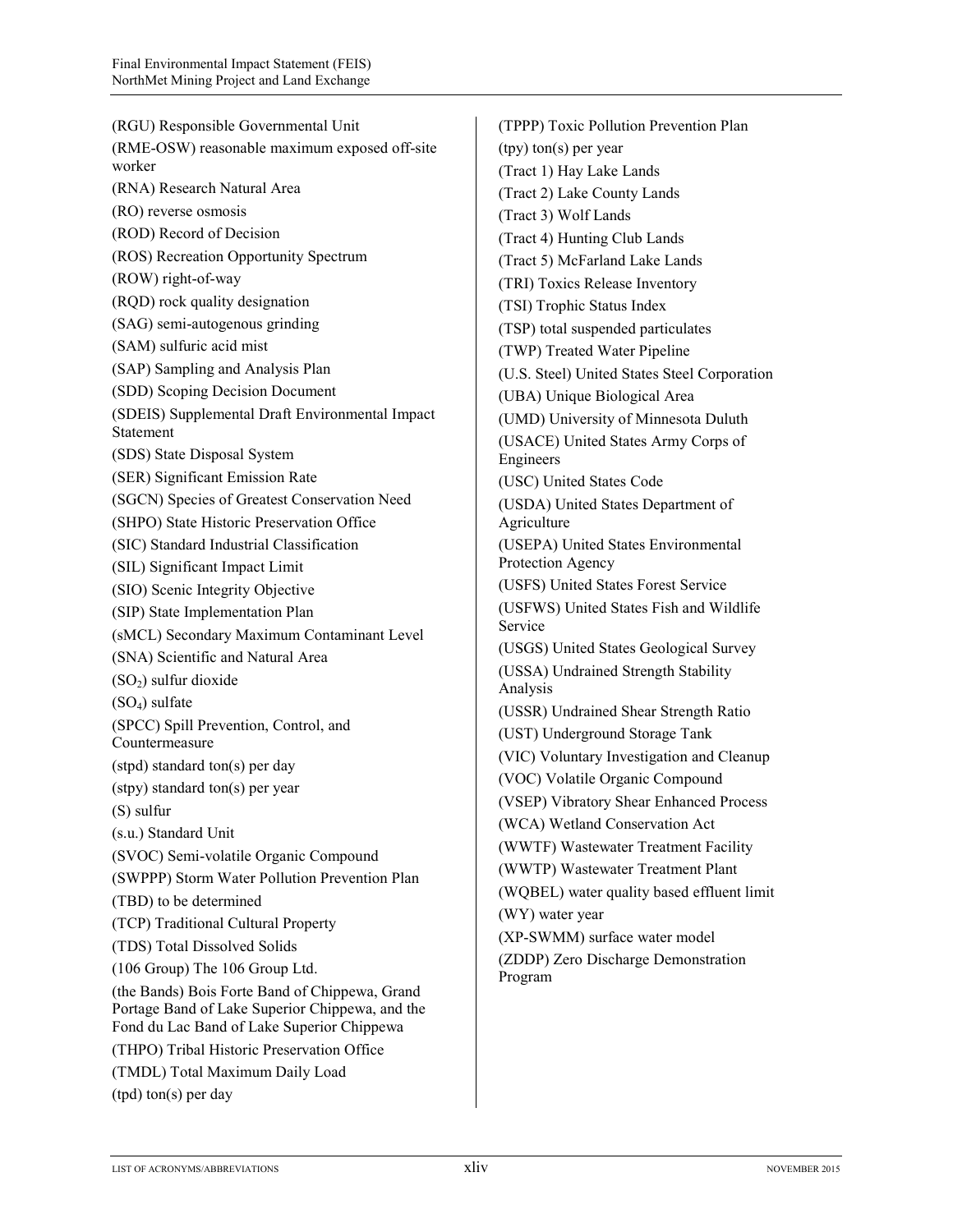#### **GLOSSARY**

**1854 Treaty Authority:** An inter-tribal natural resource management agency that manages the offreservation hunting, fishing, and gathering rights of the Grand Portage and Bois Forte Bands of the Lake Superior Chippewa in the territory ceded under the Treaty of 1854.

**1854 Treaty of La Pointe:** In 1854, the Chippewa of Lake Superior entered into a treaty with the United States whereby the Chippewa ceded to the United States ownership of their lands in northeastern Minnesota. These lands are generally known as the "1854 ceded territory." Article 11 of the 1854 Treaty provides, *"...And such of them as reside in the territory hereby ceded, shall have the right to hunt and fish therein, until otherwise ordered by the President."* The Chippewa of Lake Superior who reside in the ceded territory are the Fond du Lac, Grand Portage, and Bois Forte Bands.

**1854 Treaty Resources:** Culturally important natural resources within the 1854 Ceded Territory that the Bands retain the usufructuary right to hunt, fish, or gather.

**Acid rock drainage:** Produced by the oxidation of sulfide minerals, chiefly iron pyrite disulfide  $(F \cdot eS_2)$ . This is a natural chemical reaction which can proceed when minerals are exposed to air and water. Acidic drainage is found around the world, as a result of both naturally occurring processes and activities associated with land disturbances, such as highway construction and mining where acid-forming minerals are exposed to air. These acidic conditions can cause metals in geologic materials to dissolve, which can lead to impairment of water quality when acidic and metalladen discharges enter waters used by terrestrial and aquatic organisms.

**Ad valorem tax:** A tax based on the value to real estate or personal property. Municipal ad valorem taxes are also known as "property taxes."

**Adverse effect (for cultural resources):** A significant alteration to the qualifying characteristics of a historic property included in or eligible for inclusion in the National Register.

**Adverse effect:** A harmful or undesired effect from the proposed project on the environment.

**AERMOD air dispersion model:** The United States Environmental Protection Agency (USEPA)-approved model designed to predict short-range (up to 50 kilometers) dispersion of air pollutant emissions from stationary industrial sources.

**Air dispersion model:** A computer program that incorporates a series of mathematical equations used to predict downwind concentrations in the ambient air resulting from emissions of a pollutant. Inputs to a dispersion model include the emission rate; characteristics of the emission release such as stack height, exhaust temperature, and flow rate; and atmospheric dispersion parameters such as wind speed and direction, air temperature, atmospheric stability, and height of the mixed layer.

**Airblast overpressure:** A transient air pressure, such as the shock wave from an explosion, that is greater than the surrounding atmospheric pressure.

**Ambient air quality:** The quality of the portion of the atmosphere, external to buildings, to which the public has general access.

**Ammonium nitrate fuel oil (ANFO):** Primary blasting agent used in open-pit mining; a mixture of solid ammonium nitrate and liquid fuel oil.

**Amphibole:** A class of silicate minerals containing iron and magnesium.

**Anthropogenic:** Relating to or resulting from the influence of human beings on nature.

**Aquatic biota:** Collective term describing the organisms living in or depending on the aquatic environment.

**Aquifer:** A subsurface saturated rock unit or formation of sufficient permeability to transmit groundwater and yield usable quantities of water to wells and springs.

**Aquifer recharge:** Meteoric precipitation (rainfall and snowmelt) that reaches groundwater in surficial deposits or bedrock (if surficial deposits are not present). Aquifer recharge is expected to be less than the amount of meteoric water that infiltrates to the root zone or enters wetland systems.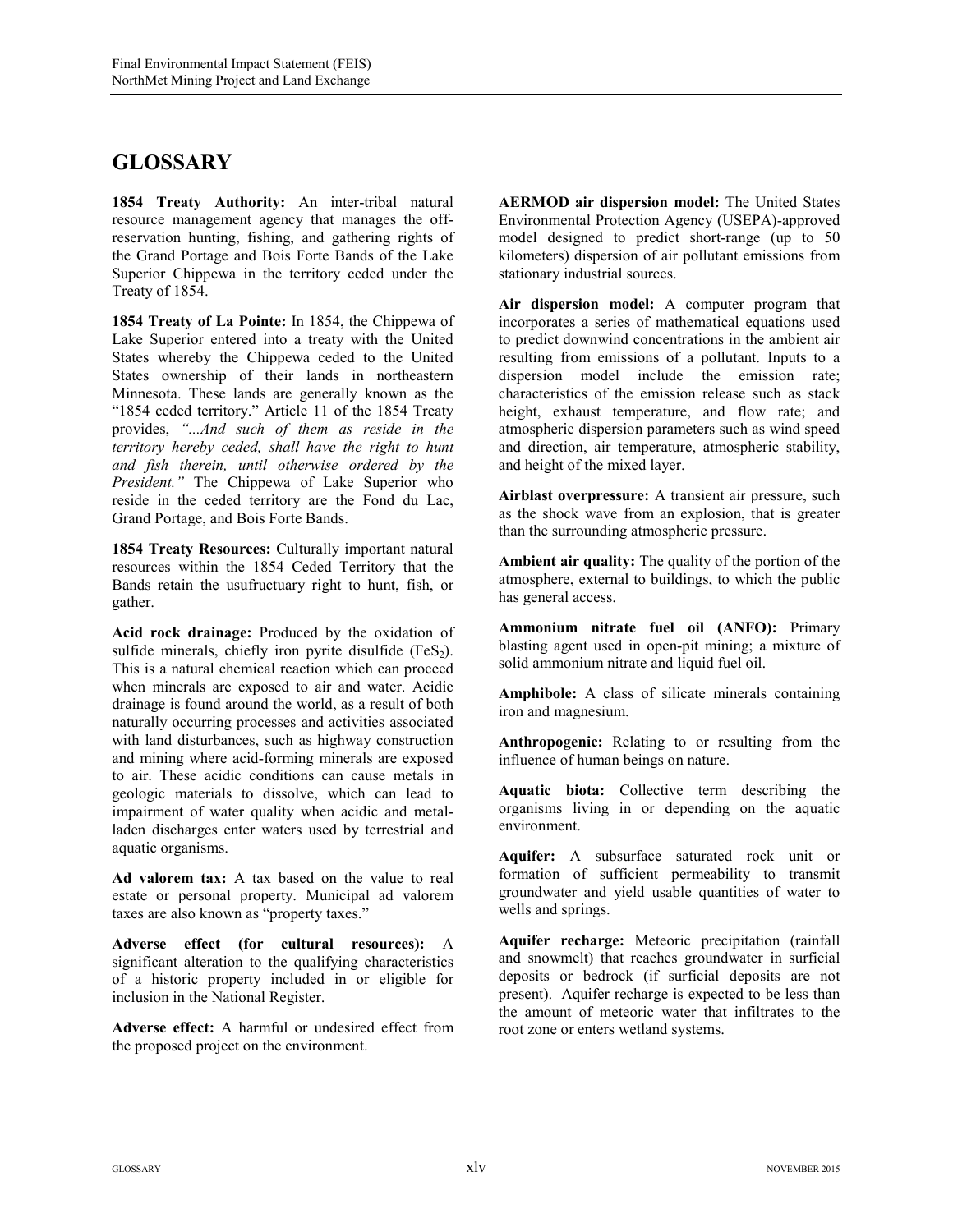**Archaeological site:** The physical remains of any area of human activity, generally greater than 50 years of age, for which a boundary can be established. Examples of such resources could include domestic/habitation sites, industrial sites, earthworks, mounds, quarries, canals, roads, etc. Under the general definition, a broad range of site types would qualify as archaeological sites without the identification of any artifacts.

**Archaic period:** A cultural period circa 9,000 to 3,000 years ago, or 7,000 to 1,000 B.C.; its characteristic features included semi-permanent seasonal camps, atlatls and bannerstones, deer hunting, some copper tools, and the first long-distance trade.

**Area of Potential Effect (APE):** The geographic region in which a historic or cultural property may be impacted as a result of the construction and operation of the NorthMet Project Proposed Action or alternatives.

**Attainment:** Air quality in the locality that meets the established standards.

**Augmentation:** The act of adding treated water to replace affected surface water flows.

**Autoclave:** A mineral processing pressure vessel for conducting chemical reactions such as sulfide mineral oxidation and leaching of metals.

**Batholith:** A large emplacement of igneous intrusive rock that forms from cooled magma deep in the earth's crust.

**Bedrock isopach map:** A map of the bedrock thickness within a tabular unit or stratum, usually illustrated with contour lines.

**Bedrock outcrop:** A visible exposure of bedrock on the surface of the earth.

**Beneficiation:** Crushing and separating ore into valuable substances or waste.

**Bentonite:** An absorptive and colloidal clay used especially as a sealing agent or suspending agent.

**Best Available Control Technology (BACT):** An emission limitation (including a visible emission standard) based on the maximum degree of reduction for each pollutant subject to regulation under the Clean Air Act that would be emitted from any proposed major stationary source or major<br>modification, taking into account energy, modification, taking into account energy, environmental, and economic impacts and other costs.

**Best Management Practice (BMP):** The schedule of activities, prohibition of practices, maintenance procedures, and other management practices to avoid or minimize pollution or habitat destruction to the environment. BMPs can also include treatment requirements, operating procedures and practices to control runoff, spillage, or leaks; sludge or waste disposal; or drainage from raw material storage.

**Bioaccumulation:** The accumulations of chemicals in the tissue of organisms through any route, including respiration, ingestion, or direct contact with contaminated water or sediments.

**Bioassay:** A type of scientific experiment that is typically conducted to measure the effects of a substance on a living organism and is essential in monitoring environmental pollutants.

**Biodiversity:** The degree of variation in lifeforms within a given species, ecosystem, or biome. It is a measure of the health of ecosystems.

**Biotic community:** A group of interdependent organisms inhabiting the same region and interacting with each other.

**Biwabik Iron Formation:** An approximately 1.9 billion-year-old sequence of iron-rich sedimentary rocks that was metamorphosed at its easternmost extent by approximately 1.1-billion-year-old intrusions of the Duluth Complex.

**Brownfield site:** Abandoned or underutilized industrial or commercial property available for reuse which may be contaminated by the presence or potential presence of a hazardous substance or pollutant.

**Buffer zone:** An area or region distinguished from adjacent parts by a distinctive feature or characteristic.

**Calcareous fen:** Rare and distinctive wetlands characterized by a substrate of non-acidic peat and dependent on a constant supply of cold, oxygen-poor groundwater rich in calcium and magnesium bicarbonates.

**CALPUFF model:** The USEPA-approved non steady-state puff dispersion model that simulates the effects of time- and space-varying meteorological conditions on pollution long-range transport, transformation, and removal. CALPUFF can be applied in complex terrain conditions.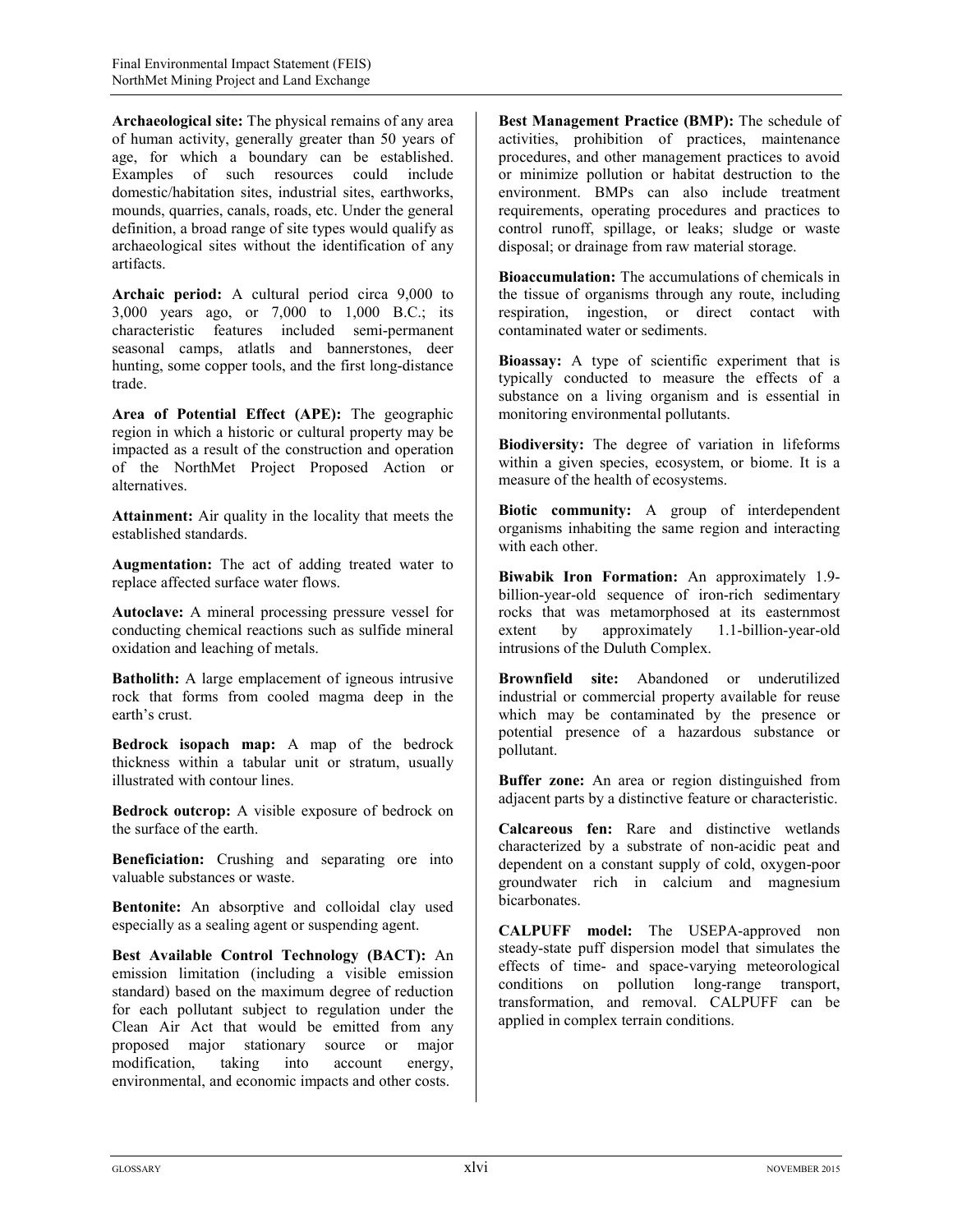**Class I area:** Under the Clean Air Act, a Class I area is one in which some criteria pollutants, visibility, and other air quality related values (AQRVs) are protected more stringently than under the national ambient air quality standards. Class I areas include national parks, wilderness areas, monuments, and other areas of special national and cultural significance.

**Class II area:** Under the Clean Air Act, Class II areas are all areas that have been demonstrated to be in attainment with the federal National Ambient Air Quality Standards that are not designated as Class I areas; modest increments of new pollution would be allowed.

**Clean Air Act (CAA):** The Clean Air Act of 1970 is a United States federal law intended to control air pollution and protect air quality. The act—which underwent major revisions in 1990 and 2003—deals with ambient air pollution (that which is present in the ambient air) as well as source-specific air pollution. The Clean Air Act sets standards for air quality that limit the amount of various pollutants to specified levels. The Clean Air Act also sets deadlines for governments and industries to meet the standards. The federal USEPA is ultimately responsible for establishing national standards and enforcing the Clean Air Act. State and local authorities that have approved plans to control air pollution are given local authority by the USEPA to administer these regulations.

**Clean Air Interstate Rule (CAIR):** The USEPA issued the CAIR in March 2005. This rule provides states with a solution to the problem of power plant pollution that drifts from one state to another. The rule uses a cap and trade system to reduce target pollutants—sulfur dioxide  $(SO<sub>2</sub>)$  and nitrogen oxides (NOx)—by 70 percent.

**Clean Water Act (CWA):** A federal act that establishes the basic structure for regulating discharges of pollutants into the waters of the United States and regulating quality standards for surface waters. The basis of the Act was enacted in 1948 and was called the federal Water Pollution Control Act, but the Act was significantly reorganized and expanded in 1972. "Clean Water Act" became the Act's common name with amendments in 1972. Under the Clean Water Act, the United States has implemented pollution control programs including industrial wastewater standards and water quality standards for all contaminants in surface waters. The Act has made it unlawful to discharge any pollutant from a point source into navigable waters, unless a permit is obtained.

**CWA Section 404 Permit:** Permit that authorizes the discharge of dredged or fill material into waters of the United States, including many wetlands. Responsibility for implementing Section 404 is shared by the United States Army Corps of Engineers (USACE) and USEPA.

**Closure:** The process of terminating and completing final steps in reclaiming any specific portion of a mining operation. Closure begins when, as prescribed in the Permit to Mine, there will be no renewed use or activity by the permittee.

**Coarse tailings:** 50% or more of waste byproducts of mineral beneficiating processes other than heap and dump leaching, is retained on a No. 200 sieve and consists of rock particles, which have usually undergone crushing and grinding, from which the profitable mineralization has been separated.

**Comprehensive Environmental Response, Compensation, and Liability Act (CERCLA):** Commonly known as Superfund, legislation enacted in 1980 which created a tax on the chemical and petroleum industries and provided broad federal authority to respond directly to releases or threatened releases of hazardous substances that may endanger public health or the environment.

**Comprehensive Land Use Plan:** A document adopted by local elected officials that establishes policies and guidance for land use, municipal growth, public services, and infrastructure. Comprehensive plans can provide the rationale and legislative basis for local zoning and subdivision ordinances.

**Coniferous bog recharge:** The amount of precipitation that maintains and refills coniferous bogs, which are perched wetlands with generally no groundwater connection.

**Connected action:** According to Council on Environmental Quality (CEQ) regulations (40 CFR Part 1508.25), actions are connected if they automatically trigger other actions which may require environmental impact statements, cannot or will not proceed unless other actions are taken previously or simultaneously, and/or are interdependent parts of a larger action and depend on the larger action for their justification.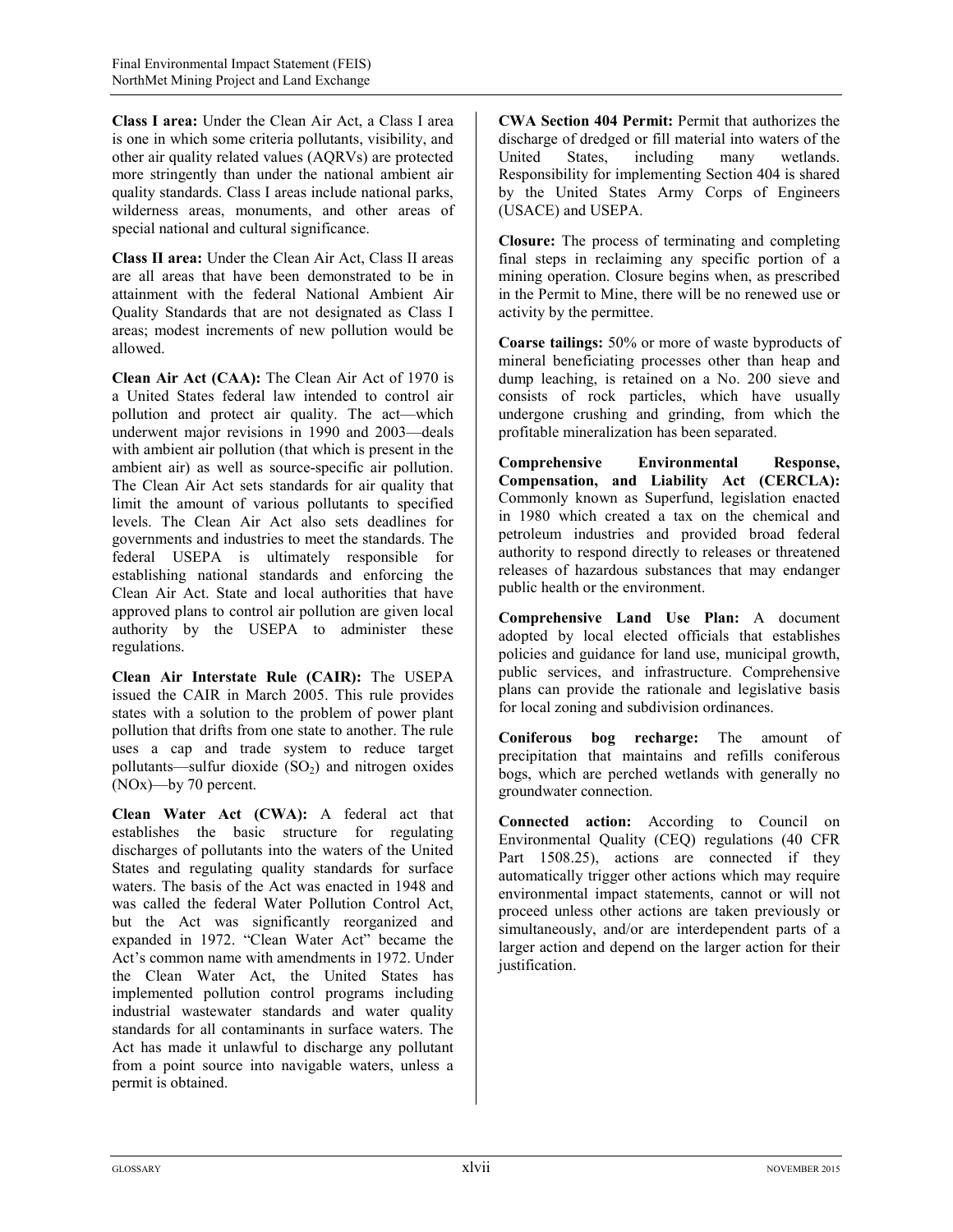**Consent decree:** Also referred to as a consent order, this is a final, binding [judicial](http://en.wikipedia.org/wiki/Judiciary) [decree](http://en.wikipedia.org/wiki/Decree) or [judgment](http://en.wikipedia.org/wiki/Legal_judgment) memorializing a voluntary agreement between parties to a [suit](http://en.wikipedia.org/wiki/Lawsuit) or dispute in return for withdrawal of a criminal [charge](http://en.wikipedia.org/wiki/Indictment) or an end to a civil [litigation.](http://en.wikipedia.org/wiki/Litigation) In a typical consent decree, the [defendant](http://en.wikipedia.org/wiki/Defendant) has already ceased or agrees to cease the conduct alleged by the plaintiff to be illegal and consents to a court injunction barring the conduct in the future.

**Consultation (for cultural resources):** The process of seeking, discussing, and considering the views of other participants, and, where feasible, seeking agreement with them regarding matters arising in the Section 106 process. The Secretary's "Standards and Guidelines for federal Agency Preservation Programs pursuant to the National Historic Preservation Act" provide further guidance on consultation.

**Contact period:** Relating to the period of initial interaction between an indigenous people with an outside culture. In the United States, the term refers to an era of initial interaction between Native Americans and Europeans.

**Cooperating Agency:** According to CEQ regulations (40 CFR Part 1508.5), "Cooperating Agency" means any federal agency other than a lead agency which has jurisdiction by law or special expertise with respect to any environmental impact involved in a proposal (or a reasonable alternative) for legislation or other major federal action significantly affecting the quality of the human environment.

**Council on Environmental Quality (CEQ):** An agency within the Executive Office of the President that established the procedures to implement the National Environmental Policy Act of 1970. Regulations are found in 40 CFR 1500, et seq.

**Criteria air pollutant:** Seven common air pollutants for which the USEPA has set primary (may harm human health) or secondary (may affect the environment and/or cause property damage) national air quality standards. These pollutants are: particulate matter less than or equal to 10 microns in size, particulate matter less than or equal to 2.5 microns in size, sulfur dioxide, nitrogen dioxide, carbon monoxide, ozone, and lead.

**Cubic feet per second:** The rate of flow representing a volume of 1 cubic foot passing a given point in 1 second.

**Culpability Analysis:** The relative contribution of various contaminant sources to the overall contaminant load at a specific evaluation location.

**Cultural resources:** Archaeological, traditional, and built environment resources, including but not necessarily limited to buildings, structures, objects, districts, and sites.

**Cumulative effect:** The effects on the environment that would result from the incremental effect of the NorthMet Project Proposed Action when added to other past, present, and reasonably foreseeable future actions, regardless of who undertakes such actions. Cumulative effects can result from individually minor but collectively significant actions taking place over a period of time.

**Cutoff trench:** A trench which is below the foundation base line of a dam or other structure and is filled with an impervious material, such as clay or concrete.

**Cuyuna Range:** An iron range to the southwest of the Mesabi Range, largely between Brainerd and Aitkin within Crow Wing County, Minnesota.

**Density factor:** A pre-determined qualitative value which is then assigned to wild rice stands based on the density of wild rice present.

**Detection limit:** The lowest quantity of a material that can be detected from the absence of that material within a stated confidence.

**Direct effect (for cultural resources):** A physical alteration to the qualifying characteristics of a historic property included in or eligible for inclusion in the National Register.

**Disseminated sulfide:** Deposits of sulfide minerals which are distributed more or less uniformly within the surrounding waste rock.

**Dissolved oxygen:** The amount of gaseous oxygen dissolved into an aqueous solution, whether through diffusion from the air, aeration by agitation, or as a waste product of photosynthesis.

**Drawdown:** The lowering of the water level relative to a background condition.

**Drift:** Material such as sand, clay, gravel, and rocks transported and deposited by a glacier or glacial process.

**Drilling log:** A record of events or features of the formations penetrated or encountered during boring. Also known as a boring log.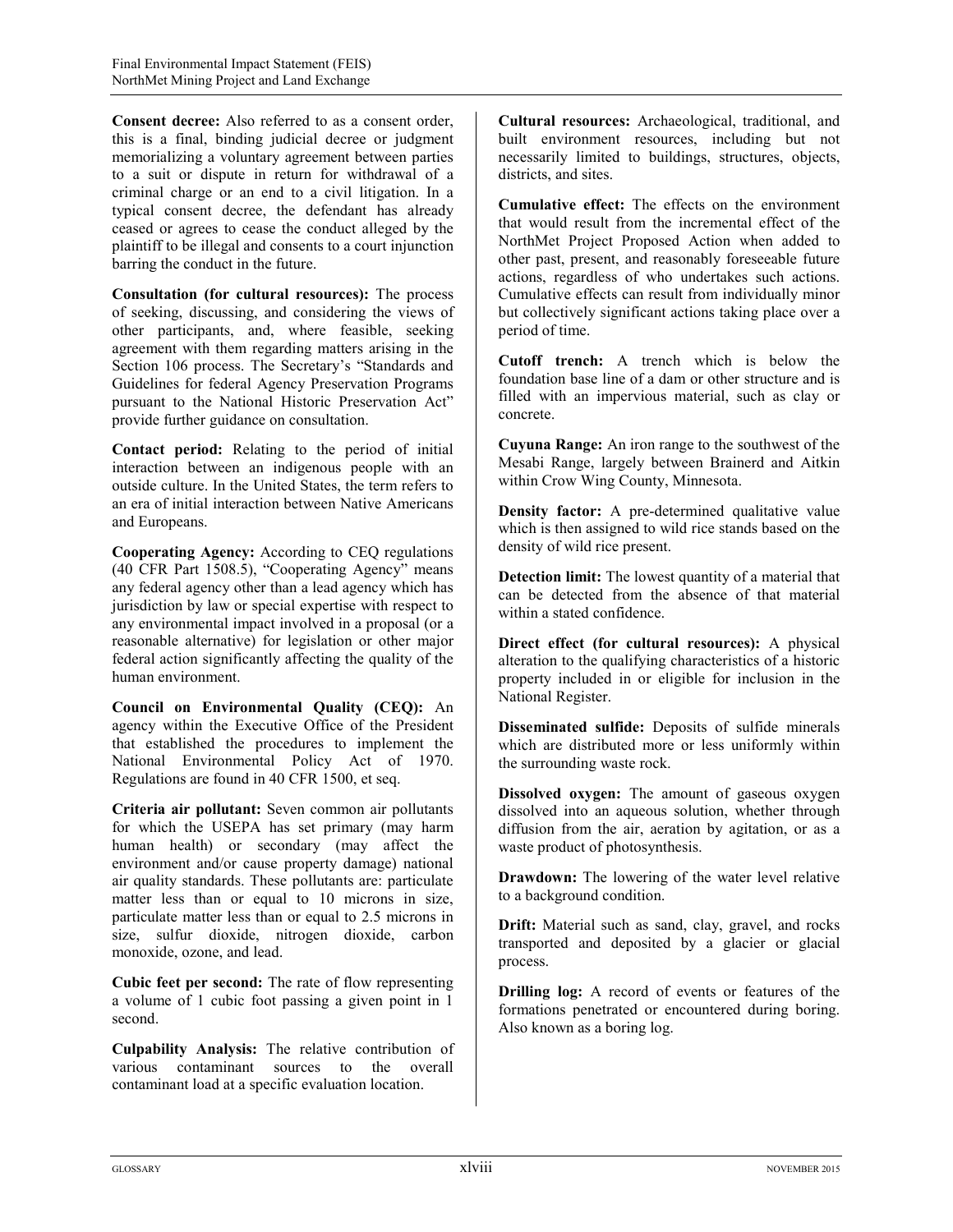**Duluth Complex:** A mafic intrusive igneous geological formation with quantities of copper, nickel, cobalt, platinum, palladium, and gold. The Duluth Complex lies at the eastern end of the Mesabi Iron Range in northeastern Minnesota.

**Ecological land type:** A hierarchical level of the National Hierarchical Framework of Ecological Units and Ecological Classification System that is determined based on differences in vegetation, soils, climate, geology, and/or hydrology.

**Effect (for cultural resources):** Alteration to the qualifying characteristics of a historic property included in or eligible for inclusion in the National Register.

**Effluent:** An outflow or discharge of a liquid.

**Eligible (for cultural resources):** Cultural properties formally determined as such in accordance with the regulations of the Secretary of the Interior and all other properties that meet the National Register criteria.

**Emergency Planning and Community Right-to-Know Act (EPCRA):** A federal act enacted in 1986 to help communities plan for emergencies involving hazardous substances. It establishes requirements for federal, state, and local governments; Indian tribes; and industry regarding emergency planning and "Community Right-to-Know" reporting on hazardous and toxic chemicals.

**Endangered Species:** The classification provided to an animal or plant in danger of extinction within the foreseeable future throughout all or a significant portion of its range as defined in the Endangered Species Act (ESA).

**Endangered Species Act:** A federal act enacted in 1973 to provide for the conservation of ecosystems upon which threatened and endangered species of fish, wildlife, and plants depend. The ESA authorizes the determination and listing of species as endangered and threatened, and prohibits unauthorized taking, possession, sale, and transport of endangered species. Section 7 of the ESA requires federal agencies to ensure that any action authorized, funded, or carried out by them is not likely to jeopardize the continued existence of listed species or modify their critical habitats.

**Environmental Justice:** The fair treatment and meaningful involvement of all people regardless of race, color, national origin, age, or income with respect to the development, implementation, and enforcement of environmental laws, regulations, and policies. Fair treatment means that no group of people—including racial, ethnic, age or socioeconomic groups—should bear a disproportionate share of the negative environmental consequences resulting from industrial, municipal, and commercial operations or the execution of federal, state, local, and tribal programs and policies. Executive Order 12898 directs federal agencies to make achieving environmental justice part of their missions by identifying and addressing disproportionately high and adverse effects of agency programs, policies, and activities on minority and lowincome populations.

**Ephemeral:** Lasting for a short time or a short-lived organism. An ephemeral water body is a wetland, stream, or pond that exists briefly during and following a period of rainfall or snow melt.

**Evapotranspiration:** The amount of water removed from a land area by the combination of direct evaporation from the soil and plant transpiration.

Factor of Safety: Used to describe the ratio of resisting forces to driving forces along a potential failure surface, whereby a Factor of Safety of 1.0 represents equilibrium between the estimated resisting shear strength to the applied shearing load. Systems are often designed to a Factor of Safety above 1.0 to allow for unexpected loads, unexpected operating conditions, and variations in estimated material properties.

Fen: Peat-forming wetlands that receive nutrients from sources other than precipitation—usually from upslope sources through drainage from surrounding mineral soils and from groundwater movement. These systems are often covered by grasses, sedges, rushes, and wildflowers. Over time, peat may build up and separate the fen from its groundwater supply. When this happens, the fen receives fewer nutrients and may become a bog.

**Final closure:** The period of time when ore-extracting activities of a mine or ore-production activities of a processing facility cease to continue, and decommissioning and reclamation activities are being completed.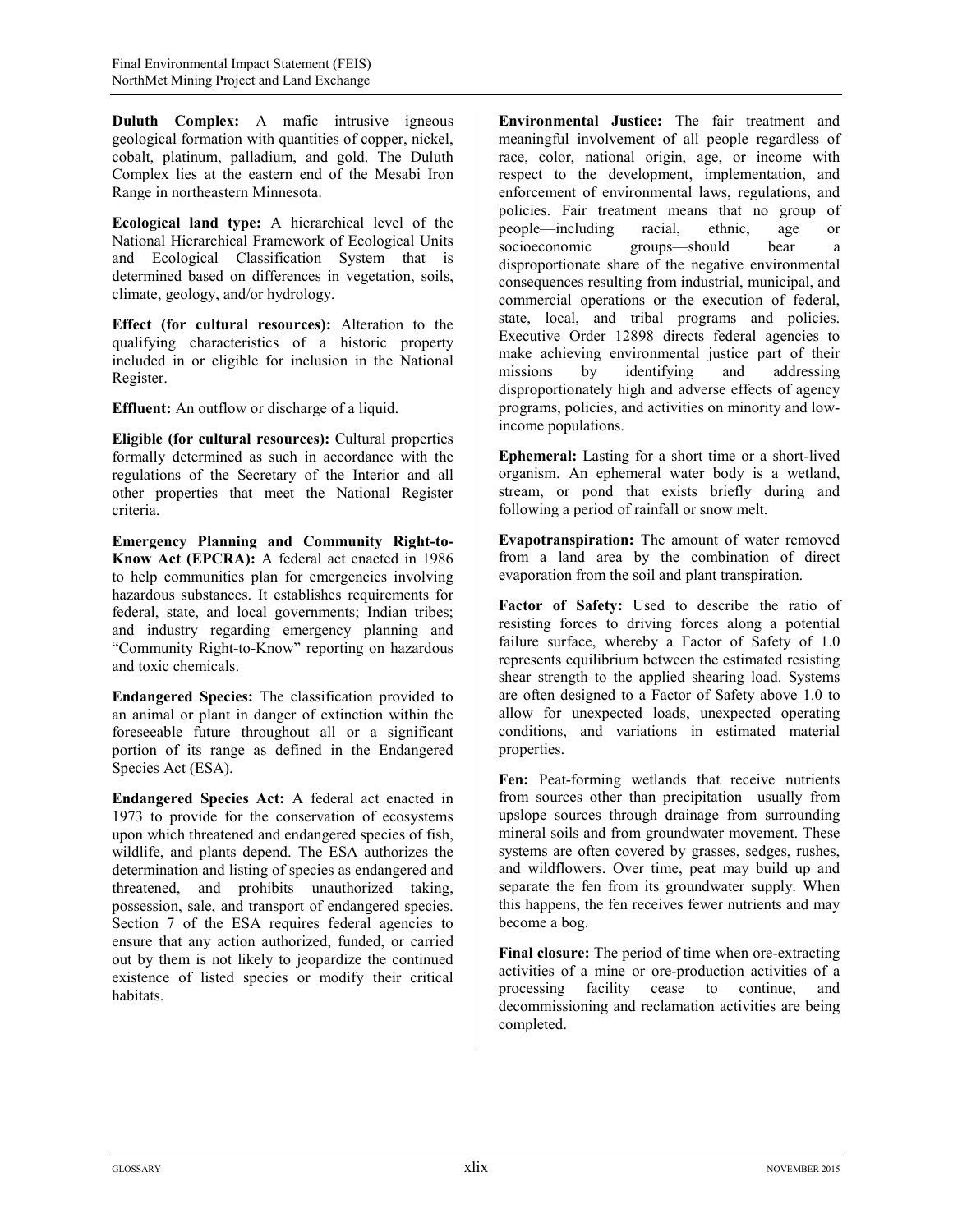**Fine tailings:** More than 50% of waste byproducts of mineral beneficiating processes, other than heap and dump leaching, passes the No. 200 sieve and consists of rock particles, which have usually undergone crushing and grinding, from which the profitable mineralization has been separated.

Fish assemblage: The list of fish species that occupy a given area, which is used as a sensitive indicator of overall ecosystem health, habitat degradation, or environmental contamination.

**Fish consumption advisory:** Federal, state, or local government guideline restricting the amount of fish consumption when certain species of fish are unsafe to eat due to the presence of harmful chemicals in their tissues.

**Floodplain:** The lowland areas adjacent to lakes, wetlands, streams, and rivers that are prone to being inundated by water during flood conditions.

**Flotation tailings:** Materials left over after valuable minerals have been separated during a flotation process.

**Footwall:** The mass of rock underlying a mineral deposit or the bedrock located beneath a fault plane.

**Forb:** A flowering, herbaceous (non-woody) plant other than a grass species.

**Fragmentation:** A decrease in the area of contiguous habitat available to wildlife.

**Fugitive dust:** Particulate matter composed of soil that is not emitted from a stack, vent, or hood; can include emissions from haul roads, wind erosion or exposed surfaces, and other activities in which soil is removed and redistributed.

**GAP land cover:** A hierarchically organized vegetation cover map developed as part of the U.S. Geological Survey's Gap Analysis Program (GAP). Units of analysis are Minnesota Ecological Classification System subsections.

**General Land Office (GLO):** The GLO records managed by U.S. Bureau of Land Management are the repository for all Federal land title records issued between 1820 and the present.

**Geographic Information System (GIS):** A system designed to store, modify, analyze, or present various types of geographical spatial data.

**Geosynthetic membrane cover system:** A process designed to exclude certain waste rock materials from oxidation, and which would include the installation of limestone, overburden, a geomembrane material, cover soil, and a vegetative soil layer.

**Geotechnical assessment:** An assessment of the stability of a slope or ground surface under load; used to identify risks or potential hazards of structural failure.

**Giants Range:** The Giants Range batholith is a body of granite in northeastern Minnesota that lies between the Mesabi and Vermilion iron-mining ranges. It outcrops as a narrow belt that strikes east-northeast and occupies an area of about 1,000 square miles. The Giants Range goes from just north of Hibbing (the "Hill of Three Waters" is in the Hull-Rust Mine) to Babbitt and rises from 200 to 400 feet above the surrounding area.

**Glacial deposit:** A collection of various-sized rocks and debris that is deposited by a glacier as it advances or recedes across a landscape. There are many types of deposits, including till, drift, erratics, and moraines.

**Glacial till:** Direct glacial deposits of rocks, gravel, or boulders that are unsorted and unstratified.

**GoldSim:** A probabilistic simulation platform for visualizing and simulating many types of physical, financial, or organizational systems. Most GoldSim applications fall into one of three categories: environmental systems modeling, business and economic modeling, or engineered systems modeling.

**Greenhouse gas:** Gases that trap heat in the atmosphere. Some greenhouse gases, such as carbon dioxide, occur naturally and are emitted to the atmosphere through natural processes and human activities. The principal greenhouse gases that enter the atmosphere because of human activities are carbon dioxide, methane, nitrous oxide, and fluorinated gases.

**Groundwater baseflow:** Groundwater discharge from the surficial aquifer and bedrock unit into a perennial stream.

**Groundwater Containment System:** An active or passive measure (typically, either is engineered) put into place to prevent or significantly reduce the migration of contaminants or groundwater flow, in groundwater or in the groundwater aquifer.

**Groundwater divide:** The boundary between two adjacent groundwater basins represented by a high point in the water table.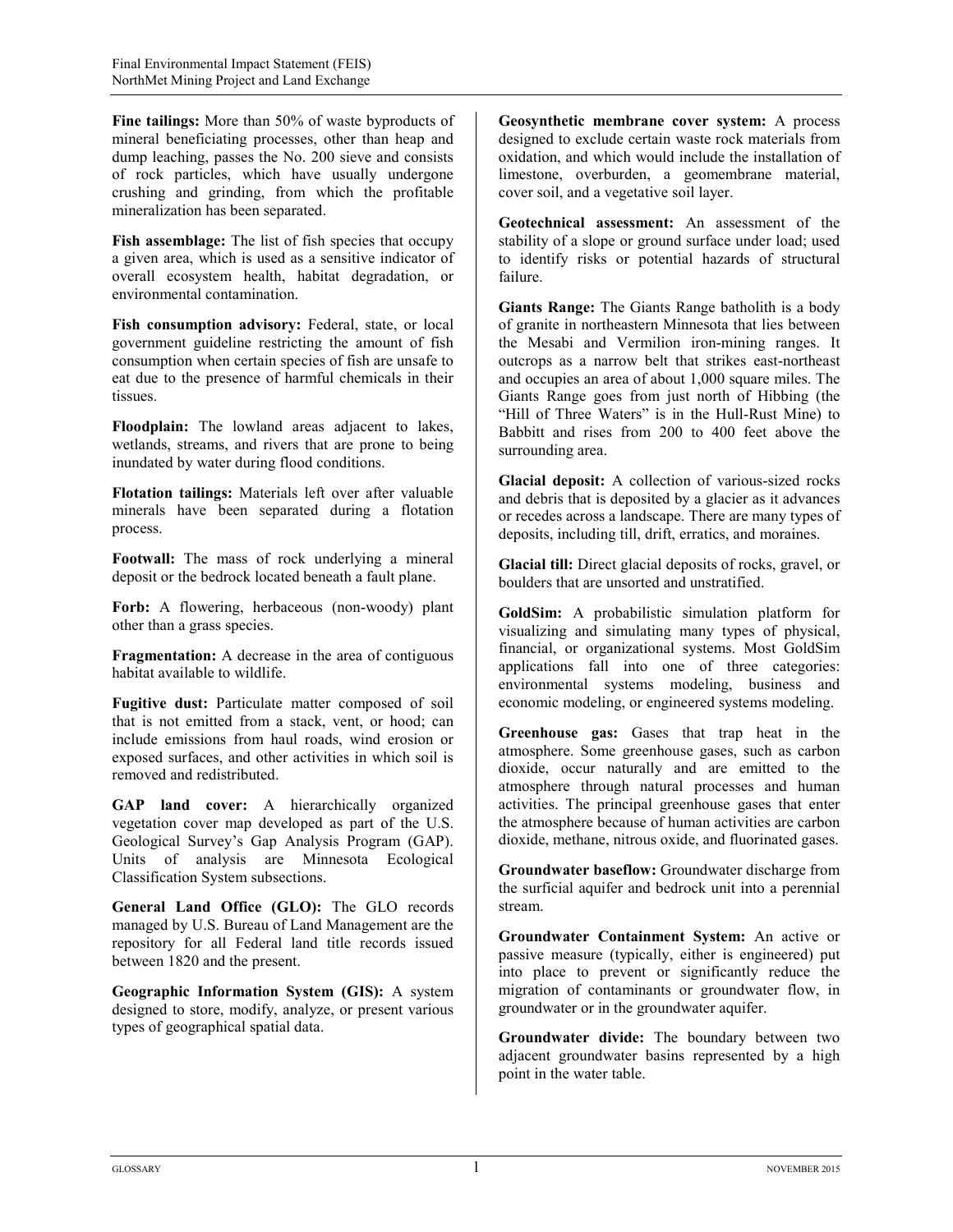**Groundwater drawdown:** The lowering of the groundwater level (water table) relative to a background condition in a specific aquifer.

**Groundwater mound:** The increase or rise in height of a water table due to concentrated recharge in a given area.

**Groundwater plume:** The downgradient extension or spread of contaminated groundwater within the pore spaces or fractures of soil or rock.

**Groundwater:** The water located beneath the ground surface in soil or rock pore spaces or fractures.

**Hardness:** A measure of the amount of minerals that are dissolved in a water source; a higher mineral content indicates harder water, while lower mineral content indicates softer water. See Total dissolved solids (TDS).

**Hazardous air pollutant**: Air pollutants that are not covered by ambient air quality standards, but may present a threat of adverse human health effects or adverse environmental effects, and are specifically listed on the federal list of 189 hazardous air pollutants in 40 CFR 61.01 or in section 112(b) of the CAA.

**Hazardous material:** Any item or agent (biological, chemical, physical) that has the potential to cause harm to humans, animals, or the environment, either by itself or through interaction with other factors. The term includes hazardous substances, hazardous waste, elevated-temperature materials—materials designated as hazardous under the provisions of 49 CFR 172.101. Hazardous material categories include: explosives, gases, flammable liquids, flammable solids, spontaneous combustibles/dangerous when wet, oxidizers and organic peroxides, poisons and infectious substances, and corrosives.

**Hazardous waste:** Defined in the *Minnesota Statutes*  as any refuse, sludge, or other waste material (or combinations of materials) in solid, semi-solid, liquid, or contained gaseous form which, because of its quantity, concentration, or chemical, physical, or infectious characteristics, may cause or significantly contribute to an increase in mortality or an increase in serious irreversible, or incapacitating reversible illness, or pose a substantial present or potential hazard to human health or the environment when improperly treated, stored, transported, disposed of, or otherwise managed.

**Hazardous Materials Response Team:** Personnel specially trained to handle dangerous goods, which include materials that are [radioactive,](http://en.wikipedia.org/wiki/Radioactive) [flammable,](http://en.wikipedia.org/wiki/Flammable) explosive, corrosive, oxidizing, asphyxiating, asphyxiating, [biohazardous,](http://en.wikipedia.org/wiki/Biohazard) [toxic,](http://en.wikipedia.org/wiki/Toxic) [pathogenic,](http://en.wikipedia.org/wiki/Pathogen) or [allergenic.](http://en.wikipedia.org/wiki/Allergen)

**Health Risk Limit (HRL):** A concentration of a substance or chemical adopted by rule of the Commissioner of Health that is a potential drinking water contaminant because of a systemic or carcinogenic toxicological result from consumption (*Minnesota Statute* 103H.005).

**Herbaceous:** Plants with leaves and stems that die down at the end of each growing season, and have no woody or persistent stems above ground.

**Herbivore:** An organism that is anatomically and physiologically adapted to survive by consuming only plant-based foods.

**Hilsenhoff Biotic Index:** An index of organic pollution that utilizes macroinvertebrate tolerances of pollution to assess water quality in streams and rivers.

**Historic property:** Any prehistoric or historic district, site, building, structure, or object included in, or eligible for inclusion in, the National Register of Historic Places maintained by the Secretary of the Interior. This term includes artifacts, records, and remains that are related to and located within such properties. The term includes properties of traditional religious and cultural importance to an Indian tribe or Native Hawaiian organization and that meet the National Register criteria.

**Humidity cell:** Geochemical kinetic tests designed to mimic weathering at the laboratory or at bench scale (controlled setting) to obtain bulk reaction rates. The test determines the rate of acid generation and the variation over time in leachate water quality.

**Hydraulic conductivity:** A measure of the ease with which a medium transmits water, such as water moving through pore spaces or fractures in soil or rock.

**Hydrograph:** A graph showing the variation of discharge with respect to time, with discharge meaning the volume of water flowing past a specific point versus the time it takes for it to do so, generally cubic feet per second (cfs).

**Hydrology:** The science dealing with the origin, distribution, and circulation of waters of the earth such as rainfall, streamflow, infiltration, evaporation, and groundwater storage.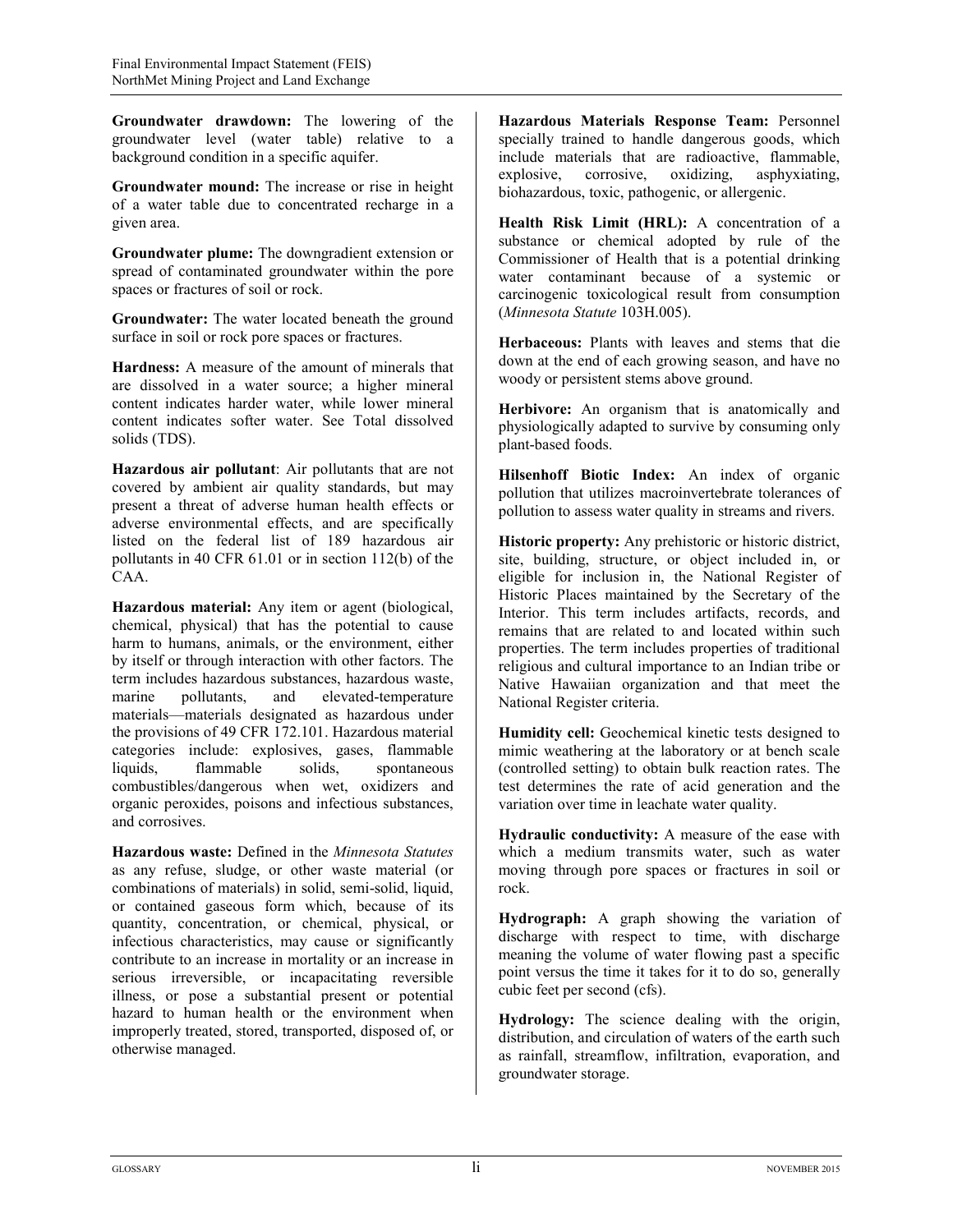**Hydrometallurgical residue:** Waste residues in the form of sludges that contain concentrations of metals as well as sulfur-bearing minerals in crystalline form.

**Hydrometallurgical:** Pertaining to hydrometallurgy; involving the use of liquid reagents in obtaining metals from their ores.

**Igneous rock:** Rock formed from cooling and solidification of magma (molten rock).

**Impaired water:** As defined under Section 303(d) of the Clean Water Act, waters that are too polluted or degraded to meet the water quality standards set by states, territories, or authorized tribes.

**IMPLAN:** Economic modeling software that analyzes how local economies function and the economic consequences for a particular project in a geographic region.

**In-advance mitigation:** A form of mitigation that is designed, permitted, and constructed in advance of a permitted impact.

**Indirect effect (for cultural resources):** An alteration to the qualifying characteristics of a historic property included in or eligible for inclusion in the National Register that would not be considered a direct effect, which could include effects to a property's use, setting, or feeling, or introduction of incompatible visual, atmospheric, or audible elements.

**Infiltration:** The process of water entering the soil at the ground surface and the ensuing movement downward. Infiltration becomes percolation when water has moved below the depth at which it can return to the atmosphere by evaporation or evapotranspiration.

**In-kind mitigation:** The replacement of the impacted aquatic site with one of the same hydrologic regime and plant community types (same species composition).

**In-place mitigation:** The replacement of the impacted aquatic site would take place in the same 8-digit Hydrologic Unit Code (HUC) watershed as the proposed impacted resource. The USACE St. Paul District Policy uses the term "in-place" to include on site, which is defined as an area located on the same parcel of land as the impact site, or on a parcel of land contiguous to the impact site.

**In situ:** This refers to actions happening "in place" or "in position" where they would naturally occur.

**Integrity (for cultural resources):** The ability of a property to convey its significance based on its location, design, setting, materials, workmanship, feeling, and association.

**Invasive species:** Organisms that cause, or are likely to cause, harm to the economy, environment, or human health due to their tendency to out-compete other species.

**Laurentian Divide**: A geological formation that runs along the crest of low, rocky hills and divides the Red River and Rainy River basins from the Minnesota River and Lake Superior basins. The Laurentian Divide is part of the Northern Divide, a continental divide that separates drainages to the Hudson Bay and Arctic Ocean from all other drainages in North America. Streams on the north slope of the divide flow through Canada to Hudson Bay. On the south side of the divide, streams flow south to either Lake Superior and the Atlantic Ocean, or the Mississippi River and the Gulf of Mexico.

**Laydown area:** Material and equipment storage area during the construction phase of a project.

L<sub>dn</sub>: The day-night average sound level.

**Leachate:** Solution of product obtained by leaching, in which a substance is dissolved by the action of a percolating liquid.

**Legacy contamination:** Historic or existing pollution.

**Location quotient:** The ratio between the local economy and the economy of a reference unit.

**Logging slash:** The residue (e.g., treetops and branches) left on the ground after logging.

**Long-term closure:** An assessment of the sustainability of the site "post-closure" and defining the need for long-term monitoring and maintenance required by the site (i.e., the "burden" placed on succeeding generations).

**Low solubility:** Not easily dissolved in water.

**Lynx analysis unit:** Landscape-scale analysis areas used for lynx management.

**Macroinvertebrate:** An invertebrate (i.e., animal without vertebrae or backbone) that is large enough to be seen without the use of a microscope. Freshwater benthic macroinvertebrates comprise the following three animal phyla: Athropoda (crustaceans, insects, spiders), Annelida (segmented worms), and Mollusca (mollusks).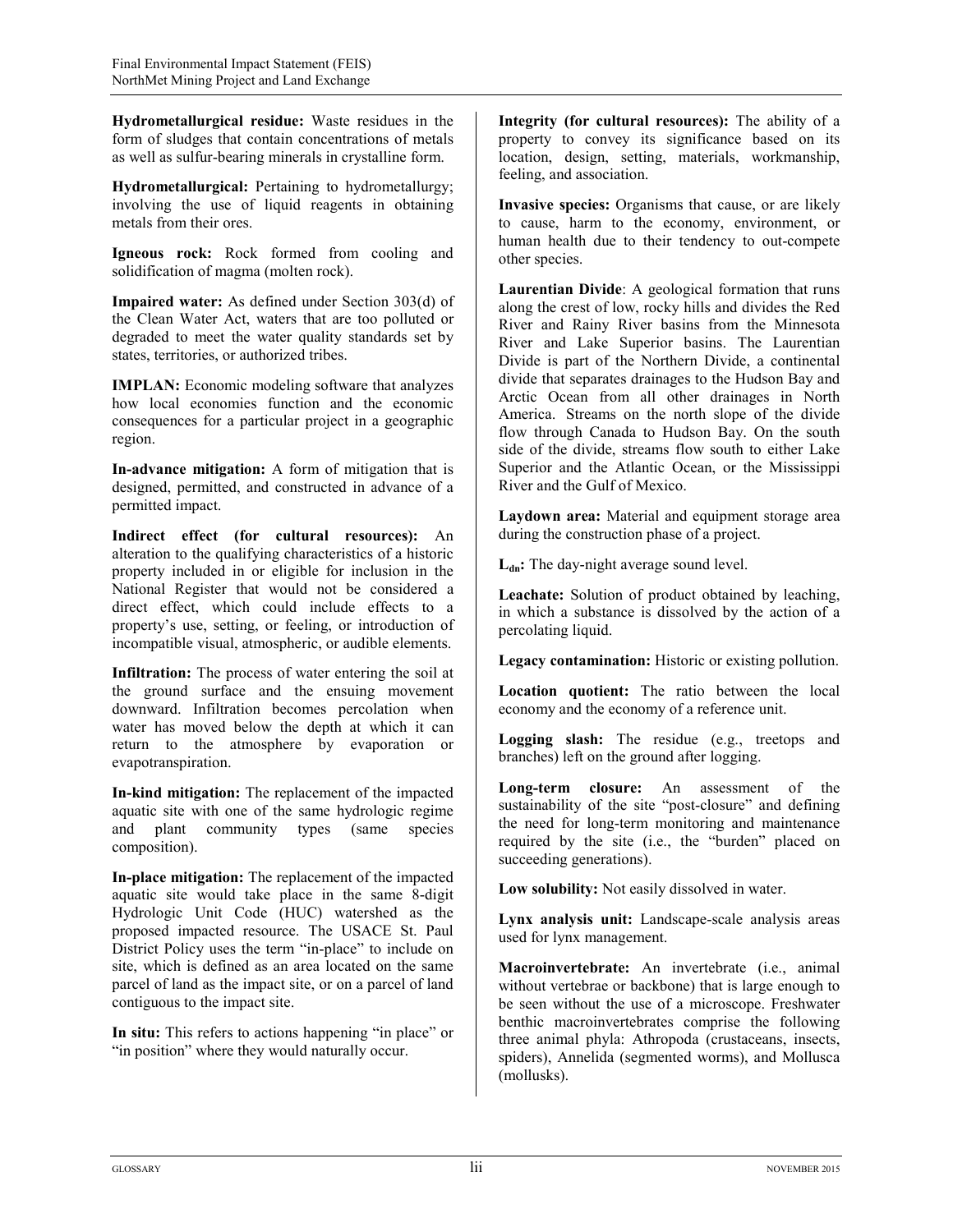**Management Area:** The framework that defines intended land and resource uses on national forest lands, including timber harvesting regimes, Recreational Opportunity Spectrum designations, and other similar characteristics.

**Management Indicator Habitat (MIH):** Categories of forest types, including dominant species, stand age class, and stand condition.

**Maximum Contaminant Level (MCL):** The highest level of a contaminant that is allowed in drinking water under the Safe Drinking Water Act. MCLs are enforceable standards.

**Maximum Contaminant Level Goals (MCLGs):** The level of a contaminant in drinking water below which there is no known or expected risk to health. MCLGs allow for a margin of safety and are nonenforceable public health goals.

**Mercury:** A highly toxic element that is found both naturally and as an introduced contaminant in the environment. Although concentrations in water are very low, mercury accumulates through the aquatic food chain, resulting in high concentrations in fish that can threaten the health of people and wildlife.

**Mesabi Iron Range:** A vast deposit of iron ore and the largest of four major iron ranges in the region collectively known as the Iron Range of Minnesota, Discovered in 1866, it is the chief deposit of iron ore in the United States. The Mesabi Iron Range is a belt of iron ore 110 miles long, averaging 1 to 3 miles wide, and reaching a thickness as great as 500 feet. It is located between Grand Rapids and Babbitt, Minnesota. The Mesabi Range was known to the local Ojibwe as *Mesabe Widjiu* which means "Giant's Mountain" or "Big-Man's Mountain."

**Mesic prairie:** A plant community dominated by native grasses, with soil moisture content that is between wet and dry.

**Mesotrophic:** Refers to a body of water having a moderate amount of dissolved nutrients.

**Metamorphic rock:** Rock that has been changed from an original form to a new form due to heat and pressure.

**Meteoric water:** The water derived from precipitation (snow and rain). This includes water from lakes, rivers, and icemelts, which all originate from precipitation indirectly.

**Methylmercury (MeHg):** A form of organic mercury which can accumulate up the food chain in aquatic systems and lead to high concentrations in predatory fish, which, when consumed by humans, can result in an increased risk of adverse effects in highly exposed or sensitive populations.

**Mine pit dewatering:** Removal of water from the mine pit(s).

**Mineland reclamation:** To reclaim, restore, enhance, or develop areas that have been affected by mining.

**Mineral interest:** The ownership rights to exploit, mine, and/or produce any or all of the minerals lying below the surface of a property.

**Minerotrophic:** Soils and vegetation whose water supply comes mainly from streams or springs, resulting in high nutrient levels and reduced acidity.

**Minnesota Ambient Air Quality Standards (MAAQS):** Air quality standards established under authority of *Minnesota Rules*, Part 7009 that apply for outdoor air to protect human health and public welfare.

**Mitigation measure:** Actions to reduce, avoid, or offset the potential adverse environmental consequences of development activities.

**Modeling:** Predicting the probability of an outcome given a set amount of input data.

**Monte Carlo simulation:** A computerized mathematical technique that allows people to account for risk in quantitative analysis and decision-making. The simulation furnishes the decision-maker with a range of possible outcomes and the probabilities they will occur for any choice of action.

**MODFLOW:** A computer model used to simulate the flow of groundwater through an aquifer.

**National Ambient Air Quality Standards (NAAQS):** Air quality standards established under authority of the Clean Air Act that apply for outdoor air to protect human health and public welfare.

**National Environmental Policy Act (NEPA) of 1970:** Under NEPA, projects and activities that require federal agency approvals or funding must undergo an evaluation of their impacts. The CEQ regulations (40 CFR 1500 et seq.) contain the procedures for implementing NEPA.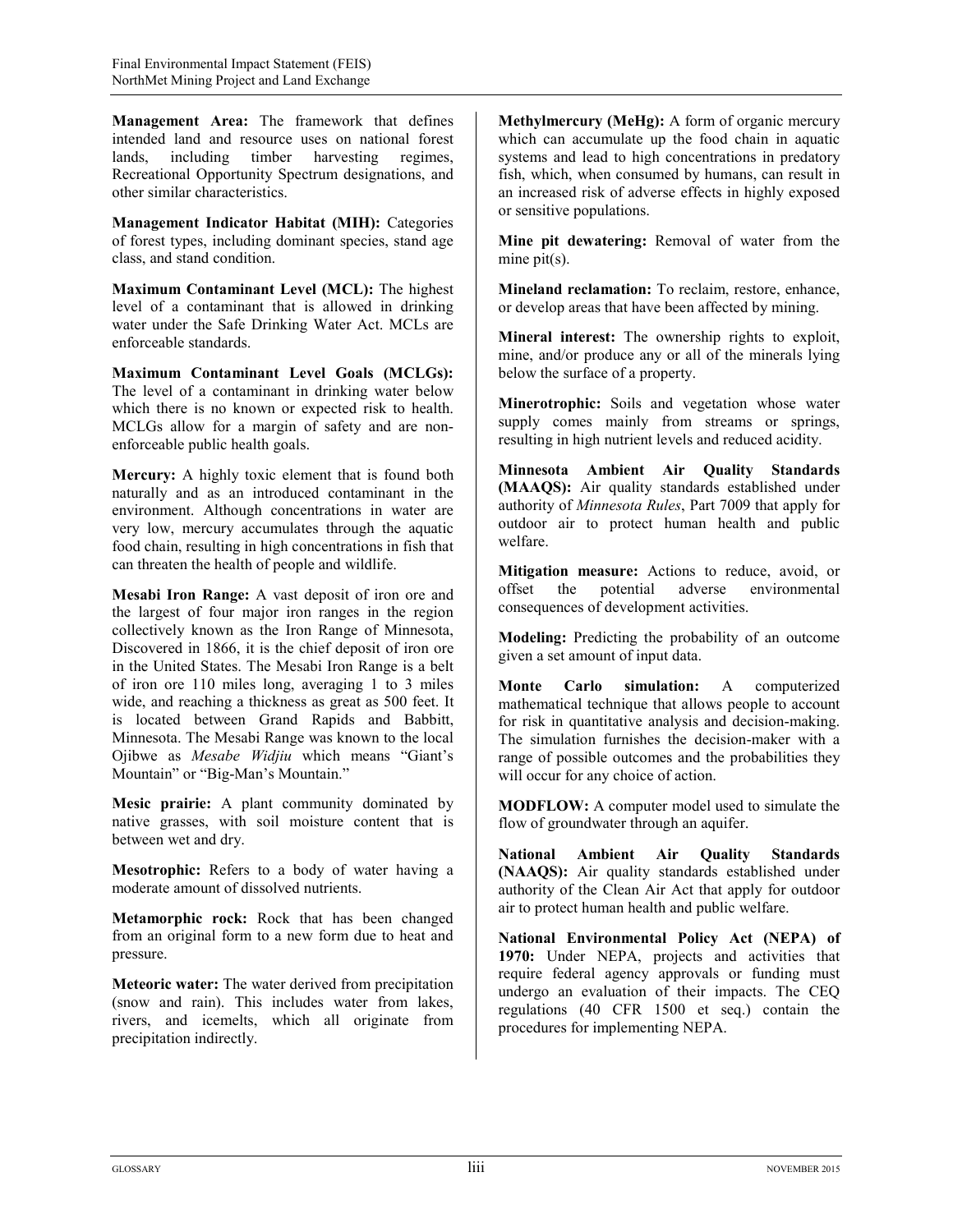**National Historic Preservation Act (NHPA):**  Legislation enacted in 1966 intended to preserve historical and archaeological sites in the United States. Among other things, the Act requires federal agencies to evaluate the impact of all federally funded or permitted projects on historic properties (buildings, archaeological sites, etc.) through a process known as Section 106 Review. The main purpose for the establishment of the Section 106 Review process is to minimize potential harm and damage to historic properties. It allows interested parties an opportunity to comment on the potential impact projects may have on significant archaeological or historic sites. Additionally, the Act established the Advisory Council on Historic Preservation, State Historic Preservation Offices, National Register of Historic Places, and the list of National Historic Landmarks.

**National Pollutant Discharge Elimination System (NPDES) Permits:** Permits issued to regulate wastewater discharges to lakes, streams, wetlands, and other surface waters. In Minnesota, these permits establish specific limits and requirements to protect surface and groundwater quality for a variety of uses, including drinking water, fishing, and recreation. An individual NPDES permit for an industrial facility may cover a number of different waste types and activities, including industrial process wastewater, contact and non-contact cooling water, stormwater, contaminated groundwater pumpouts, water supply treatment backwash, and wastewater treatment sludges.

**National Register criteria:** The criteria established by the Secretary of the Interior for use in evaluating the eligibility of properties for inclusion on the National Register (36 CFR part 60).

**National Register of Historic Places:** The official list of the Nation's historic places worthy of preservation. Authorized by the National Historic Preservation Act of 1966, the National Park Service's National Register of Historic Places is part of a national program to coordinate and support public and private efforts to identify, evaluate, and protect America's historic and archeological resources.

**New Source Performance Standards:** Pollution control standards issued by the USEPA and under Section 111 of the Clean Air Act which dictate the level of pollution that a new stationary source (constructed on or after January 30, 2004) may emit.

**Noise-sensitive receptors:** Locations or areas where dwelling units or other fixed, developed sites of frequent human use occur.

**Non-contact Stormwater:** Stormwater that has not been affected by sulfides and metal leachates from oxidized rock exposed through mining.

**Non-degradation:** As applied under the Clean Water Act and federal regulations, the term refers to both a policy and a regulatory process for the preservation of existing uses, preventing unnecessary degradation of high water quality, and protecting and maintaining specific waterbodies with outstanding characteristics.

**North American Industrial Classification System (NAICS):** The standard used by federal statistical agencies in classifying business establishments for the purpose of collecting, analyzing, and publishing statistical data related to the United States business economy.

**Oligotrophic:** Lacking in plant nutrients such as phosphates, nitrates, and organic matter, and consequently having few plants and a large amount of dissolved oxygen throughout.

**One Hundred Mile Swamp:** A large wetland located between Babbitt and Hoyt Lakes, Minnesota that has been rated high quality due to high watershed integrity, large amount of interior forest, and highquality lowland coniferous forests.

**Open bog:** A carpet of living sphagnum moss growing over a layer of acid peat.

**Ore stripping ratio:** Ratio of waste rock to ore.

**Ore Surge Pile:** A temporary ore storage pile located near the Rail Transfer Hopper, which would help maintain a steady delivery of ore to the Processing Plant.

**Ore:** A type of rock that contains minerals with important elements including metals that are economically extracted through mining processes.

**Outcrop area:** A visible exposure of bedrock or ancient superficial deposits on the surface of the Earth.

**Outfall:** The discharge point of a waste stream into a body of water; alternatively, it may be the outlet of a river, drain, or a sewer where it discharges into a lake or other body of water.

**Out-of-kind mitigation:** The replacement of an impacted aquatic site with one of a different hydrologic regime and plant community type (different species composition).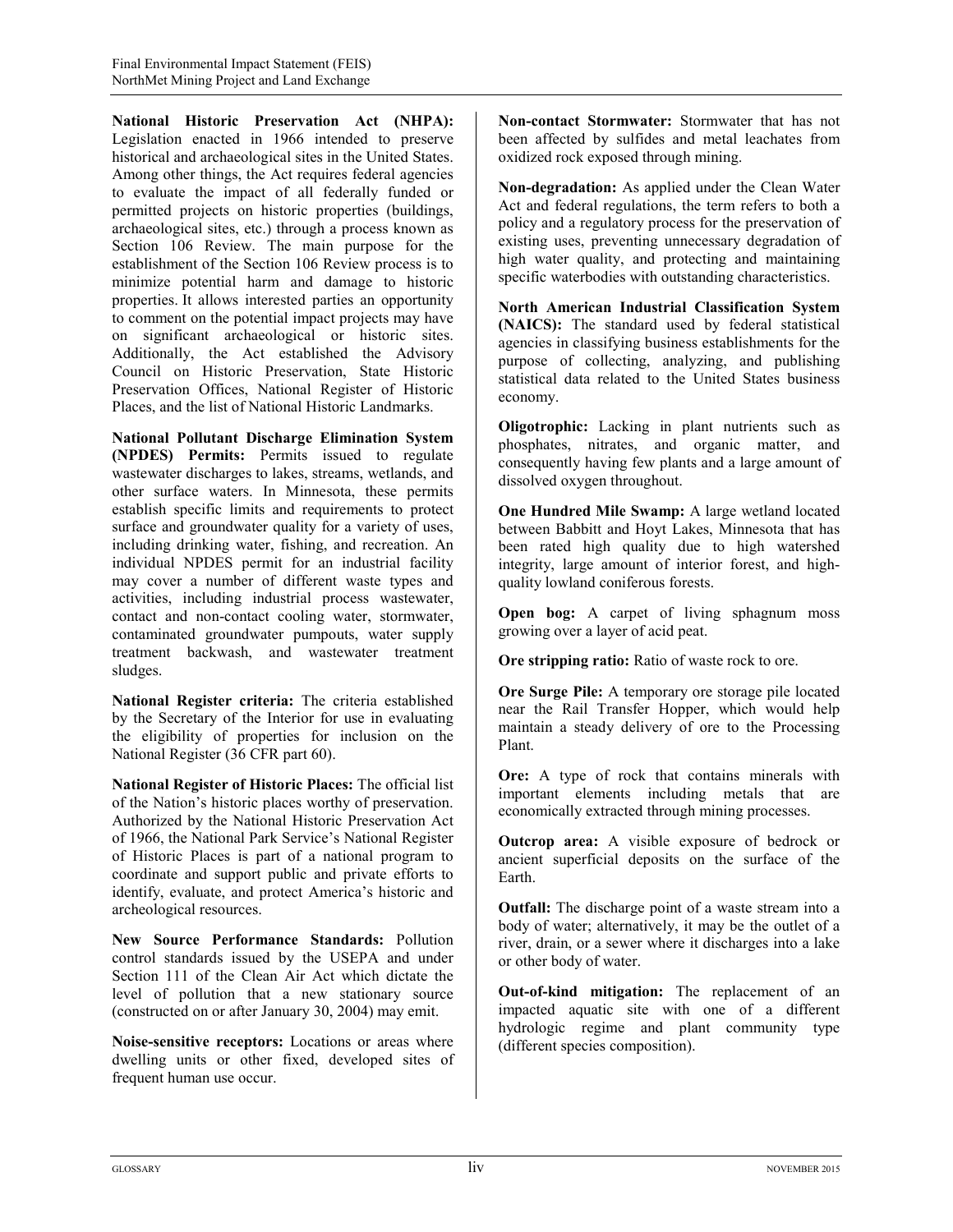**Out-of-place mitigation:** The replacement of the impacted aquatic site would take place in a different 8-digit HUC watershed as the proposed impacted resource.

**Outlier:** An observation that is numerically distant from the rest of the data.

**Overburden:** Material of any nature, consolidated or unconsolidated, that overlies a deposit of useful materials, ores, or coal, especially those deposits that are mined from the surface by open cuts.

**Overstory:** The larger, taller trees which occupy a forest area and shade young trees, hardwoods, brush, and other deciduous varieties that are growing beneath the larger trees (i.e., understory).

**Oxidation:** A common chemical reaction involving the combination of a substance such as sulfide minerals with oxygen.

P90: 90<sup>th</sup> percentile probability, which means that there is at least a 90 percent probability that a constituent would not exceed the evaluation criteria.

**Paleoindian period:** A cultural period circa 12,000 to 9,000 years ago, or 10,000 to 7,000 B.C.; the earliest North American archaeological epoch, characterized by retreating glaciers, mastodons and other large mammals, and small mobile groups of hunters.

**Particulate matter:** Fine liquid or solid particles such as dust, smoke, mist, fumes, or smog, found in ambient air or emissions.

**Paste or thickened tailings:** Tailings that have been significantly dewatered to a point where they will form a homogeneous nonsegregated mass when deposited from the end of a pipe.

Peat deposit: Deposits of partially decayed organic material (vegetation) that typically forms in wetland bog areas.

Perched: Contained by an underlying impervious layer, often used in reference to wetlands.

Perennial: Occurring or persisting for more than 2 years, often in reference to plant species.

Perimeter dam: Outer constructed embankments of a tailings basin.

**Permeability:** A measure of the ability of a material (such as soil or rock) to transmit fluids.

**Permeable reactive barrier:** On-site method for remediating contaminated water that combines a passive chemical or biological treatment zone with subsurface fluid flow management.

**Permit to Mine:** Pursuant to *Minnesota Rules*, Part 6132, a Permit to Mine means a legal approval issued by the commissioner of the Minnesota Department of Natural Resources to conduct a mining operation. Under Wetlands Conservation Act provisions, wetlands must not be impacted as part of a project for which a permit to mine is required, except as approved by the commissioner (*Minnesota Rules*, Part 8420.0930).

**pH:** A measure of relative acidity or alkalinity of a solution, expressed on a scale from 0 to 14, with the neutral point at 7. Acid solutions have pH values lower than 7, and basic (alkaline) solutions have pH values higher than 7.

**Phase I Environmental Site Assessment (ESA):** An environmental site assessment and report that identify potential or existing environmental contamination liabilities associated with a specific property.

Phreatic: Term used to refer to groundwater (e.g., "The phreatic surface coincides with the water table.").

Piezometer: A device that measures the pressure or level of groundwater at a specific point.

**Point source discharge:** Discharge of wastewater or other materials at a single location.

Porosity: A measure of the void (i.e., "empty") spaces in a material.

**Post-closure:** Phase of activities (inspection, maintenance, and reporting) that occur after the closure activities are complete.

**Post-contact period**: Relating to the period of time subsequent to the initial interaction of an indigenous people with an outside culture. In the United States, the term refers to an era of significant European influence for which a written record exists.

**Precipitation:** Any product of the condensation of atmospheric water vapor that falls under gravity. The main forms of precipitation include drizzle, rain, sleet, snow, and hail.

**Pre-contact period:** Relating to the period of time before contact of an indigenous people with an outside culture. In the United States, the term refers to an era before significant European influence for which a written record does not exist.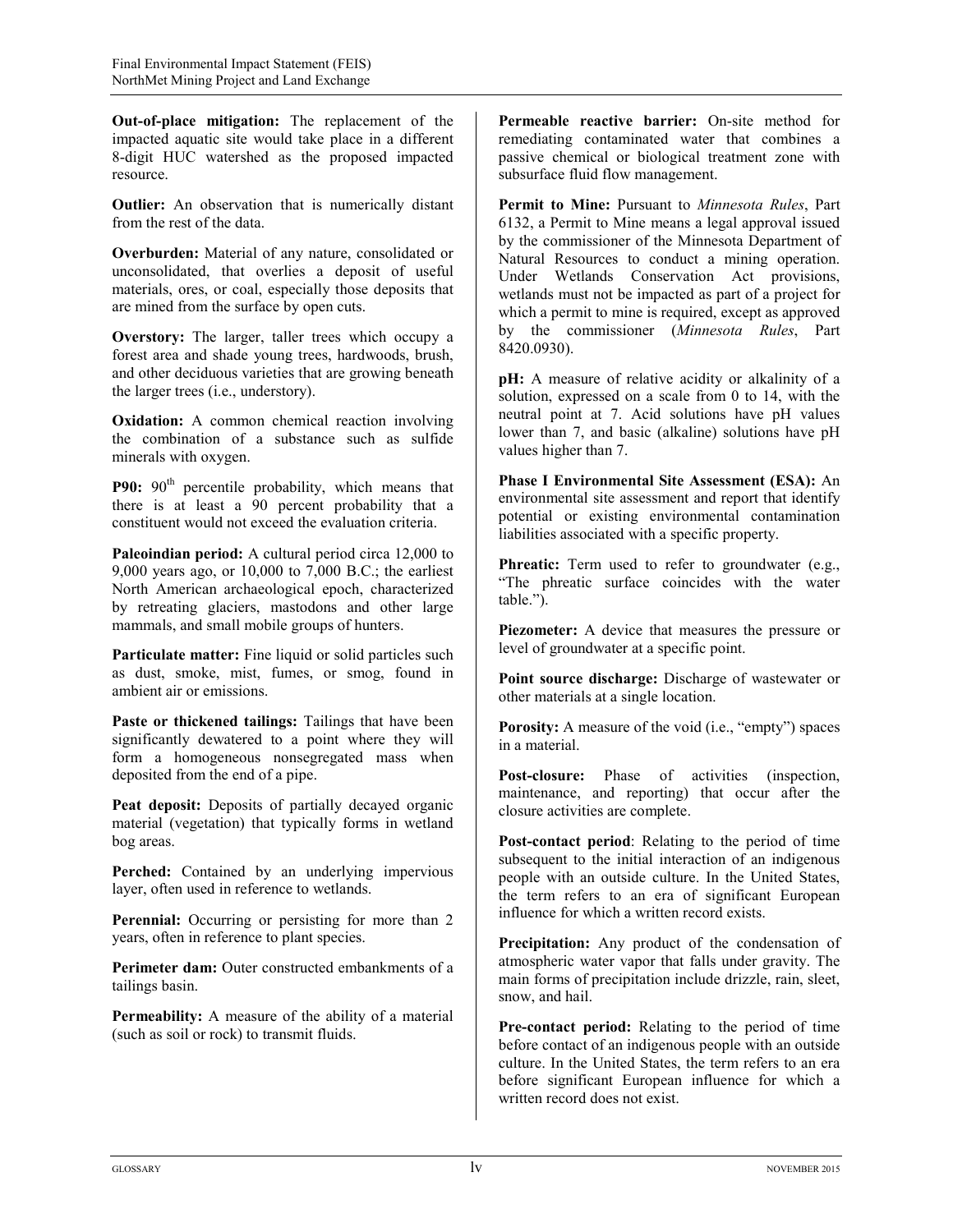**Prevention of Significant Deterioration:** A federal preconstruction permitting program that applies to areas that are not violating National Ambient Air Quality Standards.

**Private mineral estate:** The ownership of mineral rights on land, which allows the owner to mine or produce any minerals lying below the surface of the property.

**Process water:** Any water that, during manufacturing or processing, comes into direct contact with or results from the production or use of any raw material, intermediate product, finished product, byproduct, or waste product.

**Progressive reclamation:** Reclamation activities that could occur while the mining project is still in operation, allowing for a portion of the disturbed areas to be reclaimed prior to closure.

**Proposed Connected Actions:** The Proposed Connected Actions would involve both the NorthMet Project Proposed Action and the Land Exchange Proposed Action.

**Proposed Connected Actions Alternative B:** Proposed Connected Actions Alternative B would involve the NorthMet Project Proposed Action and the Land Exchange Alternative B.

Pumping test: Conducted to evaluate an aquifer by "stimulating" the aquifer through constant pumping, and observing the aquifer's drawdown in observation wells. It is a tool that hydrogeologists use to characterize a system of aquifers, aquitards, and flow system boundaries.

**Rail Transfer Hopper:** A unit located at the Mine Site and would consist of a raised platform from which haul trucks would dump ore into a hopper over a pan feeder, which would discharge into a rail car below it.

**Reclamation:** Activities that successfully accomplish the requirements of *Minnesota Rules*, Parts 6132.2000 to 6132.3200. Actions intended to return the land surface to an equivalent undisturbed condition. Restoration of mined land to original contour, use, or condition. Steps or operations integral to mining that prepare the land for post-mining use are called reclamation. When the objective of reclamation is to return the land to pre-mining conditions and uses, it is sometimes called restoration.

**Recreation Opportunity Spectrum (ROS):** The framework expressing the desired range of recreational activities that will be encouraged and permitted on national forest lands.

**Reject concentrate:** Process water or brine that would result from the reverse osmosis process.

**Remediation:** Actions taken to respond to a hazardous material release or threat of a release that could affect human health and/or the environment.

**Riparian:** Relating to or located on the bank of a natural watercourse (or a river or stream).

**Rock buttress:** A rock aggregate structure built against a slope for reinforcement and support.

**Rosgen geomorphic survey:** A four-level hierarchy survey designed to classify streams based on quantifiable field measurements to produce consistent and reproducible descriptions of stream types and conditions.

**Saturated overburden:** That material unable to contain or hold more moisture of any nature, consolidated or unconsolidated, that overlies a deposit of useful materials, ores, or coal, especially those deposits that are mined from the surface by open cuts.

**Scenic Integrity Objective (SIO):** A statement of the intended visual conditions of national forest lands. Scenic Integrity Objectives are part of the United States Forest Service Scenery Management System.

**Section 303(d) of the Clean Water Act:** A portion of the federal act that requires states, territories, and authorized tribes to develop lists of impaired waters. These impaired waters do not meet water quality standards that the regulatory authorities have set for them, even after point sources of pollution have installed the minimum required levels of pollution control technology. The law requires that these jurisdictions establish priority rankings for waters on the lists and develop total maximum daily loads for these waters.

**Section 404 of the Clean Water Act:** see CWA Section 404 Permit.

**Section 401 water quality certification:** According to the Clean Water Act, anyone who wishes to obtain a federal permit for any activity that may result in a discharge to navigable waters of the United States must first obtain a state Section 401 water quality certification to ensure that the project will comply with the state water quality standards. For example, if someone proposes to discharge dredged or fill material into waters of the United States, including many wetlands, they generally must obtain a Section 404 permit from the USACE and, in Minnesota, a Section 401 water quality certification from the Minnesota Pollution Control Agency.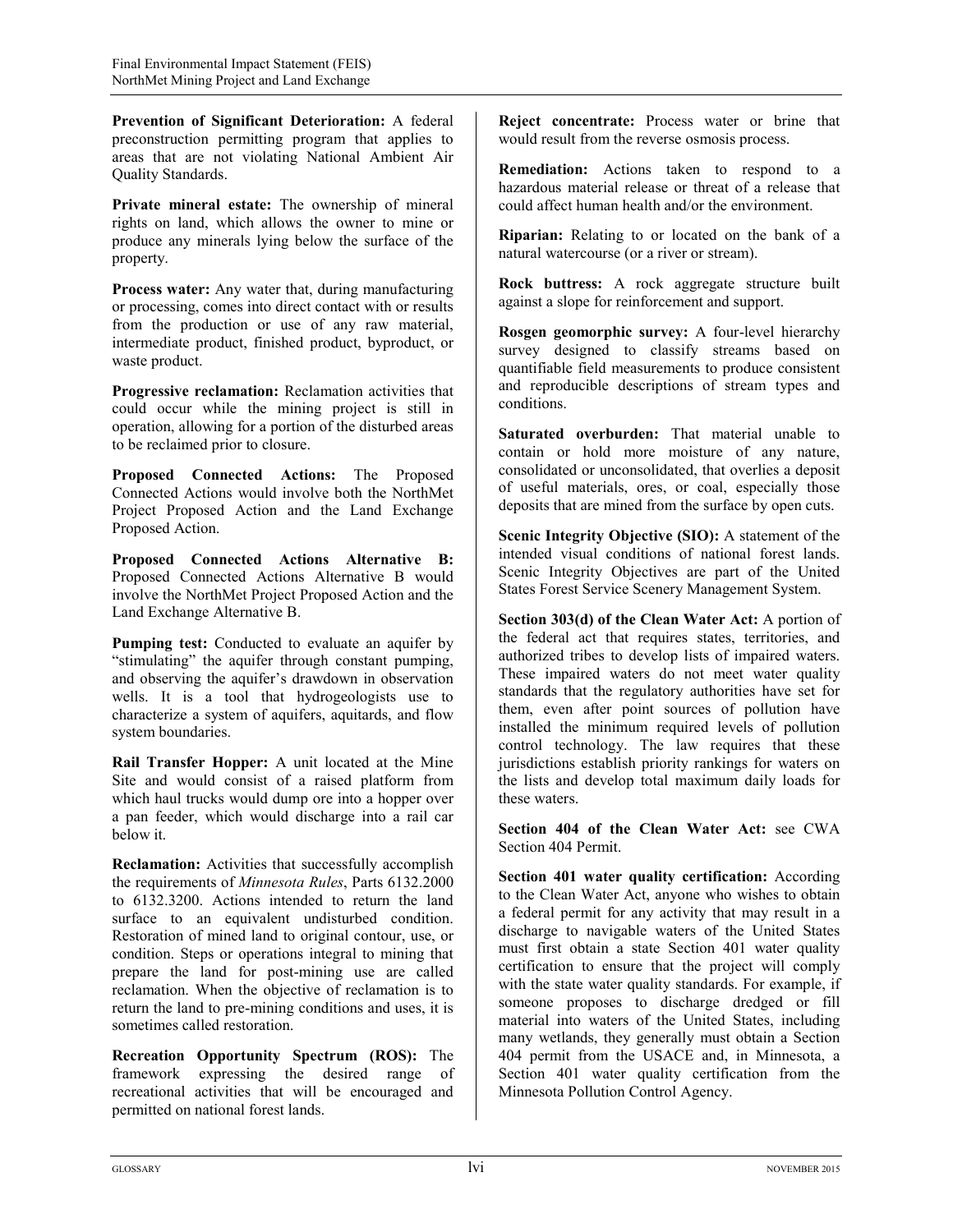**Sedge meadow:** An open, groundwater-influenced, sedge- and grass-dominated wetland that typically borders streams but is also found on pond and lake margins and above beaver dams. Soils are nearly always sapric peat and range from strongly acid to neutral in pH.

**Sedimentary rock:** Rock formed from consolidation of loose sediment that has accumulated in layers.

**Severed mineral interest:** Any whole or partial interest in any or all minerals underlying land that has been separated from surface land ownership.

**Significance (for cultural resources):** The importance of a cultural property for its historical, architectural, archeological, engineering, or cultural values based upon the National Register criteria.

**Significant effect:** An effect that is predicted to be above an identified threshold and/or an effect that was determined by the lead agencies to have a magnitude that is large based on the context and intensity of that effect.

**Slimes:** The mixture of fine particles derived from ore, tailings, rock, or clay generally held in suspension in water as generated during ore processing.

**Sludge:** A semi-solid residue containing a mixture of solid waste material and water from air or water treatment processes.

**Slug test:** A type of aquifer test where water is quickly added or removed from a groundwater well to monitor and determine the hydraulic conductivity of the material in which the well is located.

**Slurry wall:** An underground reinforced wall in areas of soft earth or with a high water table typically made of concrete or bentonite; often used to restrict flow of groundwater from one area to another.

**Spigots:** Devices used to discharge tailings for conventional storage. They are typically located along the embankment(s) of a facility.

**Spill Prevention Control and Countermeasure (SPCC) Plan:** A written plan that includes requirements for oil spill prevention, preparedness, and response to prevent oil discharges to navigable waters and adjoining shorelines.

**Standard:** A level of quality or attainment set by Minnesota water use classifications (*Minnesota Rules*, Part 7060, 7050, and 7052), USEPA primary MCLs (pMCL), USEPA secondary MCLs (sMCL), and MDH HRLs.

**Standard Industrial Classification (SIC) codes:** A system for categorizing businesses in the United States, used by the United States government from 1937 to 1996. The Standard Industrial Classification system was replaced by the North American Industry Classification System in 1997.

**State Disposal System (SDS) permit:** In Minnesota, this is a permit that establishes the terms and conditions that must be met when a facility discharges wastewater to the ground surface or subsurface.

**State Historic Preservation Office (SHPO):** The office and official appointed or designated pursuant to section  $101(b)(1)$  of the National Historic Preservation Act to administer the State Historic Preservation Program or a representative designated to act for the State Historic Preservation Officer.

**Stormwater:** According to *Minnesota Rules*, Part 7090, stormwater is defined as storm water runoff, snow melt runoff, and surface runoff and drainage.

**Strahler Order:** A stream order system used to classify stream segments based on the number of tributaries upstream, with headwater streams being first-order streams.

**Stream geomorphic monitoring:** The monitoring of changes in stream geology or features over time.

**Streamflow:** The flow of water in streams, rivers, and other channels. A major element of the water cycle, it is one component of the runoff of water from the land to waterbodies, with the other component being surface runoff.

**Structure (for cultural resources):** Any human-built, aboveground object, which may include, but is not limited to, a building, bridge, road, railroad, etc. Although not exclusive, structures are generally considered to be from contact and post-contact periods, as opposed to archaeological sites, which are generally considered to be associated with the precontact period.

**Subaqueous:** Existing or situated under water.

**Subsistence:** The source from which food and other items necessary to exist are obtained.

**Substrate:** The type of material that rests at the bottom of a stream, river, lake, etc., which could include sand, gravel, mud, or boulders.

**Sulfate:** A negatively charged ion that can be produced when metal sulfides are oxidized, consisting of one atom of sulfur and four atoms of oxygen,  $SO_4$ .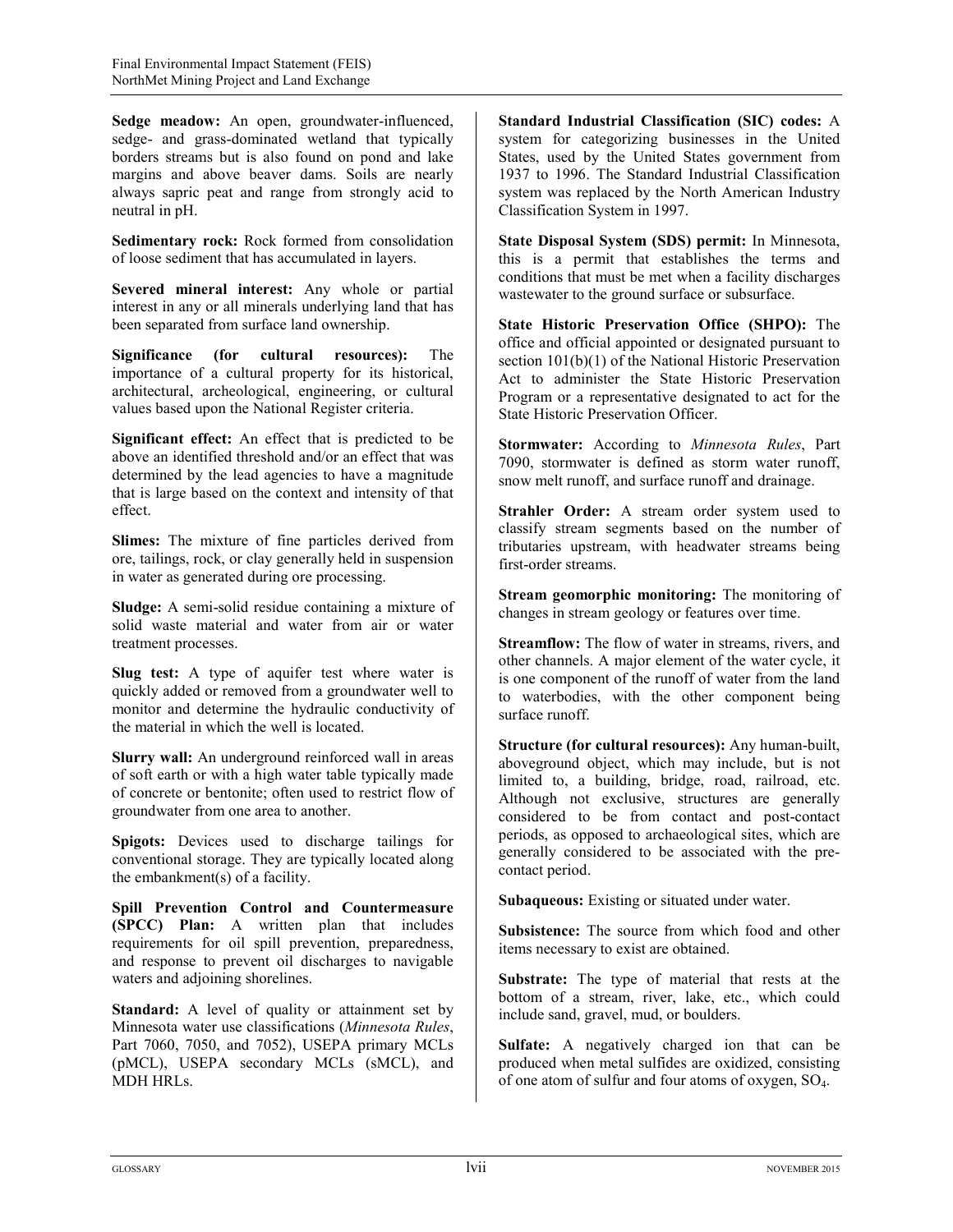**Sulfide mineral:** A class of minerals containing sulfides, many of which contain metals.

**Sulfide:** A form of sulfur that often is found in the environment bound to metals.

**Surface right:** The landowner's rights to the upper boundary (surface) of the land only, which does not include subsurface rights.

**Surface water divide:** The boundary between two adjacent surface water basins, often dictated by land topography.

**Surficial aquifer:** Shallow aquifers typically less than 50 feet.

**Surficial glacial deposit:** A collection of various sized rocks and debris deposited by glacial activity that is left on the earth's surface after the glacier recedes.

**Surficial groundwate**r: Groundwater in surficial aquifers, which continuously is unconfined and moves along the hydraulic gradient from areas of recharge to streams and other places of discharge.

**Surrogate:** A method to statistically analyze using modified data.

**Taconite:** A low-grade iron ore, containing about 27 percent iron and 51 percent silica found as a hard rock formation in the Lake Superior region.

**Tailings:** Waste byproducts of mineral beneficiating processes other than heap and dump leaching, consisting of rock particles, which have usually undergone crushing and grinding, from which the profitable mineralization has been separated.

**Tailings basin**: Land on which is deposited, by hydraulic or other means, the material that is separated from the mineral product in the beneficiation or treatment of ferrous minerals including any surrounding dikes constructed to contain the material.

**Take:** To harass, harm, pursue, hunt, shoot, wound, kill, trap, capture, or collect, or to attempt to engage in any such conduct, a threatened or endangered wildlife species. To pick, dig, collect, or destroy, or to attempt to engage in any such conduct, a threatened or endangered plant species.

**Threatened Species:** Any species which is likely to become an endangered species within the foreseeable future throughout all or a significant portion of its range as defined in the Endangered Species Act.

**Till:** See Glacial Till.

**Total dissolved solids (TDS):** A measure of the total amount of ions (minerals, salts, or metals) that are dissolved in a given volume of water. See Hardness.

**Total maximum daily load (TMDL):** A calculation of the maximum amount of a pollutant that a water body can receive and still safely meet water quality standards.

**Toxics Release Inventory (TRI):** A USEPA maintained database containing data on disposal or other releases of over 650 toxic chemicals from thousands of United States facilities and information about how facilities manage those chemicals through recycling, energy recovery, and treatment.

**Traditional Cultural Property (TCP):** A property that is eligible for inclusion in the National Register because of its association with cultural practices or beliefs of a living community that are rooted in that community's history, and are important in maintaining the continuing cultural identity of the community.

**Tribal Historic Preservation Officer (THPO):** The tribal office or official appointed by the tribe's chief governing authority or designated by a tribal ordinance or preservation program who has assumed the responsibilities of the State Historic Preservation Officer for purposes of Section 106 compliance on tribal lands in accordance with section  $101(d)(2)$  of the Act.

**Trygg:** John William Trygg was a land use consultant, appraiser of natural resources, and early surveyor of Minnesota in the 1950s. He developed a system used to make historical appraisals on behalf of various Indian tribes in the Midwest. The Trygg Composite Maps, like the General Land Office (GLO) maps, depict both Native American and Euro-American features.

**Unconsolidated deposit:** Sediment not cemented together; may consist of sand, silt, clay, and organic material.

**Underdrain:** A drain, installed in porous fill, for drawing off surface water or water from the soil, as under the slab of a structure.

**Unique Biological Areas:** This management area designation by the United States Forest Service is allocated to areas to preserve features with unique biological value within the Superior National Forest.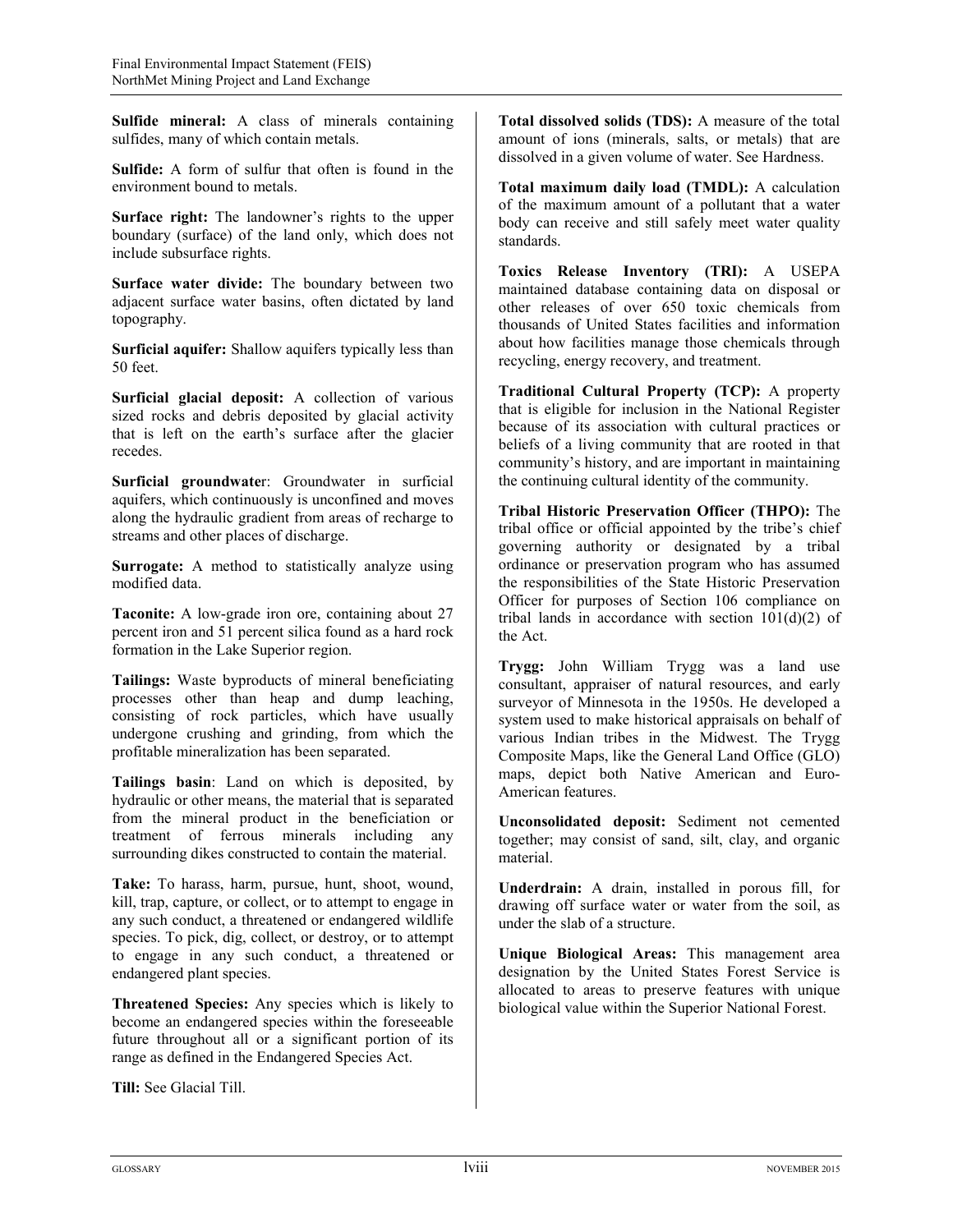**United States Forest Service Regional Foresters Sensitive Species (RFSS):** A list developed by the Regional Forester that identifies sensitive species. Sensitive species are defined as "*plant and animal species identified by the Regional Forester for which population viability is a concern as evidenced by: (a) significant current or predicted downward trends in population numbers or density, and/or (b) significant current or predicted downward trends in habitat capability that would reduce a species' existing distribution.*" Sensitive species are usually designated for an entire region, but independent "Forest Sensitive" lists are maintained by some individual National Forests.

**United States Geological Survey (USGS) gaging**  station: Facilities used by hydrologists to automatically monitor streams, wells, lakes, canals, reservoirs, and or other water bodies. Instruments at these stations collect information such as water height, discharge, water chemistry, and water temperature.

**Unsaturated overburden:** All mineral overburden, including zones of soil formation, located above the water table.

**Usufructuary:** Pertains to a person or group who has the legal right to use resources within a property that is not owned by them. Specific to the NorthMet Project Proposed Action, this pertains to the rights derived from treaties, statutes, agreements, executive orders, and the like—of the Bands to hunt, fish, and gather 1854 Treaty resources on lands within the 1854 Ceded Territory.

**Virginia Formation:** Geological sedimentary rock formation located above the Biwabik Iron Formation.

**Volatile organic compound:** Organic chemicals that have a high vapor pressure at ordinary, roomtemperature conditions.

**Voluntary Investigation and Cleanup (VIC) program:** The Minnesota Pollution Control Agency's program to allow property transactions to move forward while promoting redevelopment of contaminated property and mitigating health or environmental risks. Program benefits to communities include new development, jobs, and an increased tax base in old industrial zones.

**Waste rock:** Rock without economic value that surrounds ore.

**Wastewater treatment facility (WWTF):** A facility at which chemical, biological, or mechanical procedures are applied to an industrial or municipal discharge to remove, reduce, or neutralize contaminants.

**Wastewater treatment plant (WWTP):** An industrial structure designed to remove biological or chemical waste products from water, thereby permitting the treated water to be used for other purposes.

**Water appropriation permit:** A permit from the Minnesota Department of Natural Resources required for all users withdrawing more than 10,000 gallons of water per day or 1 million gallons per year.

**Water clarity:** A measure of how far light penetrates through water. The deeper light penetrates, the clearer the water. How far down light penetrates through water depends on how many particles are suspended in the water. Suspended particles reduce water clarity by absorbing and scattering light.

**Water quality standard:** The foundation of the water quality-based pollution control program mandated by the Clean Water Act. Water quality standards define the goals for a water body by designating its uses, setting criteria to protect those uses, and establishing provisions such as antidegradation policies to protect waterbodies from pollutants.

**Watershed:** A geographic area from which water is drained by a river and its tributaries to a common outlet. A ridge or drainage divide separates a watershed from adjacent watersheds.

**Wetland Conservation Act (WCA):** Minnesota legislation, codified in *Minnesota Rules*, Part 8420, designed to achieve no net loss in the quantity, quality, and biological diversity of existing Minnesota wetlands, by avoiding impacts to them or restoring and enhancing diminished wetlands. This program is administered by local governments with oversight by the Board of Water and Soil Resources.

**Wetland delineation:** The act of establishing the boundary between wetlands and uplands (or nonwetlands) using soils, hydrology, and vegetation as indicators.